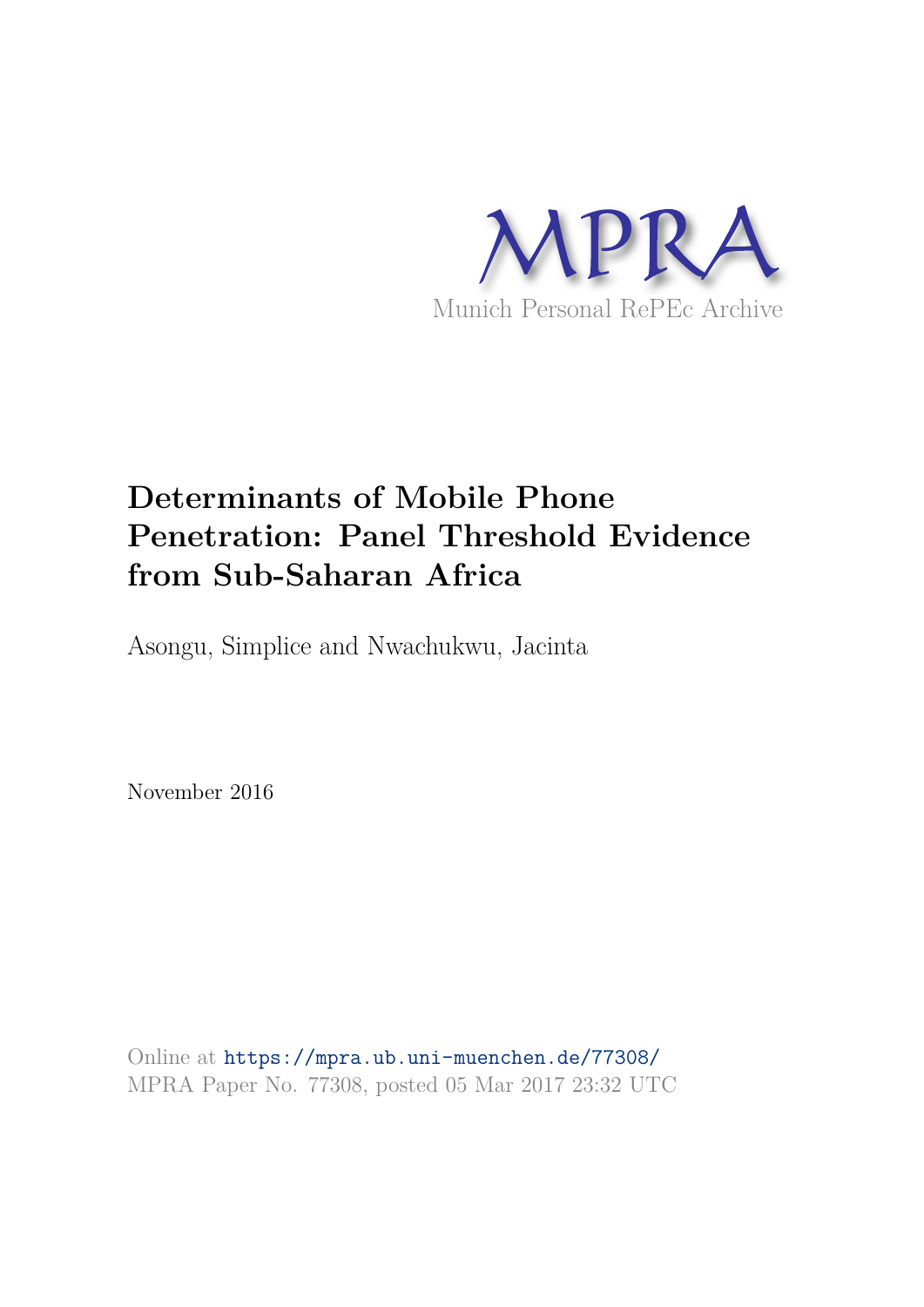# A G D I Working Paper

# WP/16/046

# **Determinants of Mobile Phone Penetration: Panel Threshold Evidence from Sub-Saharan Africa**

**Simplice A. Asongu**  African Governance and Development Institute P.O. Box 8413, Yaoundé, Cameroon E-mail: [asongusimplice@yahoo.com](mailto:asongusimplice@yahoo.com) Tel: 0032473613172

**Jacinta C. Nwachukwu**  School of Economics, Finance and Accounting, Faculty of Business and Law, Coventry University Priory Street, Coventry, CV1 5FB, UK Email: [jacinta.nwachukwu@coventry.ac.uk](mailto:jacinta.nwachukwu@coventry.ac.uk)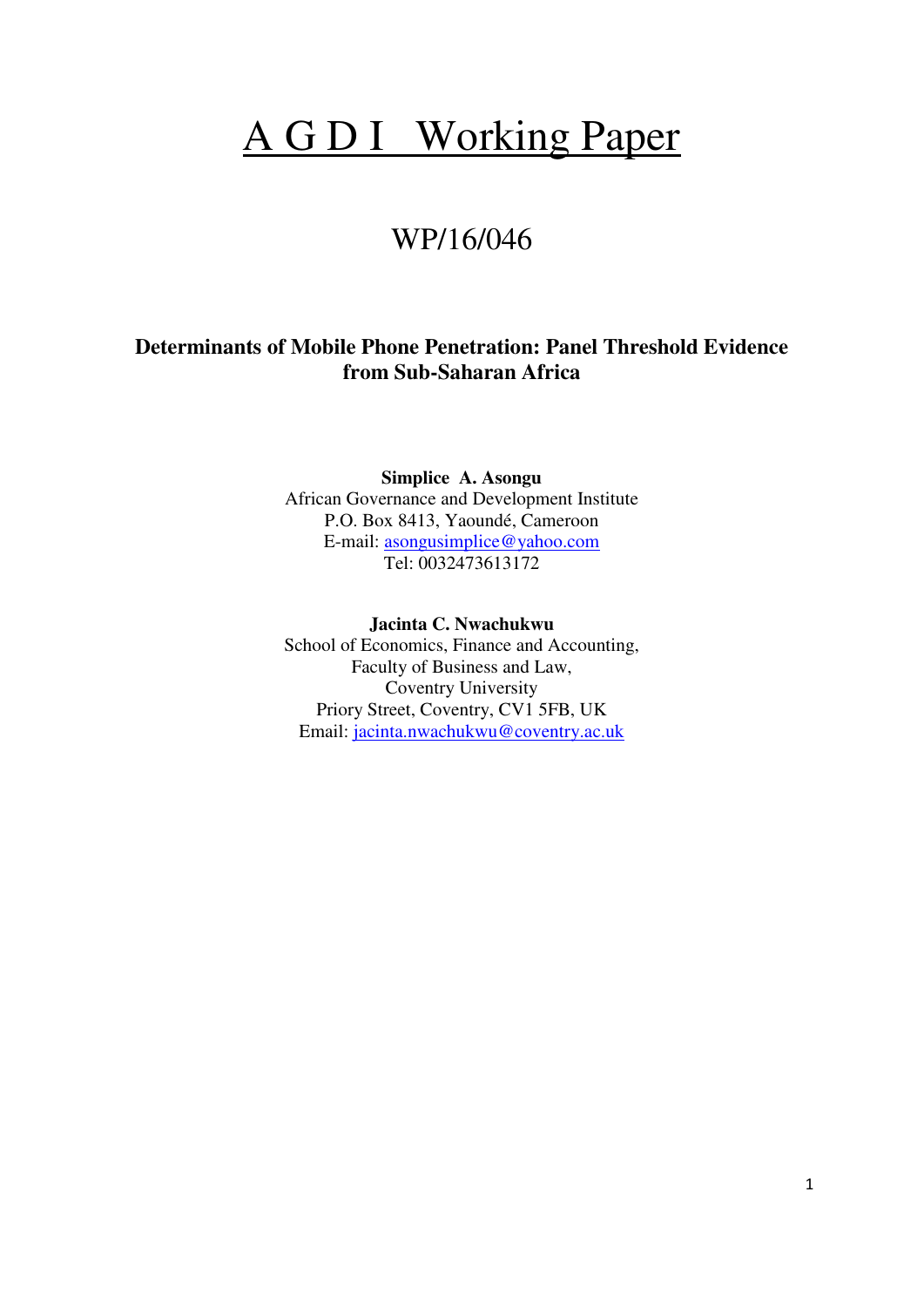Research Department

# **Determinants of Mobile Phone Penetration: Panel Threshold Evidence from Sub-Saharan Africa**

#### **Simplice A. Asongu & Jacinta C. Nwachukwu**

November 2016

#### **Abstract**

Despite the evolving literature on the development benefits of mobile phones, we still know very little about factors that influence their adoption. Using twenty five policy variables, we investigate determinants of mobile phone penetration in 49 Sub-Saharan African countries with data for the period 2000-2012. The empirical evidence is based on contemporary and non-contemporary OLS, Fixed effects, System GMM and Quantile regression techniques. The determinants are classified into six policy categories. They are: (i) macroeconomic, (ii) business/bank, (iii) market-related, (iv) knowledge economy, (v) external flows and (vi) human development. Results are presented in terms of threshold and non-threshold effects. The former has three main implications. *First,* there are increasing positive benefits in regulation quality, human development, foreign investment, education, urban population density and internet penetration. *Second,* there is evidence of decreasing positive effects from patent applications. *Third,* increasing negative impacts are established for foreign aid and return on equity. Non-threshold tendencies are discussed. Policy implications are also covered with emphasis on policy syndromes to enhance more targeted implications for worst performing nations.

*JEL Classification*: C23; L96; O11; O33; O55 *Keywords*: Panel data; Mobile phones; Development; Africa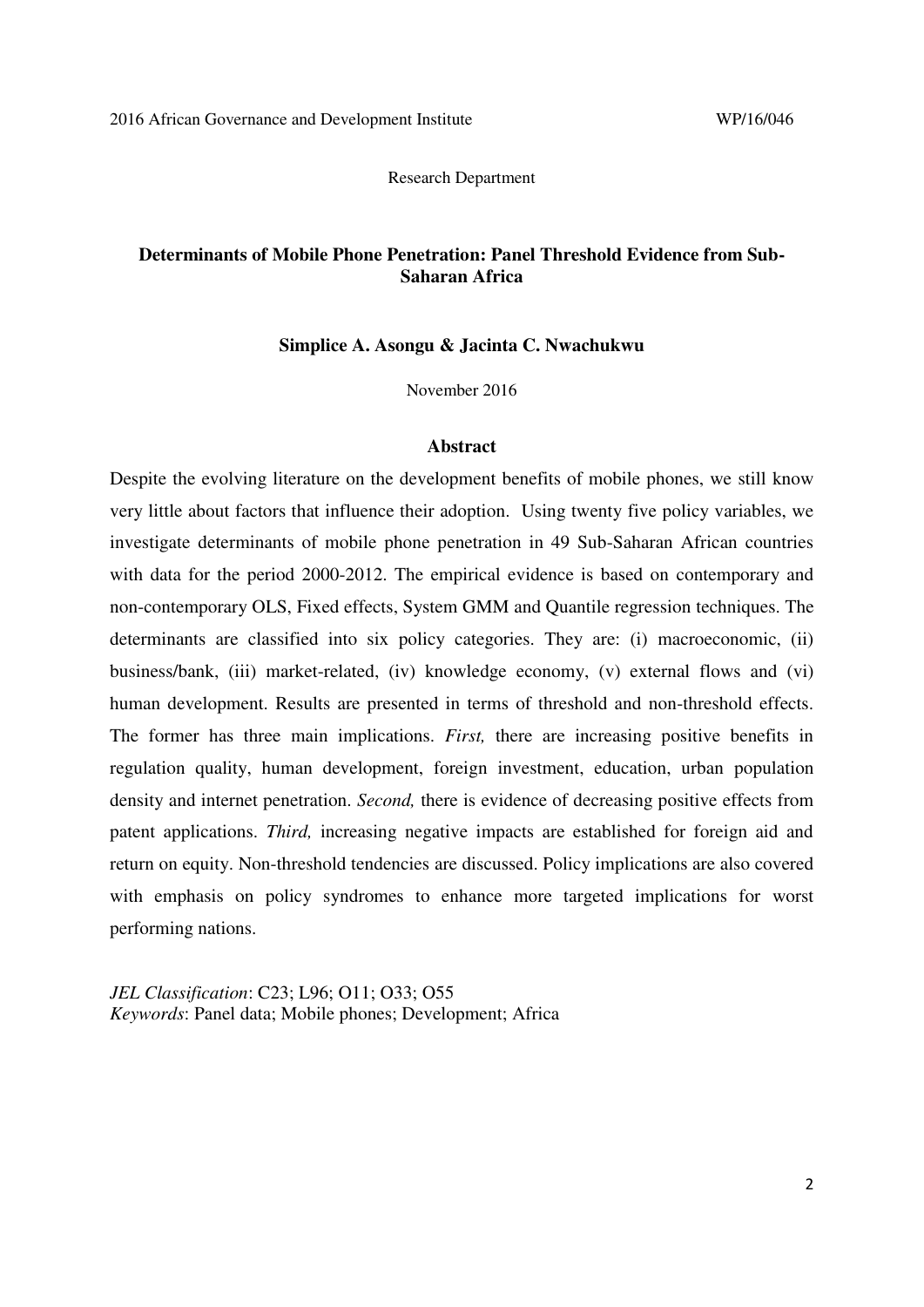# **1. Introduction**

 $\overline{a}$ 

Many industries are currently being disrupted by the mobile phone<sup>1</sup> revolution which is not only changing interaction networks, but also providing services to previously untapped niches, including banking and healthcare. Mobile applications are increasingly being developed to improve, inter alia: payment solutions for Small and Medium Size Enterprises (SMEs); greater interaction among corporations; consultation of physicians and monitoring of personal health and enhancement of services for the underserved people. Some of such services include the provision of mobile banking facilities to those previously excluded from formal financial services and improvement of rural health workers' performances by means of mobile health applications (Asongu & De Moor, 2015).

According to the narrative, there is an evolving stream of literature that has been motivated by the need for more scholarly research on the impact of mobile phones on development (Mpogole et al, 2008, p. 71). According to Kliner et al. (2013), mobile phones have been consistently improving health services delivered to rural communities. This is in line with the position of Kirui et al. (2013) on the benefits on mobile banking in fighting poverty in these communities: '*We conclude that mobile phone-based money transfer services in rural areas help to resolve a market failure that farmers face; access to financial services*' (p. 141). This is essentially because the benefits of mobile technology are more apparent for the underprivileged such as the population in rural areas (Warren, 2007). The author believes that rural communities would benefit most from the technology because it stifles barriers in the areas of 'commodity purchase' and 'information acquisition'. According to Mishra and Bisht (2013), in many fast emerging economies and despite efforts furnished by mainstream financial institutions, '*Telecommunication infrastructure growth especially mobile phone penetration has created an opportunity for providing financial inclusion*' (p.503). In India,

<sup>&</sup>lt;sup>1</sup> Mobile, mobile phones, mobile telephony and cell phones are used interchangeably throughout this study.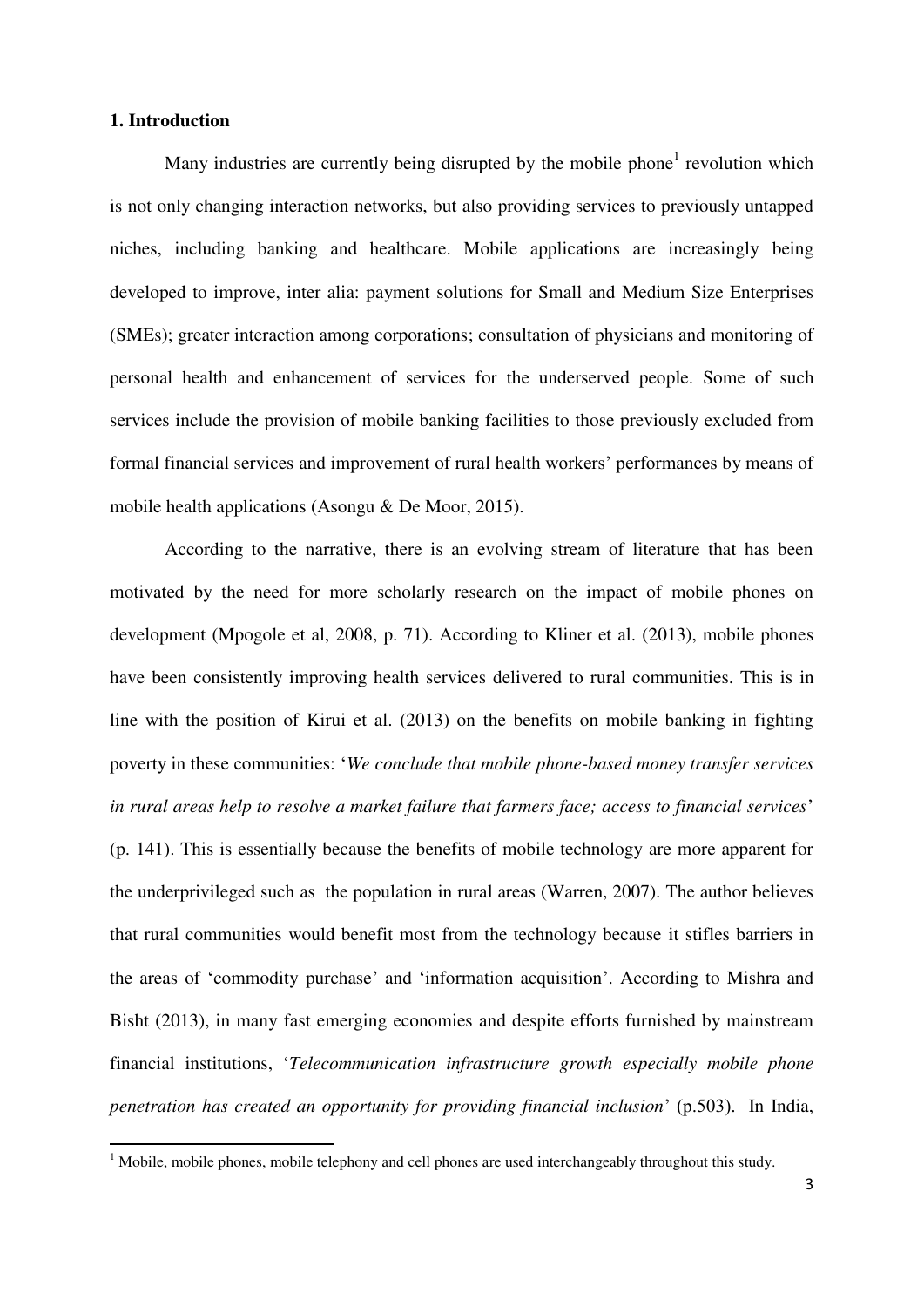Singh (2012, p. 466) has adopted a more direct stance in acknowledging the contribution of 'mobile banking' in financial inclusion. Economic opportunities have also been enhanced with the transformation of mobile phones into pocket banks, which have provided financial access to the low-income or previously unbanked strata of the population in developing countries (Demombynes & Thegeya, 2012; Asongu, 2013).

As far as we have reviewed, the current literature on mobile phones can be classified into three main streams; reducing the rural/urban gap, female empowerment and improving health services

The *first* stream articulates the following. (i) Challenges of production, employment and distribution of food faced by rural communities. The information gap bridged by mobile telephony generates substantial positive externalities in terms of job creation and incremental income generation. For instance, studies in Ghana have shown that increased access to 'market information' leads to an income surge of about 10 percent (E-agriculture, 2012, p. 6- 9). (ii) SMEs and cooperatives are supported by 'mobile banking'-driven agricultural finance. This is the case in Costa Rica with financially-sustainable groups (Perez et al., 2011, p. 316) and Community Credit Enterprises (CCE) which foster sustainable business models. According to the World Bank, mobile phones are playing a crucial role in the development of agriculture and rural areas (Qiang et al., 2011, pp. 14-26). This is consistent with the position of Chan and Jia (2011) on the benefits of mobiles in facilitating rural loans, '*mobile banking is an ideal choice for meeting the rural financial needs*' (p. 3) as a result of increasing '*rates for bank transfers through mobile cell phones at commercial banks*' (Table 2, p. 5). (iii) As reported by Muto and Yamano (2009) and Aker and Fafchamps (2010), demand- and supplyside constraints in agricultural productivity and rural livelihoods are increasingly being mitigated by the mobile technology, which is easing mechanisms for 'high-growth/return markets' to farmers. The crucial issue tackled here is how the mobile is used to improve rural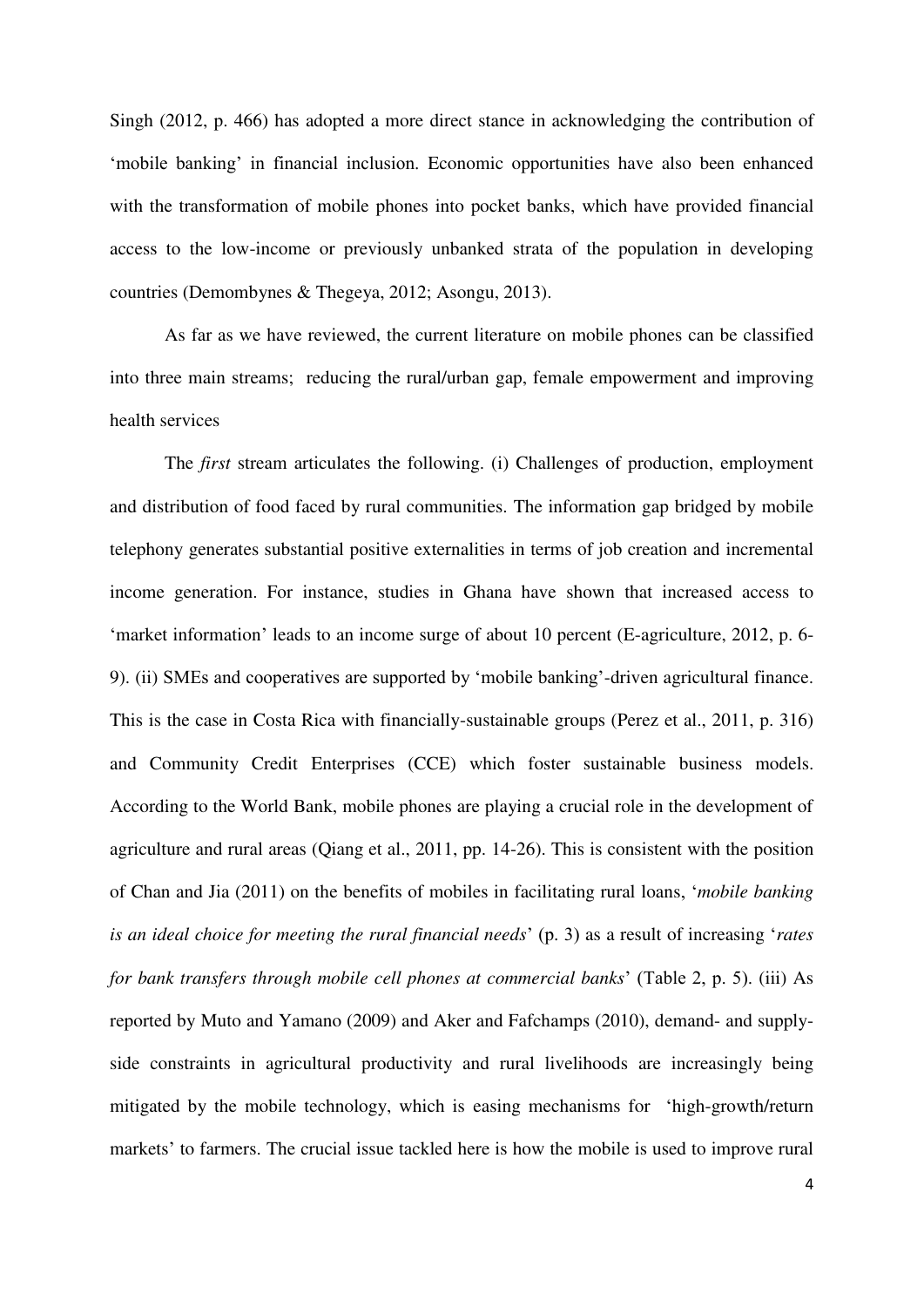livelihoods through better demand- and supply-matching and/or reduce wastes through matching networks.

 The *second* strand on female empowerment provides evidence of the increasing participation of women in communities due to more financial inclusion. Documented mechanisms for greater inclusion entail, inter alia: household management and consolidation of small businesses (Asongu & Nwachukwu, 2016a). According to Jonathan and Camilo (2008), Asongu (2015a) and Ondiege (2010, 2013), mobile phones reduce the gender-finance gap and enable timely household responses to poverty-related shocks. Some examples, include: reduced cost of travelling, income saving, education, multi-tasking and management of household budgets (Al Surikhi, 2012; Asongu, 2015bc). Country-specific models provided by Ondiege (2010, p. 11) and Mishra & Bisht (2013, p. 505) are supported by appropriate government policies. This is consistent with the conclusions of Ojo et al. (2012) who have investigated how mobile phones have affected the livelihoods of women in Ghana and Maurer (2008) on the caution that the role of policy-making bodies is critical in maintaining the gender inclusive benefits of mobile services.

 In the *third* strand, we find literature on the employment of mobile phones for medical devices and improvement of healthcare. According to West (2013), healthcare quality and affordability in the world have been substantially improved. Challenges based on geographic and income disparities are increasingly been tackled through mobile applications that ameliorate healthcare delivery. Hence, by connecting patients to providers of healthcare, mobile phones improve on the delivery of healthcare by means of, among other things: laboratory tests, access to reference material and medical records. Some examples include designing of mobile devices for clinical appointments (Da Costa et al., 2010), observation and treatment of tuberculosis patients (Hoffman et al., 2010) and self-monitoring and tailored feedback (Bauer et al., 2010).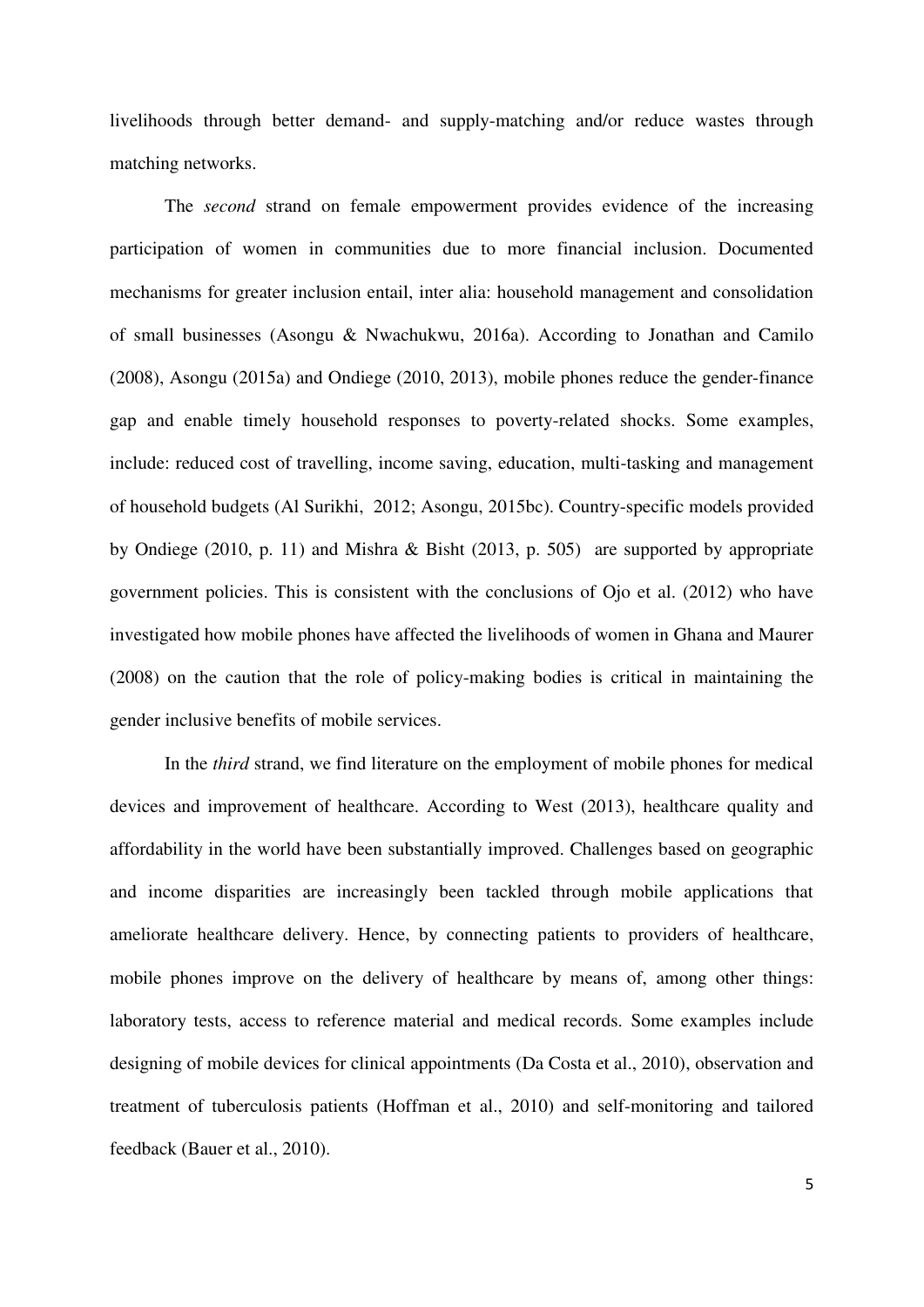Despite the evolving literature on the development benefits of mobile phones, we know very little about factors that influence the adoption of them. Madden and Coble-Neal (2004) examined the economic determinants of global mobile telephony adoption and concluded that price ceilings levelled in networks with fixed-line delay mobile network growth. Then too, Madden et al. (2004) showed that 'technically advanced mobile cellular networks' are driving mobile adoption. Abu and Tsuji (2010) found telecom infrastructure as a significant determinant. Tseng and Lo (2011) assessed antecedents of intentions of consumers' move to upgrade their mobile and found that they are unwilling to adopt a more recent generation model when they are satisfied with their usage of the current network. Penard et al. (2012) assessed if cell phone adoption processes in Africa are different from those of other regions to establish that the principal obstacles to mobile phone use are ageand economically-related. Factors determining mobile phone penetration in Africa and Asia were examined by Doshi and Narwold (2014) using panel data for the period 2001-2012. They established the following as significant determinants: population growth, rural rate, population density, fixed lines penetration and Gross Domestic Product (GDP) per capita. This last study is closest to the current line of inquiry in terms of sample periodicity and data structure.

 The above literature on determinants leaves room for improvement in at least six main areas: updated evidence, more robust panel methodology, conditional determinants, contemporary specifications, use of more determinants and derivation of policy syndromes. *First,* the use of a data structure for the period 2000-2012 provides updated evidence to complement studies like Madden and Coble-Neal (2004) and Madden et al. (2004) that are based for the most part on data collected before the year 2000. *Second,* on the methodology, contrary to Doshi and Narwold (2014) that is essentially based on panel Fixed-effects (FE), this study employs a battery of panel estimation techniques that are more robust to

6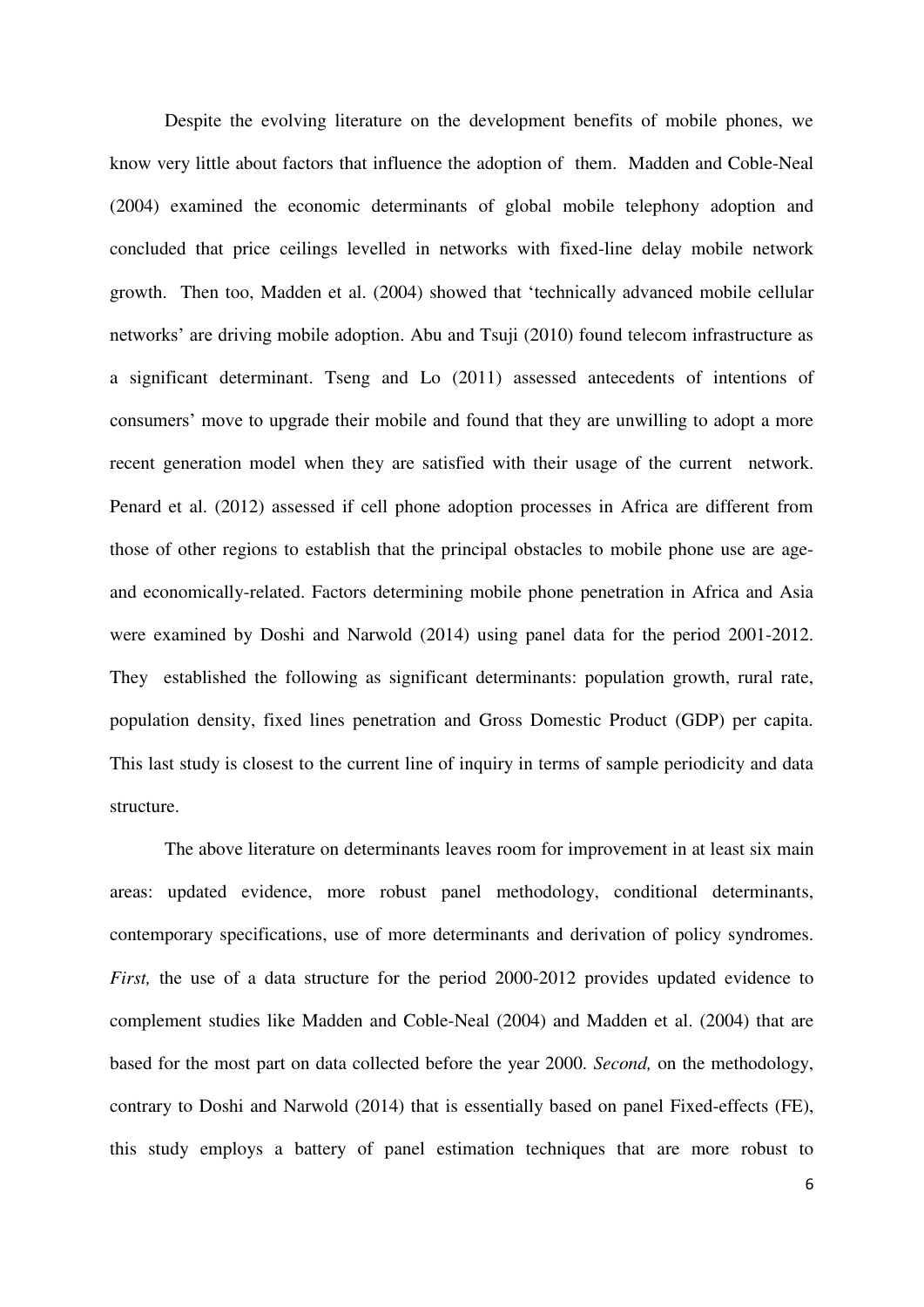endogeneity and the behaviour of mobile phone data. Accordingly, we employ baseline Ordinary Least Squares (OLS) regressions, FE estimations and a dynamic system Generalised Method of Moments (GMM) with forward orthogonal deviations. This last technique controls for cross-sectional dependence, avoids potential biases in traditional GMM techniques and accounts for the persistent feature in mobile phone penetration. *Third,* contrary to the underlying literature, average effects may not lead to more targeted policy implications. Hence, we also assess the determinants of mobile phone penetration throughout its conditional distribution. This enables us to distinguish between best and worst countries in terms of mobile penetration, such that policy lessons for least- performers are clearly articulated from the success of their better-performing counterparts. The intuition for this specification is that blanket policies may not be effective unless they are contingent on initial mobile phone penetration levels and tailored differently across best- and worst-performing countries in mobile adoption. *Fourth*, in order to increase subtlety in the policy implications, the specifications are modelled in terms of contemporary and non-contemporary determinants. This facilitates the timing of mobile phone adoption policies. *Fifth,* as far as we know, determinants used in the underlying literature have not been many. For instance, Doshi and Narwold (2014) who have employed a comparatively large number of variables have used eight determinants. In this study, we use 25 determinants classified into six categories: (i) macroeconomic policy, (ii) bank-related, (iii) market-oriented, (iv) knowledge economy, (v) external flows and (vi) human development variables. Each category has at least three variables and specifications are tailored to mitigate potential issues of overparameterization and multicollinearity. *Sixth*, in order to enhance more focused policy implications, we decompose the sample into fundamental characteristics and provide conditions on which the assessed determinants are most relevant.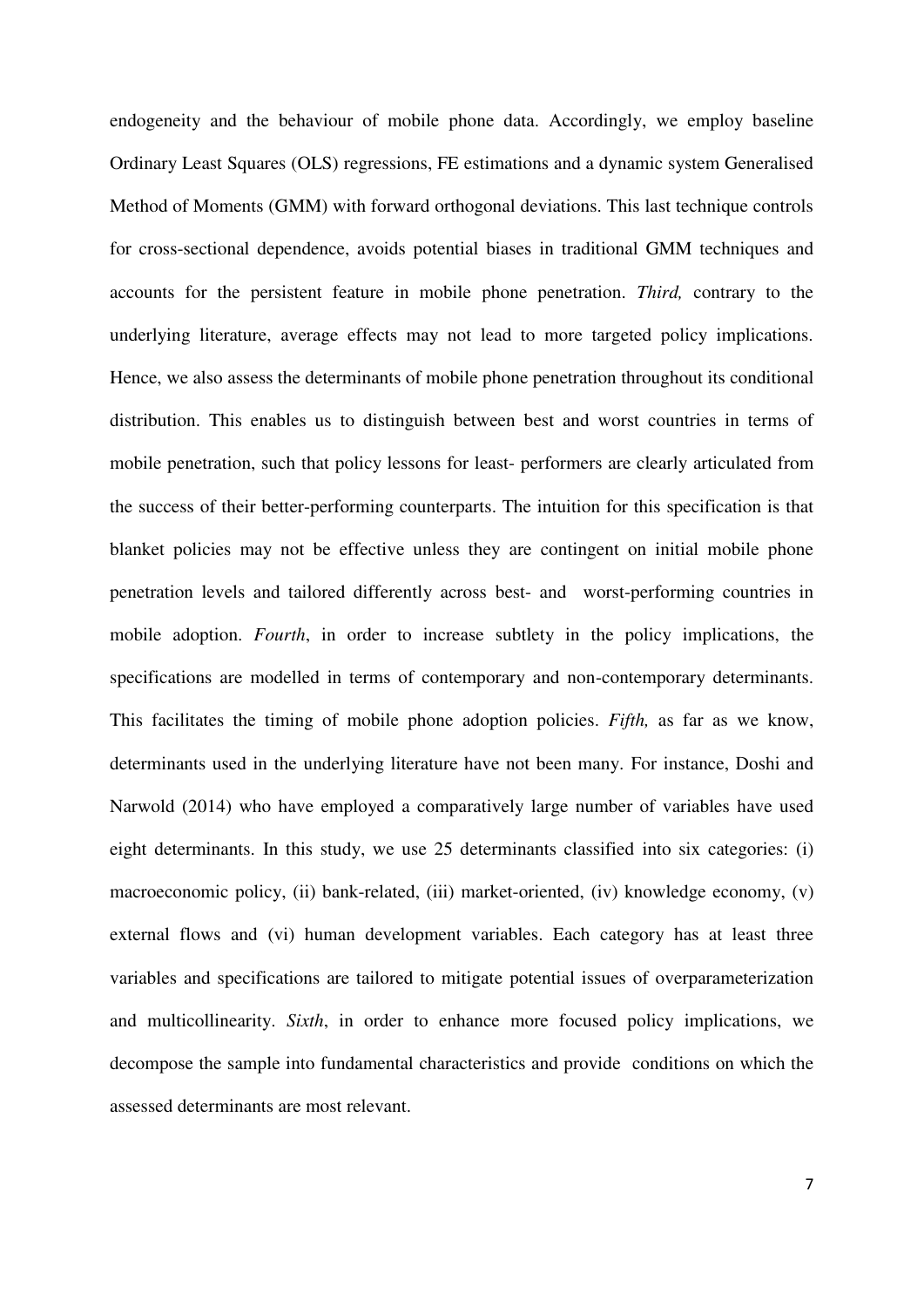The above gaps are filled by positioning the line of inquiry on Africa for a threefold reason. *First,* Africa is experiencing a relative asymmetric development in terms of mobile phone and internet penetrations. Consistent with Penard et al. (2012), while within developed nations both penetrations have risen in tandem to a point of market saturation, the uneven penetration has been characterized by cell phones substantially outpacing internet deepening by 41 percent against 9.6 percent (as of 2010). *Second*, according to Micheal (2013), emerging markets in Africa constitute the next big business avenue because mobile phone adoption rates have stabilized in high-end markets like Asia, Europe and North America. *Third,* a recent World Bank report on mobile phones has shown that African countries are in the drivers' seat when it comes to their usage for mobile banking activities (Mosheni-Cheraghlou, 2013).

Theoretical underpinnings for the adoption of a new technology have been substantially documented by Yousafzai et al. (2010, p. 1172). Some of the most popular include, the: theory of reasoned action (TRA), theory of planned behavior (TPB) and technology acceptance model (TAM). A common denominator among the underlying theories is that the mobile phone adoption process is complex and multifaceted, entailing, inter alia: (a) an approach from information managers and system developers that is centered on the customer's formation of belief and not on the influence of attitudes and (b) crucial features which include composite considerations like customers' personal, social, psychological, utilitarian and behavioral aspects. *First*, consistent with Yousafzai et al., the TRA, developed by Fishbein and Ajzen (1975), Ajzen and Fishbein (1980) and Bagozzi (1982) is based on the assumption that customers are rational when it comes to considering the implications of their actions. *Second,* the TPB pioneered by Ajzen (1991) has extended the TRA by articulating the absence of differences between customers who have a conscious control over their actions from those that do not. *Third,* the TAM developed by Davis (1989) assumes that the adoption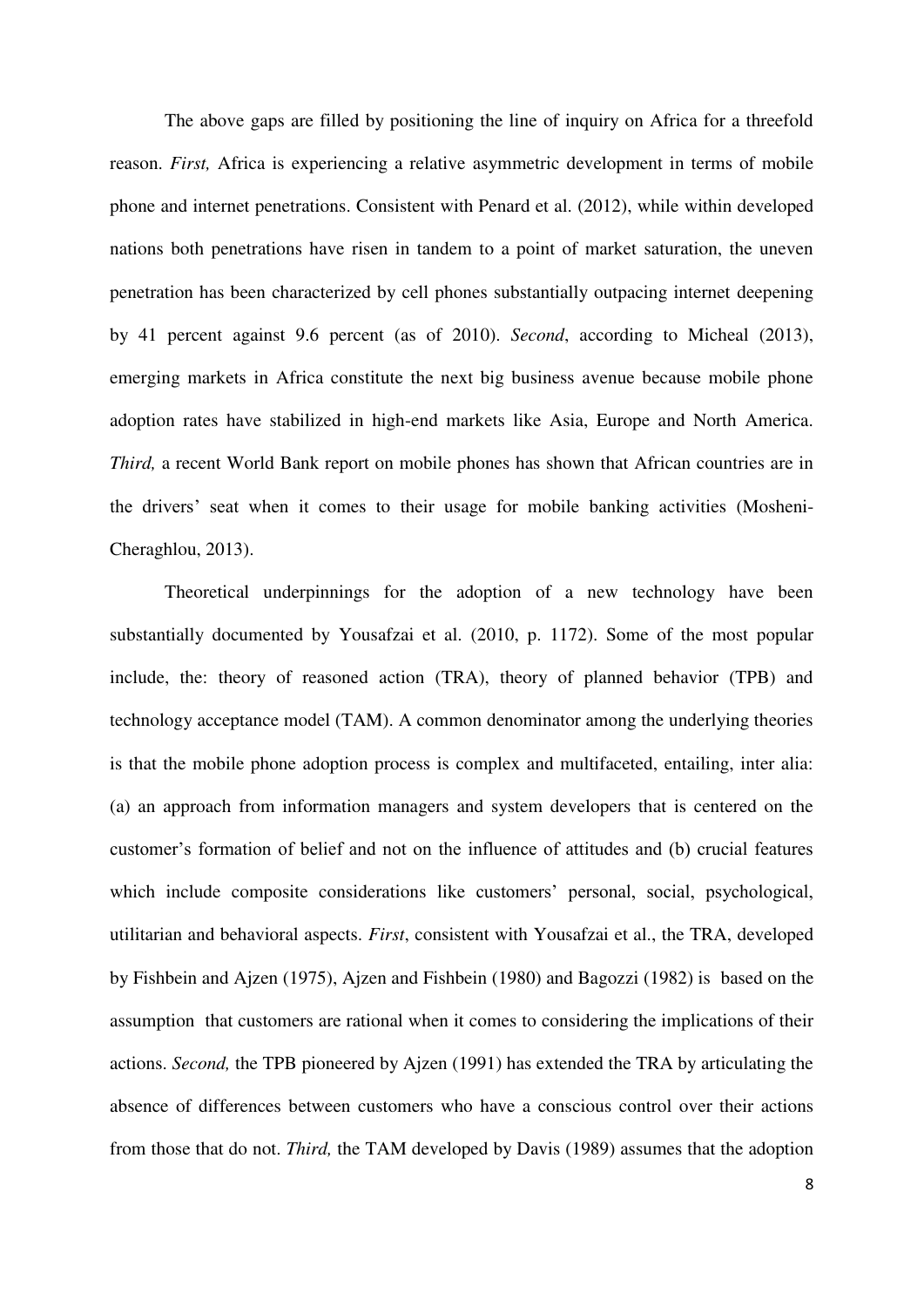process of a given technology by a customer can be explained by the customer's voluntary intention to accept and use the technology.

 The rest of the study is organized as follows. Section 2 discusses the data and methodology. The empirical analysis, discussion of results and implications are covered in Section 3. Section 4 concludes.

#### **2. Data and Methodology**

## **2.1 Data**

We assess a panel of 49 Sub-Saharan African (SSA) countries with data from African Development Indicators (ADI) of the World Bank and Nguena et al. (2015) for the period 2000-2012.The dependent variable is the mobile phone penetration rate (per 100 people). As we noted earlier, six main categories of independent variables are employed. They are (i) four macroeconomic and trade policy variables (trade openness, money supply, inflation and Gross Fixed Capital Formation (GFCF)); (ii) six business/bank-related indicators for investment incentives (Net Interest Margin (NIM), Loan Deposit Spread (LDS), Interest Rate Spread (IRS), Bank density, Return on Assets (ROA) and Return on Equity (ROE)); (iii) three market-oriented determinants for market size, market growth and market structure (GDP growth, Population growth and Urban population); (iv) five indicators for the World Bank's four knowledge economy index (KEI) components (secondary school enrolment for education, regulation quality denoting institutional regime, patent applications for innovation, internet penetration representing information and communication technology (ICT) and private domestic credit for economic incentives); (v) three external flows (Foreign Direct Investment, Foreign aid and Remittances) and (vi) three human development indicators (the human development index (HDI), household capital expenditure and domestic savings). A similar set of variables has been used by Asongu (2015c) which exclusively focuses on cross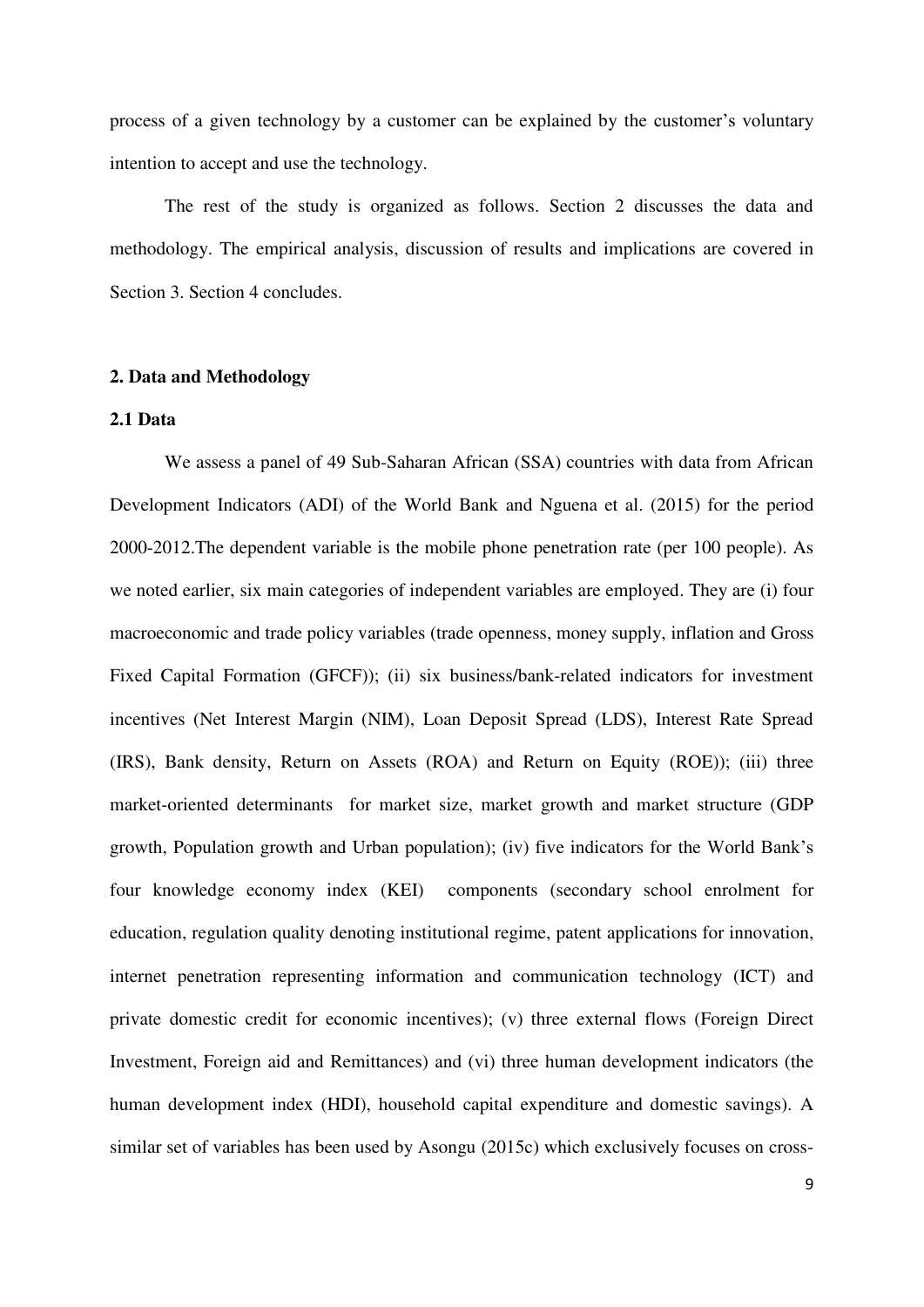sectional data for the year 2011 because mobile banking data was only available for that year. This inquiry steers clear of Asongu (2015c) at three levels. First, findings of the underlying study can be simply interpreted as correlations, not causalities. This is not the case with the present study. Second, the underlying study focuses on mobile banking and mobile phone penetration for the year 2011. Third, we employ panel estimation strategies that are not consistent with the cross-sectional oriented line of inquiry.

 The first-three categories are consistent with the United Nations Conference on Trade and Development (UNCTAD, 2002) classification of economic determinants, which have been employed in recent literature on macroeconomic determinants (see Akpan et al., 2014; Asongu & Nwachukwu, 2015; Asongu & Kodila-Tedika, 2015). The choice of knowledge economy (KE) variables is motivated by Wang et al. (2009) who have concluded that knowledge is an important determinant of mobile phone adoption. While the inclusion of external flows is motivated by the significant positive effect witnessed during the sample periodicity (See Figure 1 of Ssozi & Asongu, 2015), the human development indicators are consistent with the underlying mobile phone literature discussed in the preceding section.

 It is difficult to provide expected signs for the 25 variables under consideration. This is essentially because of the absence of prior literature that has documented the relationship between mobile penetration and most of the underlying variables. Hence, we shall engage our intuition for the expected signs concurrently with the discussion of results. The selected categories of determinants and definition of variables are presented in Table 1 and Table 2 respectively.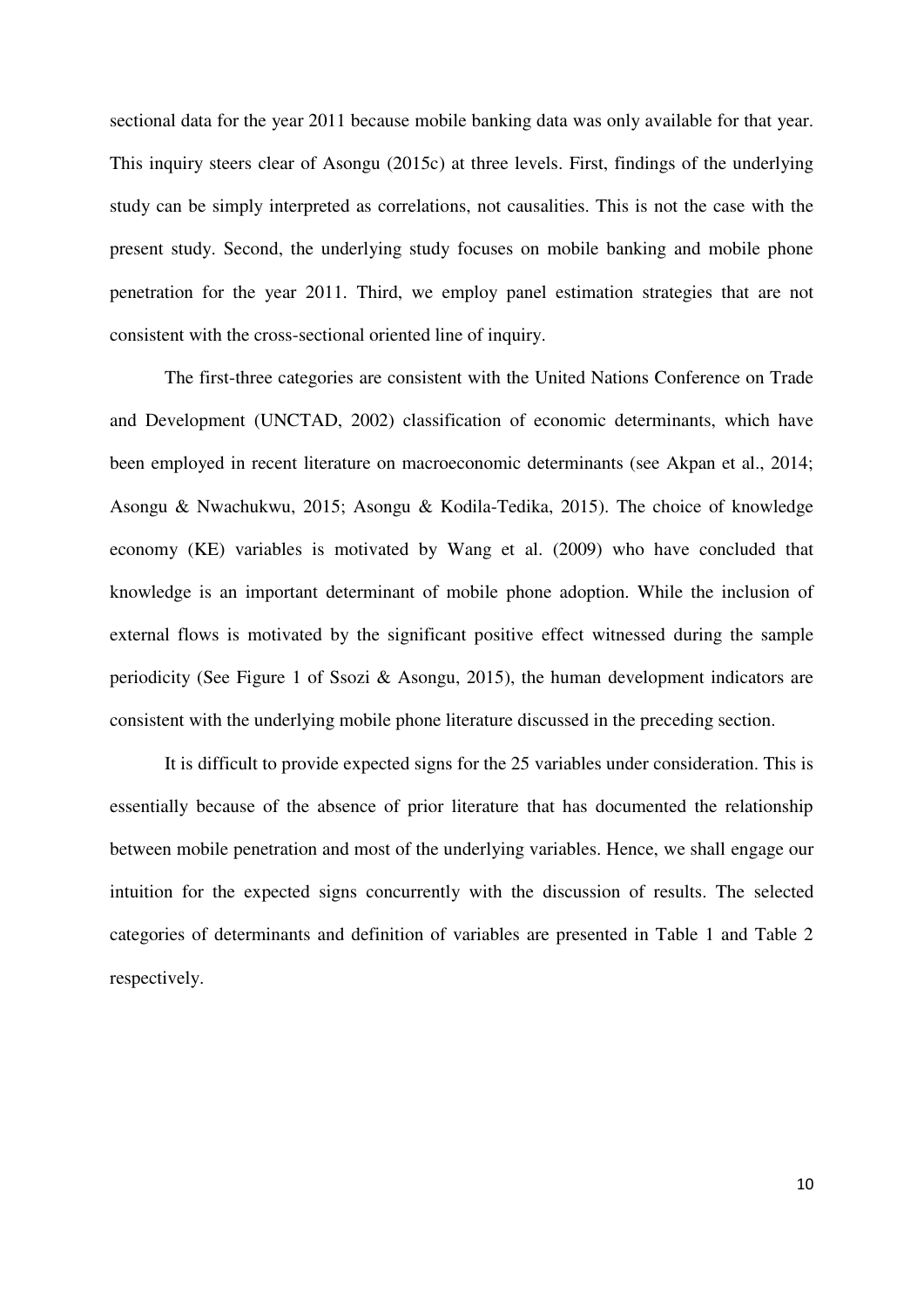| <b>Determining Variables</b>             | <b>Examples</b>                                                                                                               |
|------------------------------------------|-------------------------------------------------------------------------------------------------------------------------------|
| Policy variables (4)                     | Trade policy, macroeconomic policy (Trade, M3,<br>Inflation, GFCF)                                                            |
| Business/Bank variables (6)              | Investment incentives (NIM, LSD, IRS, Bank density,<br>ROA, ROE)                                                              |
| Market-related economic determinants (3) | Market size, market growth, market structure (GDPg,<br>Popg, Ubanpop)                                                         |
| Knowledge Economy (5)                    | Education (SSE), Institutional Regime (RQ), Innovation<br>(Patents), ICT (Internet), Economic incentives (Private<br>credit). |
| External Flows (3)                       | FDI, NODA, Remi                                                                                                               |
| Human development (3)                    | HDI, HHCExp, Domestic savings                                                                                                 |

**Table 1: Mobile phone/banking determinants** 

Source: Authors. M3: Money Supply. GFCF: Gross Fixed Capital Formation. NIM: Net Interest Margin. LSD: Loan Deposit Spread. IRS: Interest Rate Spread. ROA: Return on Assets. ROE: Return on Equity. GDPg: GDP growth. Popg: Population growth. SSE: Secondary School Enrolment. RQ: Regulation Quality. Ubanpop: Urban population. FDI: Foreign Direct Investment. NODA: Net Official Development Assistance. Remi: Remittances. HDI: Human Development Index. HHCExp: Household Consumption Expenditure.

Adopted fundamental characteristics for the policy environment are classified in terms of income levels (low-income, middle-income, lower-middle-income and upper-middle-income), legal origins (English common law and French civil law), religious dominations (Christianity and Islam), openness to sea (landlocked and unlandlocked), oil exports (Oil- and Nonoilexporting) and conflicts (conflicts and Nonconflicts). For brevity, we do not discuss the criteria for the determination of these characteristics, but they can be provided upon request. The interested reader can find the justifications in Asongu (2015cd).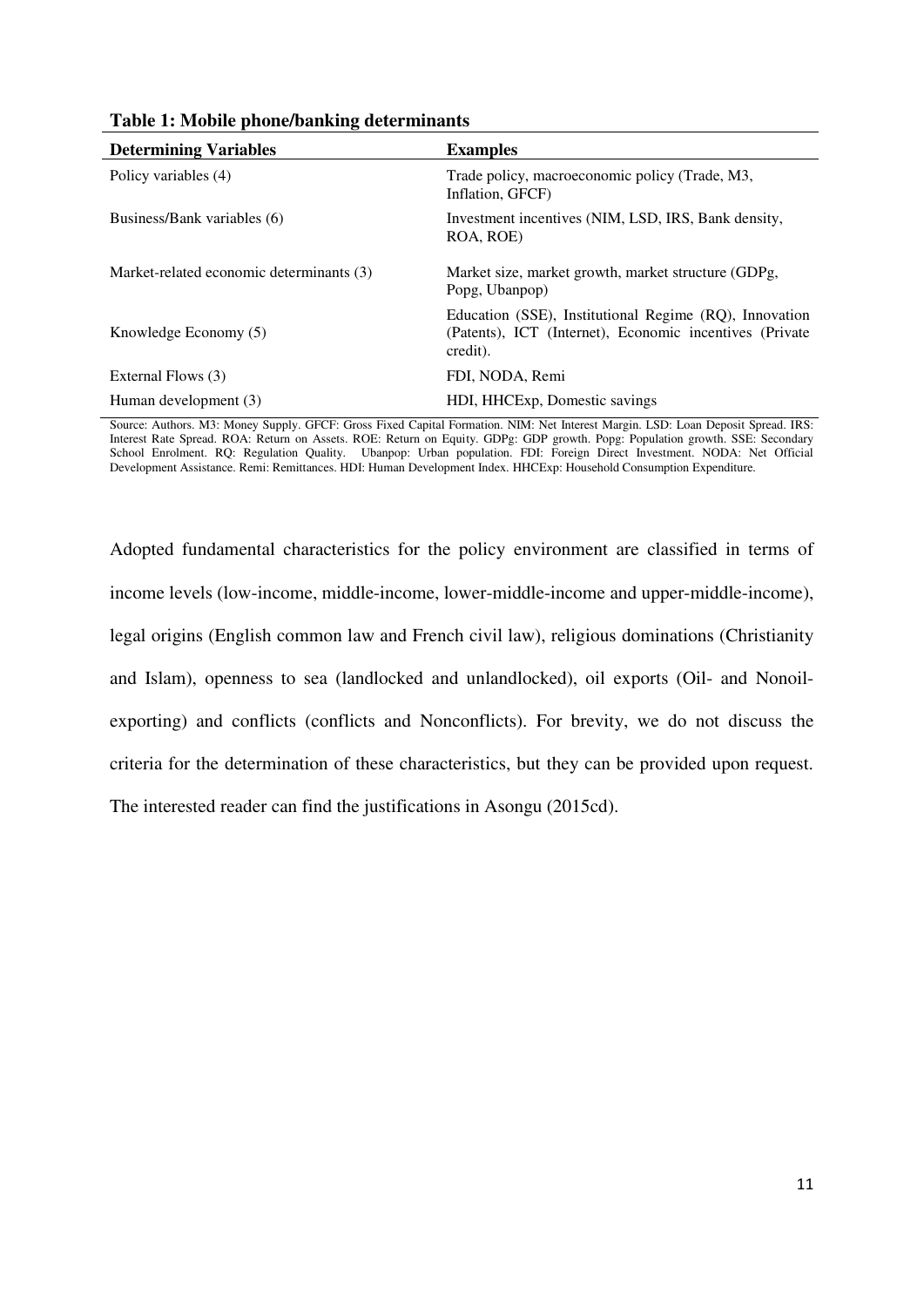| <b>Categories</b>                       | <b>Variables</b>                                                                                                                | <b>Signs</b>                                                                         | <b>Definitions</b>                                                                                                                                                                                                             | <b>Source</b>                                                                    |
|-----------------------------------------|---------------------------------------------------------------------------------------------------------------------------------|--------------------------------------------------------------------------------------|--------------------------------------------------------------------------------------------------------------------------------------------------------------------------------------------------------------------------------|----------------------------------------------------------------------------------|
| Mobile phone/<br>banking                | Mobile Phone                                                                                                                    | Mobile                                                                               | Mobile phone subscriptions (per 100 people)                                                                                                                                                                                    | <b>WDI</b>                                                                       |
| Policy variables                        | Trade<br><b>Financial Depth</b><br>Inflation<br>Domestic Invt.                                                                  | Trade<br>M <sub>3</sub><br>Infl<br><b>GFCF</b>                                       | Imports + Exports of Good & Services (% of GDP)<br>Money Supply (% of GDP)<br>Consumer prices (annual %)<br>Gross Fixed Capital Formation (% of GDP)                                                                           | <b>WDI</b><br><b>WDI</b><br><b>WDI</b><br><b>WDI</b>                             |
| Business $\&$<br><b>Bank</b> variables  | <b>Interest Margin</b><br>Loan Spread<br><b>Interest Spread</b><br><b>Bank Density</b><br>Bank Return 1<br><b>Bank Return 2</b> | <b>NIM</b><br><b>LDS</b><br><b>IRS</b><br><b>B</b> brchs<br><b>ROA</b><br><b>ROE</b> | Net Interest Margin (%)<br>Loan-Deposit Spread (%)<br>Interest Rate Spread (Lending rate minus Deposit rate, %)<br>Commercial bank branches (per 100 000 adults)<br>Return on Assets (annual %)<br>Return on Equity (annual %) | <b>WDI</b><br><b>WDI</b><br><b>WDI</b><br><b>WDI</b><br><b>WDI</b><br><b>WDI</b> |
| Market-related<br>economic<br>variables | Eco. Growth<br>Pop. Growth<br>Urban Pop.                                                                                        | GDPg<br>Popg<br>Ubanpop                                                              | Gross Domestic Product growth rate (annual $\%$ )<br>Population growth rate (annual $\%$ )<br>Urban Population (% of Total)                                                                                                    | <b>WDI</b><br><b>WDI</b><br><b>WDI</b>                                           |
| External flows                          | Foreign Invt.<br>Remittances<br>Foreign Aid                                                                                     | <b>FDI</b><br>Remi<br><b>NODA</b>                                                    | Foreign Direct Investment net inflows (% of GDP)<br>Remittance inflows (% of GDP)<br>Net Official Development Assistance (% of GNI)                                                                                            | <b>WDI</b><br><b>WDI</b><br><b>WDI</b>                                           |
| Household<br>Development                | Human dev.<br>HC Expenditure<br>Domestic Savings                                                                                | <b>HDI</b><br><b>HCE</b><br><b>DSav</b>                                              | Human Development Index<br>Household Final Consumption Expenditure (% of GDP)<br>Gross Domestic Savings (% of GDP)                                                                                                             | <b>WDI</b><br><b>WDI</b><br><b>WDI</b>                                           |
| Knowledge<br>Economy                    | Education<br><b>Institutional Regime</b><br><b>ICT</b><br>Eco. Incentives                                                       | <b>SSE</b><br><b>RQ</b><br>Internet<br>Credit                                        | Secondary School Enrolment (% of Gross)<br><b>Regulation Quality (Estimate)</b><br>Internet penetration (per 100 persons)<br>Private credit by deposit banks and other financial institutions<br>$(\%$ of GDP)                 | <b>WDI</b><br><b>WDI</b><br><b>WDI</b><br><b>WDI</b>                             |
|                                         | Innovation                                                                                                                      | Patents                                                                              | Total patent applications                                                                                                                                                                                                      | <b>WDI</b>                                                                       |

## **Table 2: Variable definitions**

Eco: Economic. Pop: population. Ivt: Investment. HC: Household Consumption. WDI: World Development Indicators of the World Bank. GNI: Gross National Income.

Table 3 below provides the summary statistics. Two points are noteworthy. *First*, the variables in both structures are comparable (based on mean values). *Second*, the variables exhibit a substantial degree of variation so that we are confident that interesting estimated linkages will emerge.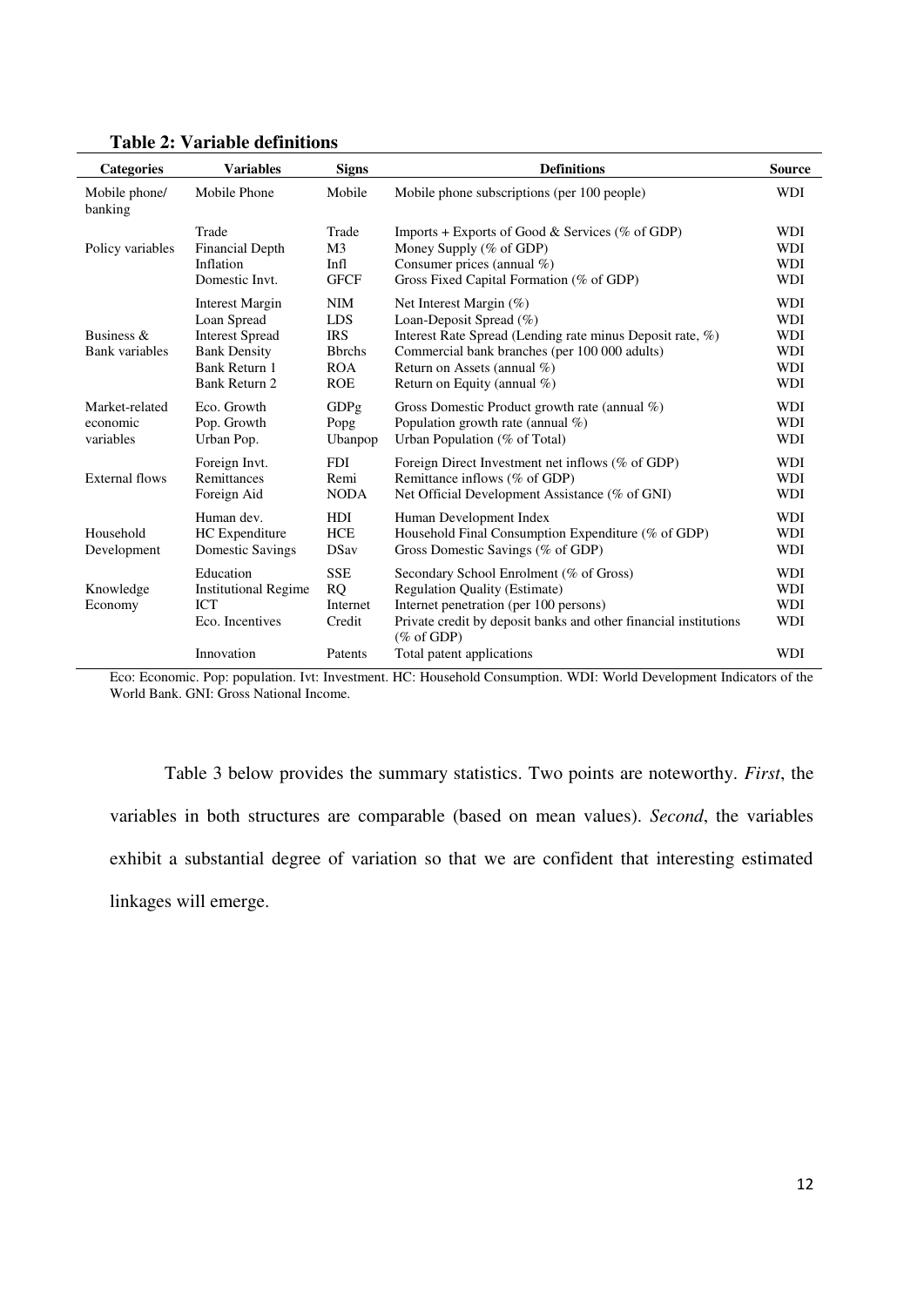# **Table 3: Summary statistics**

|                                   |             |                           | Panel (2000-2012) |                |                     |
|-----------------------------------|-------------|---------------------------|-------------------|----------------|---------------------|
|                                   | <b>Mean</b> | <b>Standard Deviation</b> | <b>Minimum</b>    | <b>Maximum</b> | <b>Observations</b> |
| Mobile Phone                      | 23.37       | 28.00                     | 0.00              | 147.2          | 572                 |
| Trade                             | 78.17       | 36.13                     | 20.96             | 209.8          | 597                 |
| Financial depth (M3)              | 34.39       | 21.76                     | 8.12              | 171.6          | 198                 |
| Inflation                         | 56.57       | 1017                      | $-9.61$           | 24411          | 577                 |
| Domestic Investment               | 20.31       | 9.606                     | 1.096             | 78.56          | 559                 |
| Net Interest Margin(NIM)          | 6.946       | 3.756                     | $-4.610$          | 39.24          | 473                 |
| Loan-Deposit Spread (LDS)         | 12.13       | 8.778                     | 0.530             | 69.94          | 359                 |
| <b>Interest Rate Spread (IRS)</b> | 13.02       | 14.01                     | 0.525             | 175.7          | 389                 |
| <b>Bank Density</b>               | 5.236       | 7.872                     | 0.129             | 48.28          | 371                 |
| Return on Assets (ROA)            | 2.177       | 2.226                     | $-14.91$          | 13.47          | 477                 |
| Return on Equity (ROE)            | 20.75       | 32.33                     | $-389.3$          | 178.6          | 477                 |
| GDP growth rate (GDPg)            | 4.714       | 6.322                     | $-47.55$          | 63.38          | 608                 |
| Population growth (Popg)          | 2.361       | 0.948                     | $-1.081$          | 6.576          | 588                 |
| Urban Population (Ubanpop)        | 36.27       | 16.92                     | $-1.175$          | 86.45          | 637                 |
| Foreign Direct Investment         | 5.33        | 8.73                      | $-6.043$          | 91.00          | 603                 |
| Remittances                       | 3.977       | 8.031                     | 0.000             | 64.10          | 434                 |
| Foreign Aid                       | 11.68       | 14.19                     | $-0.253$          | 181.1          | 606                 |
| Human Development Index           | 0.466       | 0.107                     | 0.262             | 0.769          | 411                 |
| Household Expenditure             | 74.02       | 20.16                     | 7.12              | 178.1          | 540                 |
| <b>Domestic Savings</b>           | 11.29       | 21.87                     | $-87.53$          | 89.62          | 557                 |
| Secondary School Enrolment        | 38.52       | 24.31                     | 6.077             | 123.8          | 375                 |
| <b>Regulation Quality</b>         | $-0.715$    | 0.644                     | $-2.665$          | 0.983          | 578                 |
| <b>Internet Penetration</b>       | 4.152       | 6.450                     | 0.005             | 43.60          | 566                 |
| Private Domestic Credit           | 18.55       | 22.47                     | 0.550             | 149.7          | 507                 |
| Patents                           | 129.9       | 927.7                     | 0.000             | 8317           | 637                 |

Given that we are using 25 explanatory variables, it is normal to expect potential issues of muliticollinearity and overparameterization. In the presence of these concerns, variables with a high degree of substitution enter into conflict and only some emerge with the expected signs. Given the policy orientation of the study, policy variables take precedence over the aforementioned misspecification biases. Moreover, we can also achieve the policy purpose while at the same time mitigating the effect of these errors by simply avoiding variables with a high degree of substitution in the same equation. Table 4 presents the corresponding correlation matrix. Correlations with a high degree of substitution are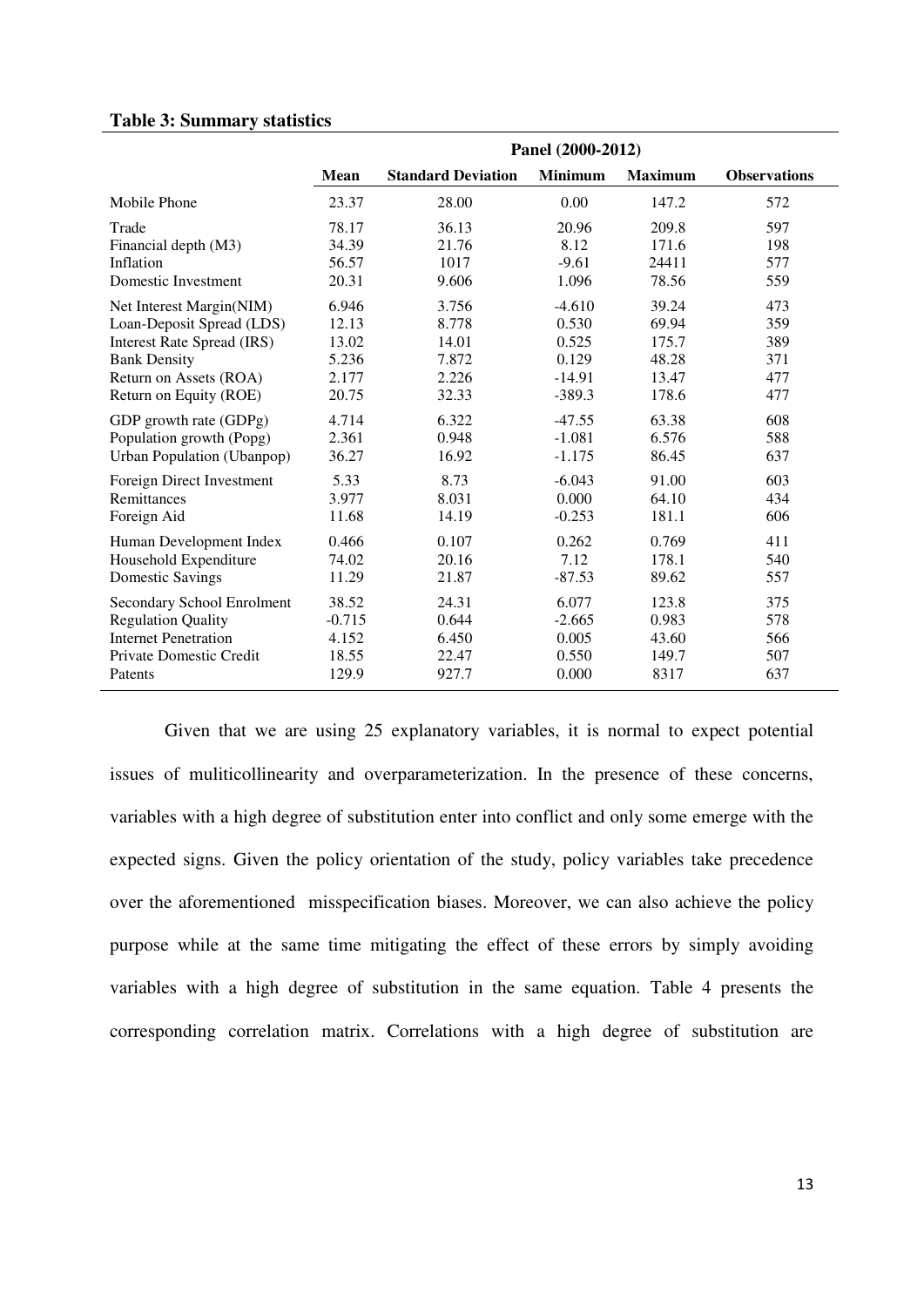highlighted in bold. Specifications in the empirical sections are tailored to avoid combination of highly correlated variables in the same model<sup>2</sup>.

 $\overline{a}$ 

<sup>2</sup> For example the following sets of variables do not enter into the same specifications: *IRS & LDS, DSav & HCE, SSE & Internet, SSE & Credit, SSE & HDI, Patent & Credit, SSE & Bbrchs, IRS & Inflation, SSE & Popg, Internet & Bbrchs, HDI & Bbrchs and HDI & Internet*. 'Interest Rate Spread', 'Net Interest Margin' and 'Lending Deposit Rate' cannot all enter into the same specification because of concerns about mulitcollinearity. Only two of the variables can be employed in a given specification. In Table 5, 'Interest Rate Spread' is not used because 'Net Interest Margin' and 'Lending Deposit Rate' are used. In Table 6, 'Interest Rate Spread' is not used because 'Net Interest Margin' and 'Lending Deposit Rate' are used. In Table 7, Interest Rate Spread' is used either with 'Net Interest Margin' or 'Lending Deposit Rate'. In the light of these clarifications, the need to avoid concerns about multicollinearity justifies the multitudes of specifications in the empirical results section.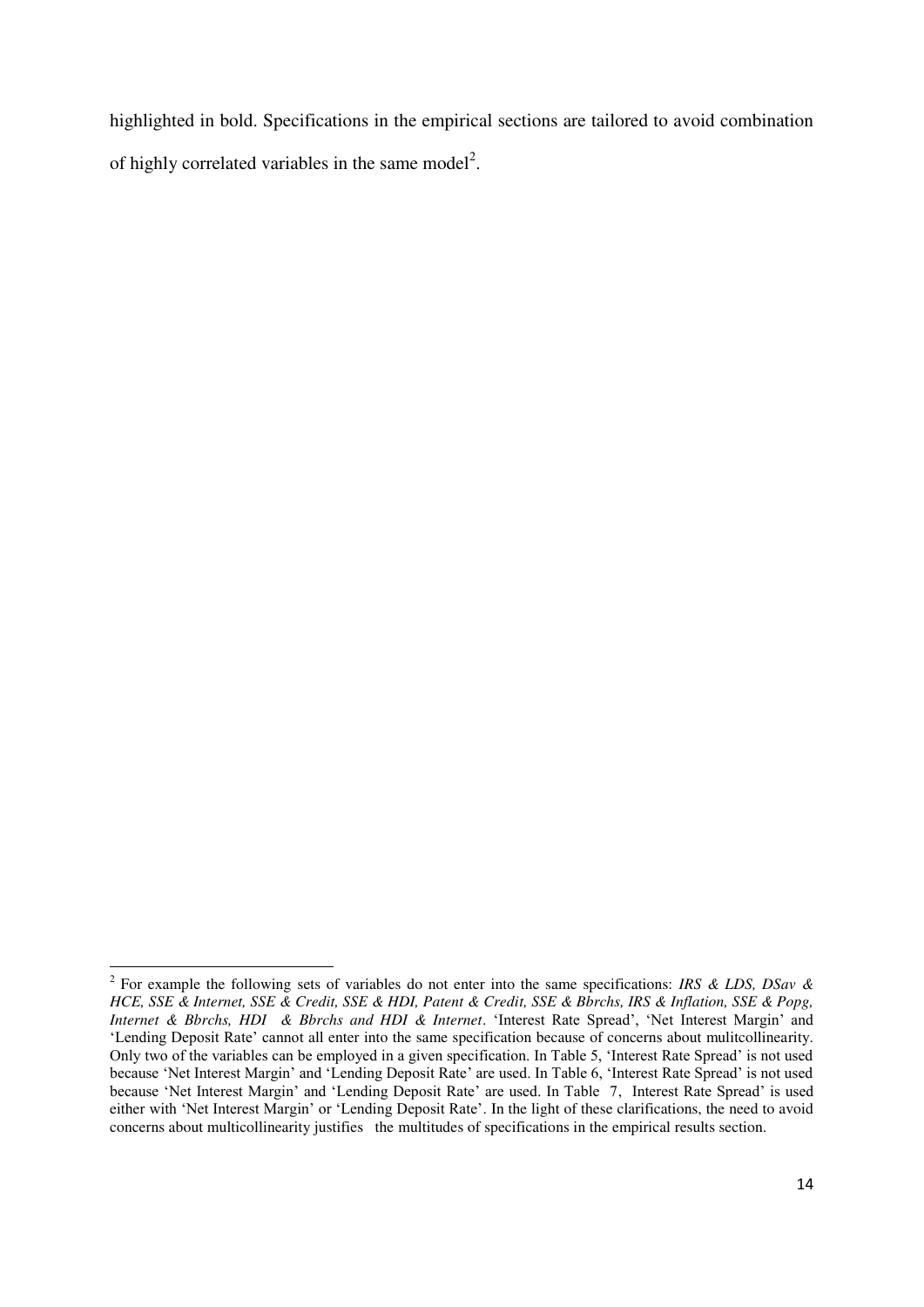| <b>Table 4: Correlation matrix</b> |  |  |
|------------------------------------|--|--|
|------------------------------------|--|--|

|       |                | <b>Policy Variables</b> |             | <b>Business/Bank Variables</b> |         |         | Market-related |         |         | <b>External Flows</b> |         | <b>Household Development</b> |          |          | <b>Knowledge Economy</b> |                                                                                                                                                                                 |          |          |             |         |          |         |          |          |               |
|-------|----------------|-------------------------|-------------|--------------------------------|---------|---------|----------------|---------|---------|-----------------------|---------|------------------------------|----------|----------|--------------------------|---------------------------------------------------------------------------------------------------------------------------------------------------------------------------------|----------|----------|-------------|---------|----------|---------|----------|----------|---------------|
| Trade | M <sub>3</sub> | Infl.                   | <b>GFCF</b> | <b>NIM</b>                     | LDS     | IRS     | <b>Bbrchs</b>  | ROA     | ROE     | GDPg                  | Popg    | UPop                         | FDI      | Aid      | Remi                     | HDI                                                                                                                                                                             | HCE      | DSav     | SSE         | RO.     | Internet | Credit  | Patent   | Mobile   |               |
| 1.000 | 0.577          | 0.006                   | 0.390       | $-0.10$                        | 0.106   | 0.042   | 0.266          | 0.028   | 0.027   | 0.097                 | $-0.30$ | 0.231                        | 0.338    | $-0.062$ | 0.447                    | 0.370                                                                                                                                                                           | $-0.17$  | 0.114    | 0.32        | 0.023   | 0.182    | 0.013   | $-0.074$ | 0.243    | Trade         |
|       | 1.000          | 0.225                   | 0.095       | $-0.04$                        | $-0.25$ | $-0.02$ | 0.632          | 0.152   | 0.188   | $-0.18$               | $-0.64$ | 0.458                        | 0.177    | $-0.464$ | $-0.02$                  | 0.774                                                                                                                                                                           | $-0.32$  | 0.338    | 0.75        | 0.166   | 0.531    | 0.337   | 0.109    | 0.411    | M3            |
|       |                | 1.000                   | $-0.08$     | 0.25                           | 0.539   | 0.70    | $-0.009$       | $-0.05$ | $-0.01$ | $-0.07$               | $-0.13$ | $-0.00$                      | $-0.02$  | $-0.007$ | $-0.07$                  | $-0.02$                                                                                                                                                                         | 0.05     | $-0.03$  | $-0.04$     | $-0.13$ | 0.043    | $-0.06$ | $-0.007$ | $-0.028$ | Infl          |
|       |                |                         | 1.000       | $-0.18$                        | $-0.07$ | $-0.16$ | 0.275          | $-0.06$ | 0.05    | 0.286                 | 0.075   | $-0.04$                      | 0.385    | 0.006    | 0.212                    | 0.248                                                                                                                                                                           | $-0.30$  | 0.278    | 0.11        | 0.264   | 0.119    | 0.029   | $-0.032$ | 0.216    | <b>GFCF</b>   |
|       |                |                         |             | 1.00                           | 0.142   | 0.118   | $-0.279$       | 0.485   | 0.232   | 0.031                 | 0.160   | $-0.24$                      | $-0.005$ | 0.251    | 0.009                    | $-0.37$                                                                                                                                                                         | 0.339    | $-0.27$  | $-0.20$     | $-0.09$ | $-0.223$ | $-0.24$ | $-0.128$ | $-0.273$ | <b>NIM</b>    |
|       |                |                         |             |                                | 1.00    | 0.999   | $-0.211$       | $-0.01$ | $-0.04$ | 0.033                 | 0.309   | 0.074                        | 0.160    | 0.104    | $-0.05$                  | $-0.34$                                                                                                                                                                         | $-0.08$  | 0.072    | $-0.30$     | $-0.32$ | $-0.228$ | $-0.33$ | $-0.165$ | $-0.258$ | LDS           |
|       |                |                         |             |                                |         | 1.000   | $-0.141$       | 0.065   | 0.014   | $-0.10$               | 0.017   | 0.032                        | 0.048    | 0.034    | $-0.05$                  | $-0.27$                                                                                                                                                                         | $-0.009$ | $-0.005$ | $-0.30$     | $-0.37$ | $-0.122$ | $-0.21$ | $-0.11$  | $-0.207$ | <b>IRS</b>    |
|       |                |                         |             |                                |         |         | 1.000          | $-0.03$ | 0.012   | $-0.03$               | $-0.50$ | 0.116                        | 0.006    | $-0.152$ | $-0.03$                  | 0.705                                                                                                                                                                           | $-0.169$ | 0.134    | $\bf{0.80}$ | 0.327   | 0.836    | 0.390   | 0.048    | 0.579    | <b>Bbrchs</b> |
|       |                |                         |             |                                |         |         |                | 1.000   | 0.489   | 0.061                 | 0.044   | $-0.11$                      | $-0.12$  | 0.018    | 0.001                    | 0.021                                                                                                                                                                           | 0.081    | $-0.09$  | 0.05        | 0.055   | $-0.092$ | $-0.07$ | $-0.07$  | $-0.094$ | <b>ROA</b>    |
|       |                |                         |             |                                |         |         |                |         | 1.000   | 0.012                 | $-0.02$ | $-0.04$                      | $-0.07$  | 0.009    | $-0.001$                 | $-0.003$                                                                                                                                                                        | $-0.005$ | $-0.018$ | 0.034       | 0.050   | $-0.081$ | $-0.05$ | $-0.016$ | $-0.051$ | <b>ROE</b>    |
|       |                |                         |             |                                |         |         |                |         |         | 1.000                 | 0.266   | $-0.02$                      | 0.122    | 0.064    | $-0.002$                 | $-0.052$                                                                                                                                                                        | 0.124    | 0.163    | $-0.11$     | 0.052   | $-0.044$ | $-0.06$ | $-0.024$ | 0.044    | GDPg          |
|       |                |                         |             |                                |         |         |                |         |         |                       | 1.000   | $-0.21$                      | 0.082    | 0.359    | $-0.17$                  | $-0.53$                                                                                                                                                                         | 0.051    | $-0.02$  | $-0.67$     | $-0.17$ | $-0.43$  | $-0.38$ | $-0.16$  | $-0.334$ | Popg          |
|       |                |                         |             |                                |         |         |                |         |         |                       |         | 1.000                        | 0.134    | $-0.16$  | $-0.16$                  | 0.414                                                                                                                                                                           | $-0.33$  | 0.369    | 0.344       | 0.096   | 0.175    | 0.132   | 0.185    | 0.375    | UPop          |
|       |                |                         |             |                                |         |         |                |         |         |                       |         |                              | 1.000    | 0.283    | 0.120                    | 0.004                                                                                                                                                                           | $-0.00$  | 0.024    | 0.026       | $-0.11$ | 0.038    | $-0.09$ | $-0.055$ | 0.070    | <b>FDI</b>    |
|       |                |                         |             |                                |         |         |                |         |         |                       |         |                              |          | 1.000    | $-0.009$                 | $-0.34$                                                                                                                                                                         | 0.498    | $-0.47$  | $-0.41$     | $-0.21$ | $-0.173$ | $-0.17$ | $-0.11$  | $-0.220$ | Aid           |
|       |                |                         |             |                                |         |         |                |         |         |                       |         |                              |          |          | 1.000                    | $-0.04$                                                                                                                                                                         | 0.439    | $-0.57$  | $-0.04$     | $-0.05$ | $-0.02$  | $-0.07$ | $-0.07$  | $-0.050$ | Remi          |
|       |                |                         |             |                                |         |         |                |         |         |                       |         |                              |          |          |                          | 1.000                                                                                                                                                                           | 0.426    | 0.400    | 0.899       | 0.503   | 0.663    | 0.514   | 0.204    | 0.690    | HDI           |
|       |                |                         |             |                                |         |         |                |         |         |                       |         |                              |          |          |                          |                                                                                                                                                                                 | 1.000    | $-0.94$  | $-0.28$     | $-0.17$ | $-0.106$ | $-0.08$ | $-0.09$  | $-0.223$ | <b>HCE</b>    |
|       |                |                         |             |                                |         |         |                |         |         |                       |         |                              |          |          |                          |                                                                                                                                                                                 |          | 1.000    | 0.214       | 0.135   | 0.093    | 0.015   | 0.048    | 0.224    | DSav          |
|       |                |                         |             |                                |         |         |                |         |         |                       |         |                              |          |          |                          |                                                                                                                                                                                 |          |          | 1.000       | 0.470   | 0.703    | 0.622   | 0.354    | 0.699    | SSE           |
|       |                |                         |             |                                |         |         |                |         |         |                       |         |                              |          |          |                          |                                                                                                                                                                                 |          |          |             | 1.000   | 0.261    | 0.580   | 0.272    | 0.346    | <b>RQ</b>     |
|       |                |                         |             |                                |         |         |                |         |         |                       |         |                              |          |          |                          |                                                                                                                                                                                 |          |          |             |         | 1.000    | 0.439   | 0.126    | 0.696    | Internet      |
|       |                |                         |             |                                |         |         |                |         |         |                       |         |                              |          |          |                          |                                                                                                                                                                                 |          |          |             |         |          | 1.000   | 0.799    | 0.428    | Credit        |
|       |                |                         |             |                                |         |         |                |         |         |                       |         |                              |          |          |                          |                                                                                                                                                                                 |          |          |             |         |          |         | 1.000    | 0.246    | Patent        |
|       |                |                         |             |                                |         |         |                |         |         |                       |         |                              |          |          |                          |                                                                                                                                                                                 |          |          |             |         |          |         |          | 1.000    | Mobile        |
|       |                |                         |             |                                |         |         |                |         |         |                       |         |                              |          |          |                          | M2. March Court, L.C. L.C. C.C.C. Corr Carry Eliza Carly Education MM March March T.D.C. L. Court Court D.C. Court Dat Court Date Dat Darly D.C. D.C. D.A. Dating on Acres DOE. |          |          |             |         |          |         |          |          |               |

M3: Money Supply. Infl: Inflation. GFCF: Gross Fixed Capital Formation. NIM: Net Interest Margin. LDS: Lending Deposit Spread. IRS: Interest Rate Spread. Bbrchs: Bank Density. ROA: Return on Assets. ROE: Return on Equity. GDPg: GDP growth. Popg: Population growth. UPop: Urban population. FDI: Foreign Direct Investment. Aid: Net Official Development Assistance. Remi: Remittance. HDI: Human Development Index. HCE: Household consumption expenditure. DSav: Domestic savings. SSE: Secondary School Enrolment. RQ: Regulation Quality. Internet: internet penetration. Credit: Private Domestic Credit. Patent: Total patent applications. Mobile: Mobile phone penetration. Potential issues of multicollinearity highlighted in bold.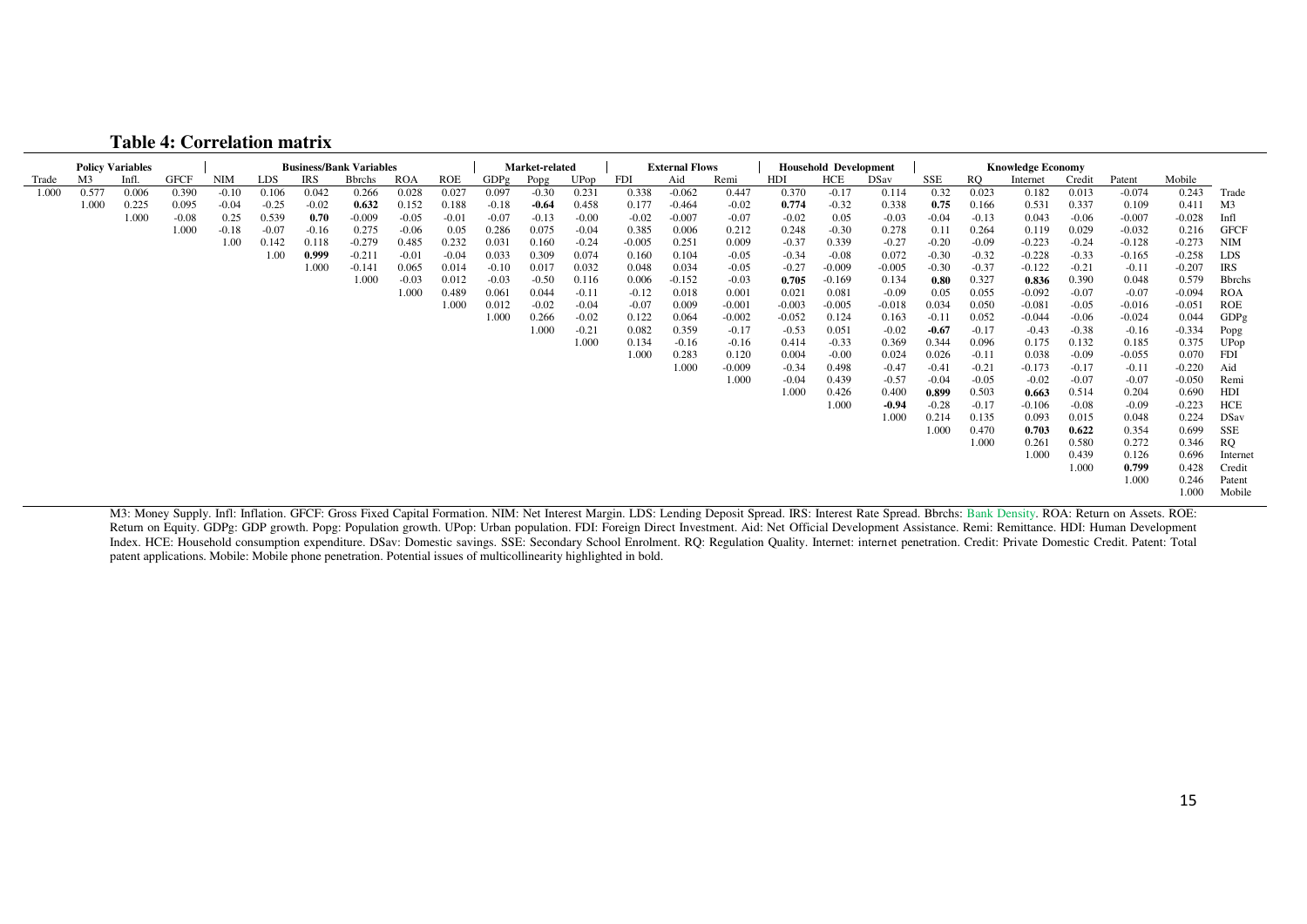#### **2.2 Estimation techniques**

Four estimation techniques are adopted in order to control for a multitude of factors, notably: (i) baseline contemporary and non-contemporary Ordinary Least Squares; (ii) contemporary and non-contemporary Fixed effects (FE) regressions to control for the unobserved heterogeneity; (iii) the Generalised Method of Moments (GMM) to account for persistence in mobile phone penetration and (iv) Quantile Regressions (QR) to control for initial levels of mobile phone penetration. The GMM approach is motivated by persistence in mobile phone penetration as well as the need to also account for simultaneity and time-invariant omitted variables. The use of non-contemporary regressions in order to control for potential endogeneity bias is in accordance with recent literature (Mlachila et al., 2014, p.21; Asongu & Nwachukwu, 2016b).

# *2.2.1 Determinants based on Panel OLS* and *Fixed-Effects*

Contemporary and non-contemporary Ordinary Least Squares (OLS) with Heteroscedasticity and Autocorrelation Consistent (HAC) standard errors are complemented with Fixed-Effects regressions.

#### *Baseline OLS panel regressions*

-Baseline Panel contemporary determinants (Left Hand Side (LHS) of Table 5)

*Mobile*<sub>i,t</sub> = 
$$
\alpha + \sum_{j=1}^{25} \sum_{h=1}^{25} \delta_j W_{h,i,t} + \xi_t + \varepsilon_{i,t}
$$
 (1)

Where: *Mobile<sub>i,t</sub>* is the Mobile phone penetration rate for country *i* at period  $t$ ;  $\alpha$  is a constant, *W* is the vector of determinants,  $\xi$ , is the time specific effect and  $\varepsilon$ <sub>i,t</sub> the error term. -Baseline Panel non-contemporary determinants (Right Hand Side (RHS) of Table 5)

*Mobile*<sub>i,t</sub> = 
$$
\alpha + \sum_{j=1}^{25} \sum_{h=1}^{25} \delta_j W_{h,i,t-1} + \xi_t + \varepsilon_{i,t}
$$
 (2)

16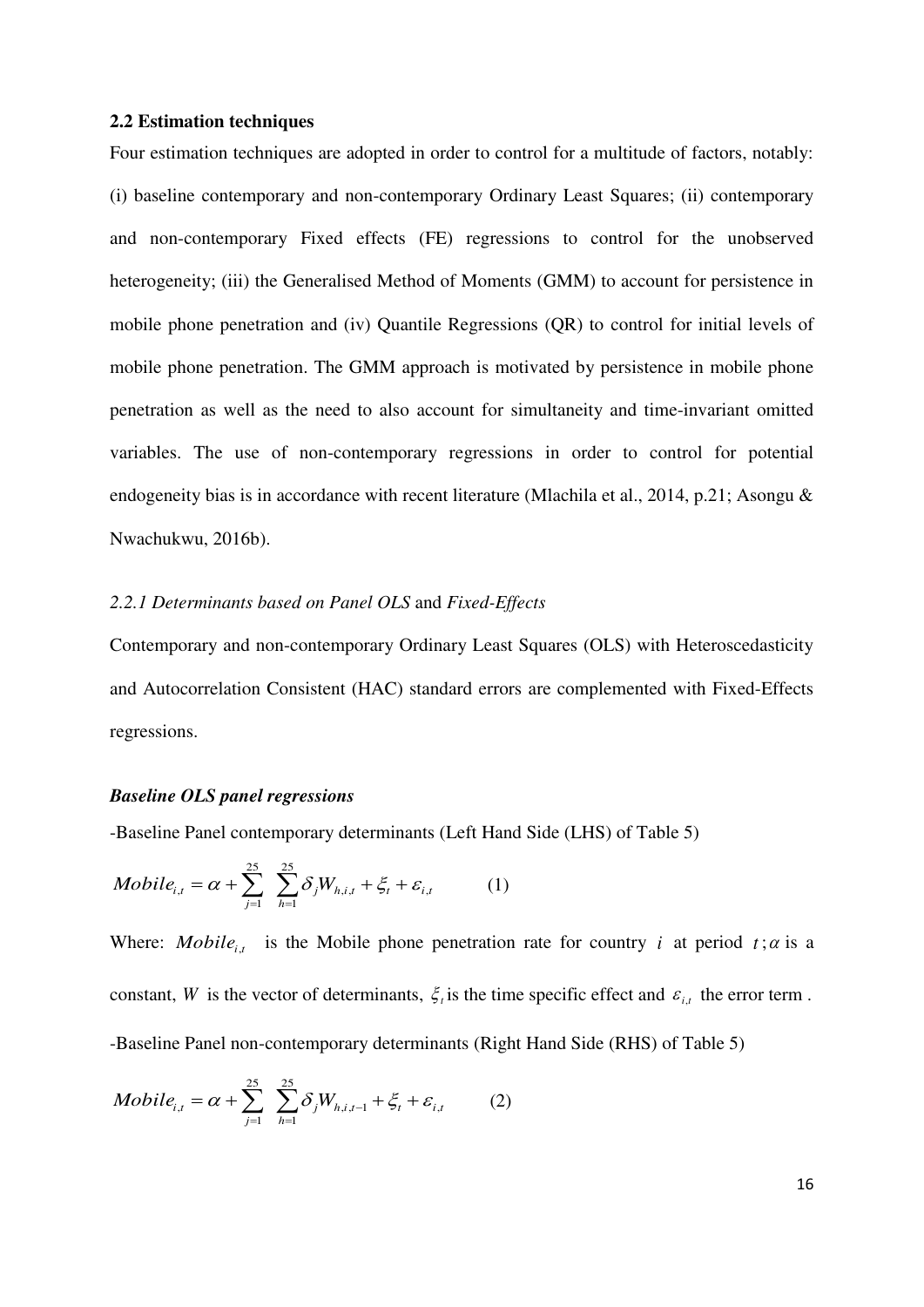Eqs (1) and (2) are based on HAC standard errors, with control of the unobserved heterogeneity in time-effects.

#### *Panel fixed-effects (FE)*

-Panel FE contemporary determinants (Left Hand Side (LHS) of Table 6)

*Mobile*<sub>i,t</sub> = 
$$
\alpha + \sum_{j=1}^{25} \sum_{h=1}^{25} \delta_j W_{h,i,t} + \eta_i + \xi_t + \varepsilon_{i,t}
$$
 (3)

Where:  $\eta_i$  is the country-specific effect

-Panel FE non-contemporary determinants (Right Hand Side (RHS) of Table 6)

*Mobile*<sub>i,t</sub> = 
$$
\alpha + \sum_{j=1}^{25} \sum_{h=1}^{25} \delta_j W_{h,i,t-1} + \eta_i + \xi_t + \varepsilon_{i,t}
$$
 (4)

Eqs (3) and (4) are based on HAC standard errors with control for both country-specific and time effects.

#### *2.2.2 Determinants based on a dynamic panel* (Table 7)

The choice of a GMM technique has at least five justifications. Whereas the first-two are requirements for the employment of the estimation approach, the last-three are related advantages. *First,* the technique enables the control for persistence in mobile phone penetration, given that the criterion for continuation of mobile phone penetration is met. Accordingly, the correlation between mobile phone penetration and its first lag is 0.987 which is above the 0.800 criterion used to ascertain persistence in dependent variables. *Second*, the N (or 49)>T(or 13) criterion for the employment of the GMM technique is also met because the number of time series in each cross section is lower than the number of cross sections. *Third,* the empirical strategy accounts for endogeneity in all regressors by controlling for time invariant omitted variables and using instrumental values of regressors. *Fourth,* the *system* GMM estimator accounts for small biases in the *difference* GMM estimator. *Fifth,* crosscountry variations are considered in the specifications.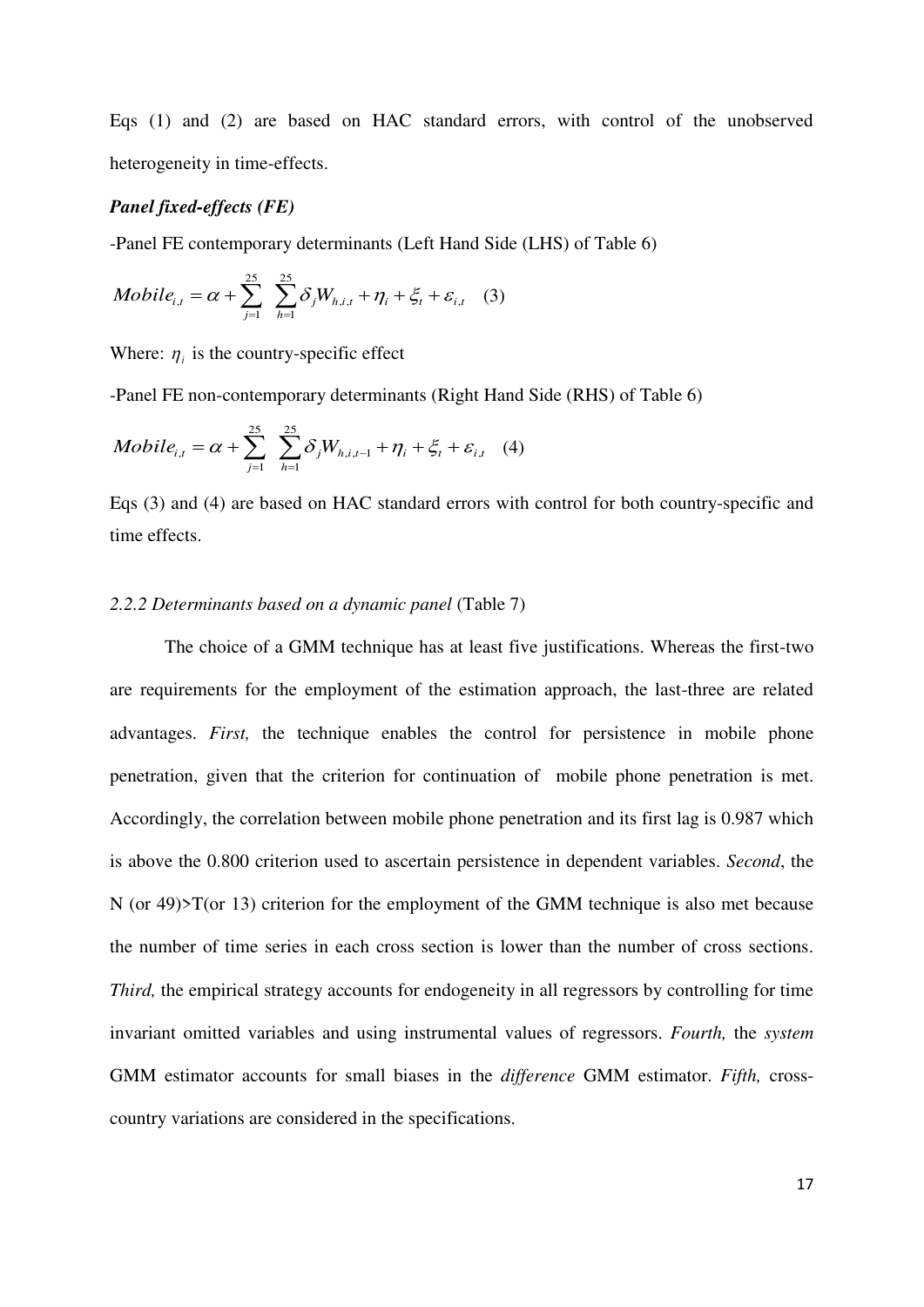In essence, the *system* GMM estimator (Blundell & Bond, 1998; Arellano & Bond, 1995) has been documented to have better properties than the *difference* estimator of Arellano and Bond (1991) (see Bond et al., 2001, pp. 3-4).

Eq. (5) and Eq (6) represent system Generalized Method of Moments (GMM) specifications in level and first difference respectively. The adopted GMM strategy employs *two-step* forward orthogonal deviations instead of first differences. This extension by Roodman (2009ab) of Arellano and Bover (1995) has been documented to provide more efficient estimates in the presence of cross-sectional dependence (see Love & Zicchino, 2006; Baltagi, 2008).

$$
Mobile_{i,t} = \alpha + \delta Mobile_{i,t-\tau} + \sum_{j=1}^{25} \sum_{h=1}^{25} \delta_j W_{h,i,t-\tau} + \eta_i + \xi_t + \varepsilon_{i,t} \quad (5)
$$

*Mobile*<sub>i,t</sub> – Mobile<sub>i,t-\tau</sub> = 
$$
\alpha + \delta(Mobile_{i,t-\tau} - Mobile_{i,t-2\tau}) + \sum_{j=1}^{25} \sum_{h=1}^{25} \delta_j(W_{h,i,t-\tau} - W_{h,i,t-2\tau}) + (\xi_t - \xi_{t-\tau}) + \varepsilon_{i,t-\tau}
$$
  
(6)

Where:  $\tau$  represents the coefficient of autoregression.

We now discuss exclusion and identification restrictions. Consistent with recent literature, all independent variables are considered as suspected endogenous or predetermined variables while only *years* are considered as strictly exogenous (Dewan & Ramaprasad, 2014; Asongu & Nwachukwu, 2016c). In essence, it is not likely for *years* to become endogenous in first-difference (see Roodman, 2009b). Hence, the procedure for treating *ivstyle* (years) is 'iv(years, eq(diff))' while the *gmmstyle* is adopted for predetermined or suspected endogenous variables.

 In the light of the above, *years* or the strictly exogenous instruments affect mobile phone penetration exclusively via endogenous explaining or predetermined variables. Moreover, the statistical validity of the exclusion restriction is assessed with the Difference in Hansen Test (DHT) for instrument exogeneity. In essence, the null hypothesis of this test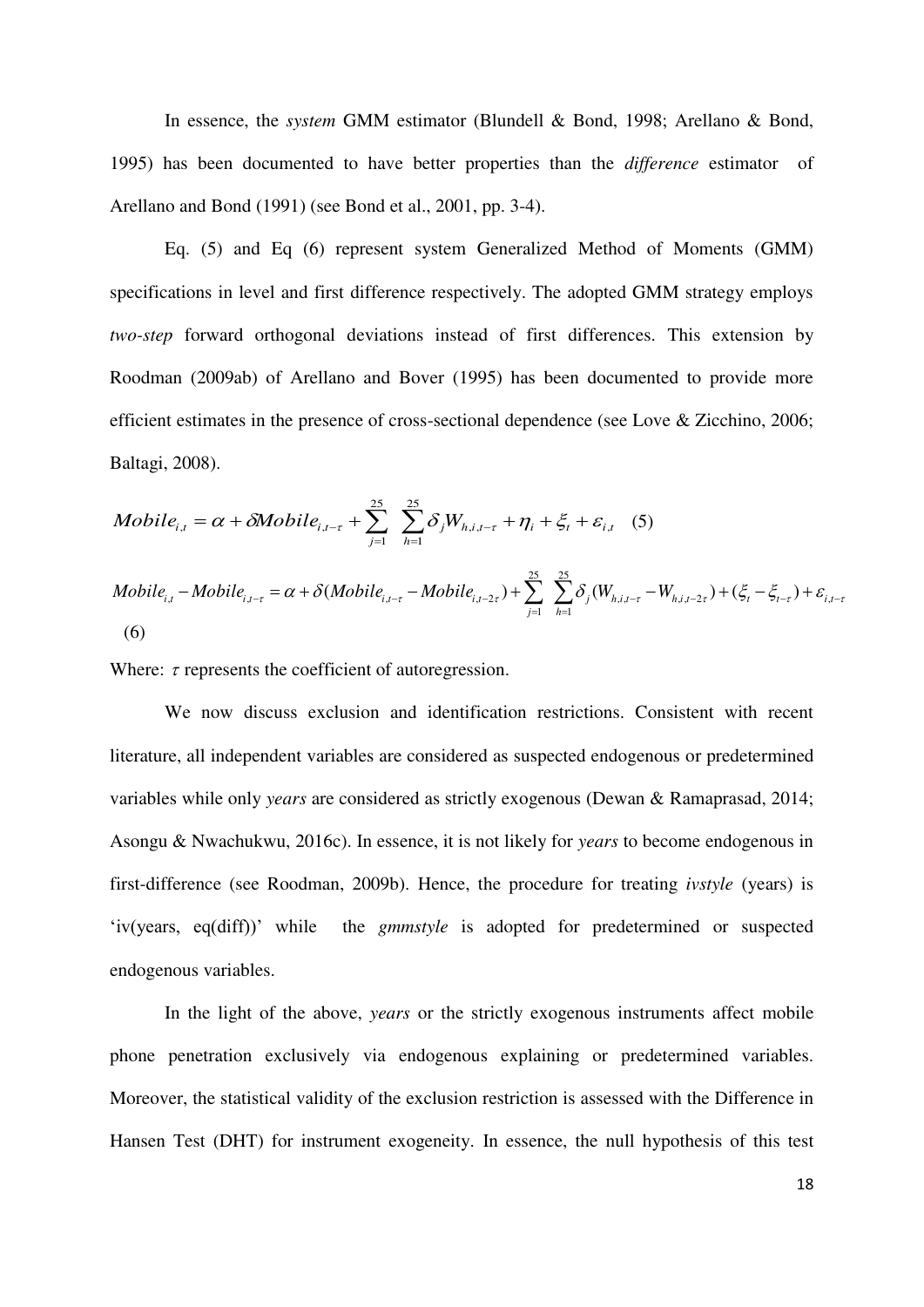should not be rejected in order for the instruments to elucidate mobile phone penetration exclusively through the predetermined indicators. Accordingly, while in the standard instrumental variable (IV) approach, a rejection of the null hypothesis of the Sargan Overidentifying Restrictions (OIR) test is an indication that the instruments elicit the outcome variable beyond the predetermined variables (see Beck et al., 2003; Asongu & Nwachukwu, 2016d), in the GMM approach with forward orthogonal deviations, the information criterion used to assess if years exhibit strict exogeneity is the DHT. Therefore, in the GMM results that would be reported, the exclusion restriction is confirmed if the alternative hypothesis of the DHT corresponding to IV (year, eq(diff)) is rejected.

# *2.2.3 Conditional determinants based on Quantile regression*

We also employ the Quantile regression (QR) technique to investigate if the determinants of mobile phone vary throughout the conditional distributions of mobile phone penetration. Hence, the intuition for this approach is that blanket policies used to boost mobile penetration may not be effective unless they are contingent on initial levels of mobile phone penetration and tailored differently across best-performing and worst -performing countries. In this light, lessons drawn from the former nations could be applied to the latter countries, in terms of significant determinants of the dependent variable. The adopted QR which is consistent with the underpinnings of Keonker and Hallock (2001) is increasingly being employed in development literature (Billger & Goel, 2009; Okada & Samreth, 2012; Asongu, 2014ab).

The  $\theta$ <sup>th</sup> quantile estimator of the dependent variable is derived after estimating Eq. (7) below.

$$
\min_{\beta \in R^k} \left[ \sum_{i \in \{i: y_i \ge x'_i, \beta^i\}} \theta \middle| y_i - x'_i \beta \middle| + \sum_{i \in \{i: y_i \ge x'_i, \beta^i\}} (1 - \theta) \middle| y_i - x'_i \beta \middle| \right] \tag{7}
$$

19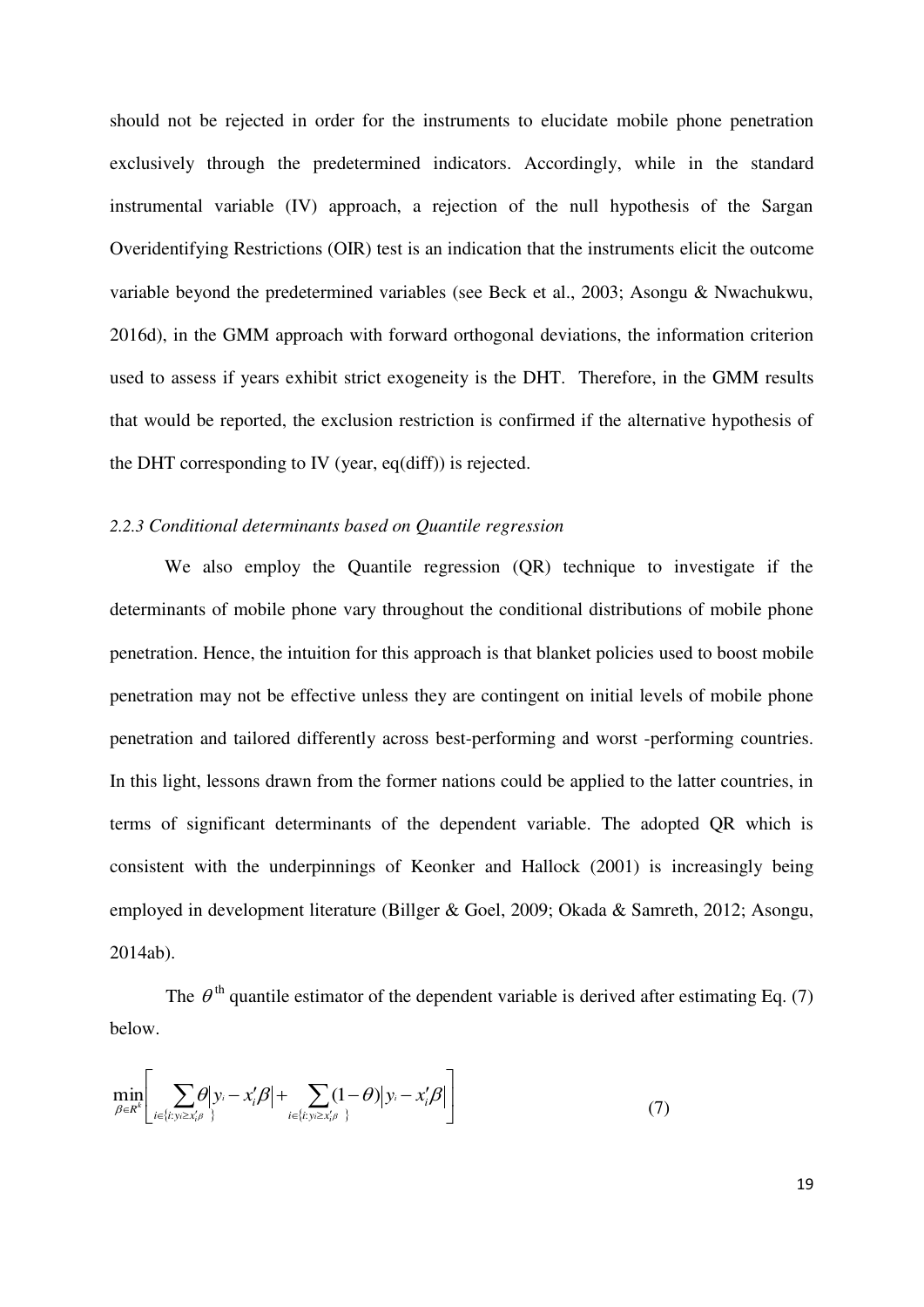Where  $\theta \in (0, 1)$ . Contrary to OLS in Eq. (1) that is based on minimizing the sum of squared residuals; the weighted sums of absolute deviations are minimized in this approach and k stands for number of explanatory variables. For example, the 75<sup>th</sup> or 25<sup>th</sup> quantiles ( $\theta$ =0.75 or 0.25 respectively) are obtained by weighing the residuals approximately. The conditional quantile of dependent variables ( $y_i$ ) given the determinants ( $x_i$ ) is:

$$
Q_{y}(\theta \mid x_{i}) = x'_{i}\beta_{\theta}
$$
\n(8)

Where, unique slope parameters are estimated for each  $\theta^{\text{th}}$  quantile (mobile phone penetration). The formulation of Eq. (8) is analogous to  $E(y | x) = x_i' \beta$  in the slope of Eq. (1), though parameters are modeled only at the mean of conditional distributions of the variables to be explained. In Eq. (7), the dependent variable  $y_i$  is a mobile phone penetration indicator, while *x<sub>i</sub>* contains a constant term and the determinants.

#### **3. Empirical results**

#### **3.1 Determinants of Mobile phone penetrations**

 In this section, we present the findings for baseline OLS (Table 5), Fixed-effects (Table 6) and System GMM (Table 7) regressions. For Tables 5-6, the LHS and RHS respectively represent contemporary and non-contemporary specifications. In the latter specifications, the determinants are lagged by one period. The specifications are tailored to avoid potential issues of multicollinearity and overparameterization from the correlation analysis.

 In Table 5, the information criteria for the validity of specifications are the Fisher statistics and the Adjusted Coefficient of determination (R²). It is apparent that the specifications are all valid at the 1 percent significance level. Moreover, corresponding  $\mathbb{R}^2$  are above 0.500, which further confirms the explanatory power of the investigated determinants. The following findings can be established. *First,* from the category of macroeconomic policy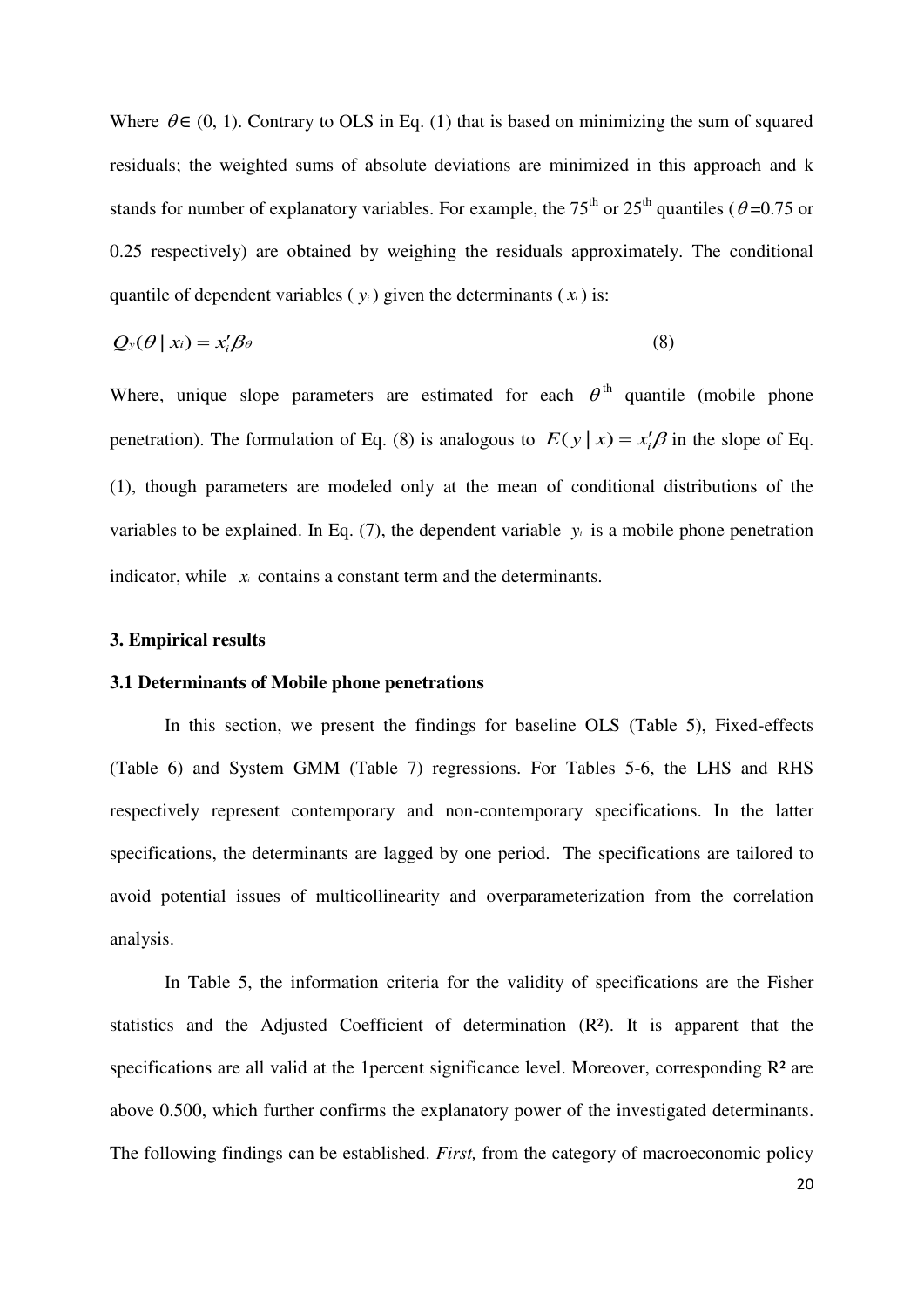variables (i) the effects of trade openness, money supply and domestic investment are mixed while (ii) inflation has a positive influence on the dependent variables, with a lower magnitude in the non-contemporary specification. *Second,* concerning the business/bank related indicators: (i) the effects of net interest margin and lending deposit rate are mixed, (ii) the impacts of bank density and ROA are positive while (iii) the effect of ROE is negative. *Third*, regarding market-related indicators, (i) the effect of GDP growth is contradictory whereas (ii) the impacts of population growth and urban population are positive. *Fourth*, on external flows, the impact of foreign aid, foreign investment and remittances are respectively varied, positive and negative. *Fifth*, for household development, the human development index has a positive effect compared with the negative correlation observed for domestic savings. The impact of household expenditure is insignificantly different from zero. *Sixth,* with regard to the incidence of knowledge economy, education, regulation quality and internet penetration exert positive influence on mobile phone diffusion whereas the effects of private credit and patent applications are not statistically significant.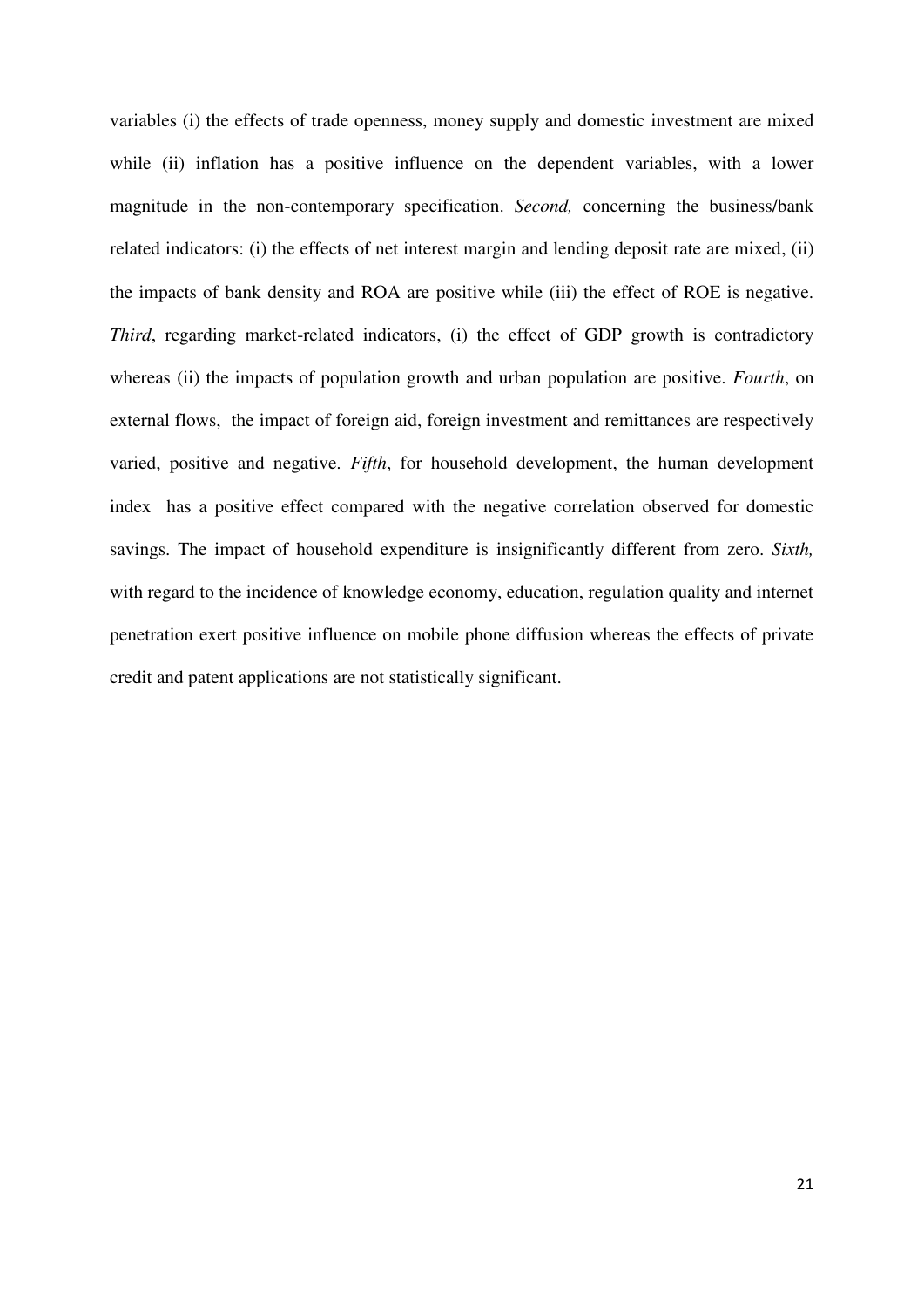#### **Table 5: Baseline OLS with HAC SE**

|                         |                           |                          |                | Contemporary   |                          |                          |                          |                      |                | Non-contemporary |                |                          |                |
|-------------------------|---------------------------|--------------------------|----------------|----------------|--------------------------|--------------------------|--------------------------|----------------------|----------------|------------------|----------------|--------------------------|----------------|
|                         | Constant                  | 114***                   | 29.52***       | $-239***$      | $-23.70$                 | $-18.99$                 | $-25.24$                 | 140***               | 29.17***       | $-190***$        | $-21.91$       | $-21.96$                 | $-28.21$       |
|                         |                           | (0.000)                  | (0.001)        | (0.003)        | (0.136)                  | (0.197)                  | (0.201)                  | (0.000)              | (0.002)        | (0.003)          | (0.178)        | (0.165)                  | (0.201)        |
|                         | Trade                     | 0.58                     | $\overline{a}$ | $-1.3***$      | $\overline{a}$           | $\overline{a}$           | $-0.047$                 | $0.89*$              | $\overline{a}$ | $-0.87**$        | $\overline{a}$ | $---$                    | $-0.051$       |
|                         |                           | (0.165)                  |                | (0.001)        |                          |                          | (0.484)                  | (0.096)              |                | (0.012)          |                |                          | (0.424)        |
|                         | Money Supply              | $-1.35**$                | $\overline{a}$ | $0.624*$       | ---                      | ---                      | ---                      | $-1.39**$            | $\overline{a}$ | $0.53**$         | $---$          |                          | $---$          |
| Policy                  |                           | (0.018)                  |                | (0.058)        |                          |                          |                          | (0.020)              |                | (0.034)          |                |                          |                |
| Variables               | Inflation                 | 0.651                    | $\overline{a}$ | 3.36***        | $\overline{\phantom{a}}$ | $\overline{a}$           | $\overline{\phantom{a}}$ | $-0.54$              | ---            | $1.71***$        | ---            | ---                      | ---            |
|                         |                           | (0.537)                  |                | (0.006)        |                          |                          |                          | (0.463)              |                | (0.006)          |                |                          |                |
|                         | Domestic Investment       | $-1.95**$                | $---$          | $2.01***$      | $---$                    | ---                      | 0.170                    | $-2.7***$            | ---            | $1.06***$        | $---$          | ---                      | 0.123          |
|                         |                           | (0.033)                  |                | (0.001)        |                          |                          | (0.718)                  | (0.000)              |                | (0.000)          |                |                          | (0.828)        |
|                         | Net Interest Margin       | $-4.7***$                | $-1.47*$       | $2.92**$       | $-$                      | $\overline{a}$           | 0.043                    | $-4.5***$            | $-1.17$        | 2.28**           | $---$          | $---$                    | 0.206          |
|                         |                           | (0.000)                  | (0.085)        | (0.012)        |                          |                          | (0.965)                  | (0.000)              | (0.188)        | (0.045)          |                |                          | (0.850)        |
|                         | Lending Deposit Rate      | $-1.42$                  | $-0.45**$      | 1.38**         | $---$                    | ---                      | $-0.74**$                | $-2.18*$             | $-0.44***$     | 0.188            | $---$          | ---                      | $-0.70*$       |
|                         |                           | (0.170)                  | (0.015)        | (0.045)        |                          |                          | (0.041)                  | (0.064)              | (0.008)        | (0.744)          |                |                          | (0.075)        |
| Business/               | <b>Bank Density</b>       | $6.43**$                 | $2.01***$      | 4.42***        | $\overline{\phantom{a}}$ | $\overline{\phantom{a}}$ | ---                      | 5.328*               | $2.13***$      | 2.92***          | $\overline{a}$ | $---$                    | $\overline{a}$ |
| Bank                    |                           | (0.016)                  | (0.000)        | (0.005)        |                          |                          |                          | (0.099)              | (0.000)        | (0.003)          |                |                          |                |
| Variables               | Return on Assets          | $-4.73$                  | 1.59           | $6.71***$      | $---$                    | $\overline{a}$           | $-0.259$                 | $-2.88$              | 0.908          | $9.68***$        | $---$          | $\overline{a}$           | $-0.351$       |
|                         |                           | (0.244)                  | (0.332)        | (0.008)        |                          |                          | (0.644)                  | (0.51)               | (0.587)        | (0.000)          |                |                          | (0.526)        |
|                         | Return on Equity          | 0.103                    | $-0.18$        | $-0.9***$      | ---                      | ---                      | $-0.039$                 | $-0.09$              | $-0.132$       | $-1.1***$        | $---$          | ---                      | $-0.027$       |
|                         |                           | (0.785)                  | (0.178)        | (0.000)        |                          |                          | (0.543)                  | (0.840)              | (0.326)        | (0.000)          |                |                          | (0.698)        |
|                         | GDP growth                | $\overline{a}$           | $-0.98***$     | $2.84***$      | $\overline{a}$           | $\overline{a}$           | $-0.36*$                 | $\overline{a}$       | $-0.97***$     | 1.564            | $---$          | $---$                    | $-0.239$       |
|                         |                           |                          | (0.000)        | (0.043)        |                          |                          | (0.081)                  |                      | (0.000)        | (0.154)          |                |                          | (0.311)        |
| Market-                 | Population growth         | ---                      | $-0.25$        | 34.8***        | $---$                    | $\overline{a}$           | $\overline{a}$           | $\overline{a}$       | $-0.46$        | 35.2***          | $---$          | $---$                    | $\overline{a}$ |
| related                 |                           |                          | (0.926)        | (0.004)        |                          |                          |                          |                      | (0.868)        | (0.002)          |                |                          |                |
|                         | Urban population          | $---$                    | $0.502***$     | 3.82***        | $---$                    | $---$                    | 0.286                    | $\scriptstyle\cdots$ | $0.56***$      | $3.64***$        | $\overline{a}$ | $---$                    | 0.295          |
|                         |                           |                          | (0.001)        | (0.000)        |                          |                          | (0.185)                  |                      | (0.001)        | (0.000)          |                |                          | (0.194)        |
|                         | Foreign Investment        | $---$                    | $---$          | ---            | $0.362*$                 | $0.38***$                | 0.439                    | $---$                | $---$          | $\overline{a}$   | 0.654          | 0.515                    | 0.404          |
|                         |                           |                          |                |                | (0.077)                  | (0.001)                  | (0.390)                  |                      |                |                  | (0.179)        | (0.118)                  | (0.538)        |
| External                | Foreign Aid               | ---                      |                | $\overline{a}$ | 0.015                    | $-0.15*$                 | $0.512*$                 | $---$                | ---            | $\overline{a}$   | 0.024          | $-0.155$                 | 0.569          |
| <b>Flows</b>            |                           |                          |                |                | (0.918)                  | (0.070)                  | (0.092)                  |                      |                |                  | (0.891)        | (0.136)                  | (0.128)        |
|                         | Remittances               | ---                      | ---            | $---$          | $-0.193$                 | $-0.48*$                 | $-0.384$                 | $\overline{a}$       | ---            | $---$            | $-0.182$       | $-0.481*$                | $-0.220$       |
|                         |                           |                          |                |                | (0.287)                  | (0.055)                  | (0.327)                  |                      |                |                  | (0.333)        | (0.051)                  | (0.594)        |
|                         | Human Development         | $---$                    | $---$          | $---$          | ---                      | 100.7**                  | $\overline{a}$           | $---$                | ---            | $---$            | $---$          | 115***                   | ---            |
| House-                  |                           |                          |                |                |                          | (0.015)                  |                          |                      |                |                  |                | (0.008)                  |                |
| hold                    | Household expenditure     |                          |                | ---            | 0.217                    | $\overline{a}$           | $---$                    |                      |                | ---              | 0.199          | $\overline{a}$           | ---            |
| Develo-                 |                           |                          |                |                | (0.213)                  |                          |                          |                      |                |                  | (0.242)        |                          |                |
| pment                   | <b>Domestic Savings</b>   | $\overline{\phantom{a}}$ |                | $---$          | $---$                    | $-0.28**$                | $-0.388$                 | $\overline{a}$       | $---$          | $---$            | $---$          | $-0.26**$                | $-0.274$       |
|                         |                           |                          |                |                |                          | (0.029)                  | (0.153)                  |                      |                |                  |                | (0.032)                  | (0.303)        |
|                         | Education                 | ---                      | $---$          | $\overline{a}$ | $0.77***$                | $\overline{a}$           | $1.10***$                | $---$                | $---$          | $\overline{a}$   | $0.82***$      | $\overline{\phantom{a}}$ | $-12.42$       |
|                         |                           |                          |                |                | (0.000)                  |                          | (0.000)                  |                      |                |                  | (0.000)        |                          | (0.238)        |
|                         | <b>Regulation Quality</b> | ---                      | ---            | $---$          | 1.67                     | 1.590                    | $-12.05$                 | $\overline{a}$       | ---            | $---$            | 1.71           | 0.500                    | 1.18***        |
| Knowled                 |                           |                          |                |                | (0.645)                  | (0.714)                  | (0.195)                  |                      |                |                  | (0.669)        | (0.912)                  | (0.000)        |
| ge                      | Internet penetration      | $-$ --                   |                | $\overline{a}$ | $---$                    | $1.57***$                | $\overline{a}$           | $---$                | ---            | $---$            | $---$          | $1.68***$                | ---            |
| Economy                 |                           |                          |                |                |                          | (0.000)                  |                          |                      |                |                  |                | (0.000)                  |                |
|                         | Private Credit            |                          |                | $---$          | $---$                    | 0.129                    | $---$                    |                      |                | ---              | $---$          | 0.115                    | $---$          |
|                         |                           |                          |                |                |                          | (0.243)                  |                          |                      |                |                  |                | (0.303)                  |                |
|                         | Patent Applications       |                          |                | ---            | 0.0004                   | $\overline{a}$           | $-0.001$                 | ---                  |                | ---              | 0.0008         | $\overline{\phantom{a}}$ | $-0.001$       |
|                         |                           |                          |                |                | (0.500)                  |                          | (0.498)                  |                      |                |                  | (0.245)        |                          | (0.522)        |
|                         |                           |                          |                |                |                          |                          |                          |                      |                |                  |                |                          |                |
| Adjusted R <sup>2</sup> |                           | 0.785                    | 0.606          | 0.929          | 0.502                    | 0.574                    | 0.585                    | 0.78                 | 0.623          | 0.963            | 0.531          | 0.562                    | 0.581          |
| Fisher                  |                           | $10.7***$                | 37.38***       | 27.5***        | 37.1***                  | 41.0***                  | 14.5***                  | $10.1***$            | 35.95***       | 52.2***          | 38.4***        | 34.5***                  | 13.6***        |
| <b>Cross Sections</b>   |                           | 6                        | 30             | 6              | 37                       | 38                       | 22                       | 6                    | 30             | 6                | 36             | 38                       | 22             |
| Observations            |                           | 25                       | 190            | 25             | 251                      | 238                      | 145                      | 24                   | 170            | 24               | 232            | 210                      | 138            |

OLS with HAC SE: Ordinary Least Squares with Heteroscedascticity and Autocorrelation Consistent Standard Errors. \*\*\*; \*\*; \*: significant levels at 1%, 5% and 10% respectively. P-values in parentheses.

 Table 6 below is based on panel FE controls for unobserved heterogeneity in terms of country-specific effects. The information criteria for the validity of specifications are: Within  $R<sup>2</sup>$ , Least Square Dummy Variable (LSDV)  $R<sup>2</sup>$  and LSDV Fisher. It is apparent that the specifications are all valid at the 1 percent significance. Moreover, the corresponding Within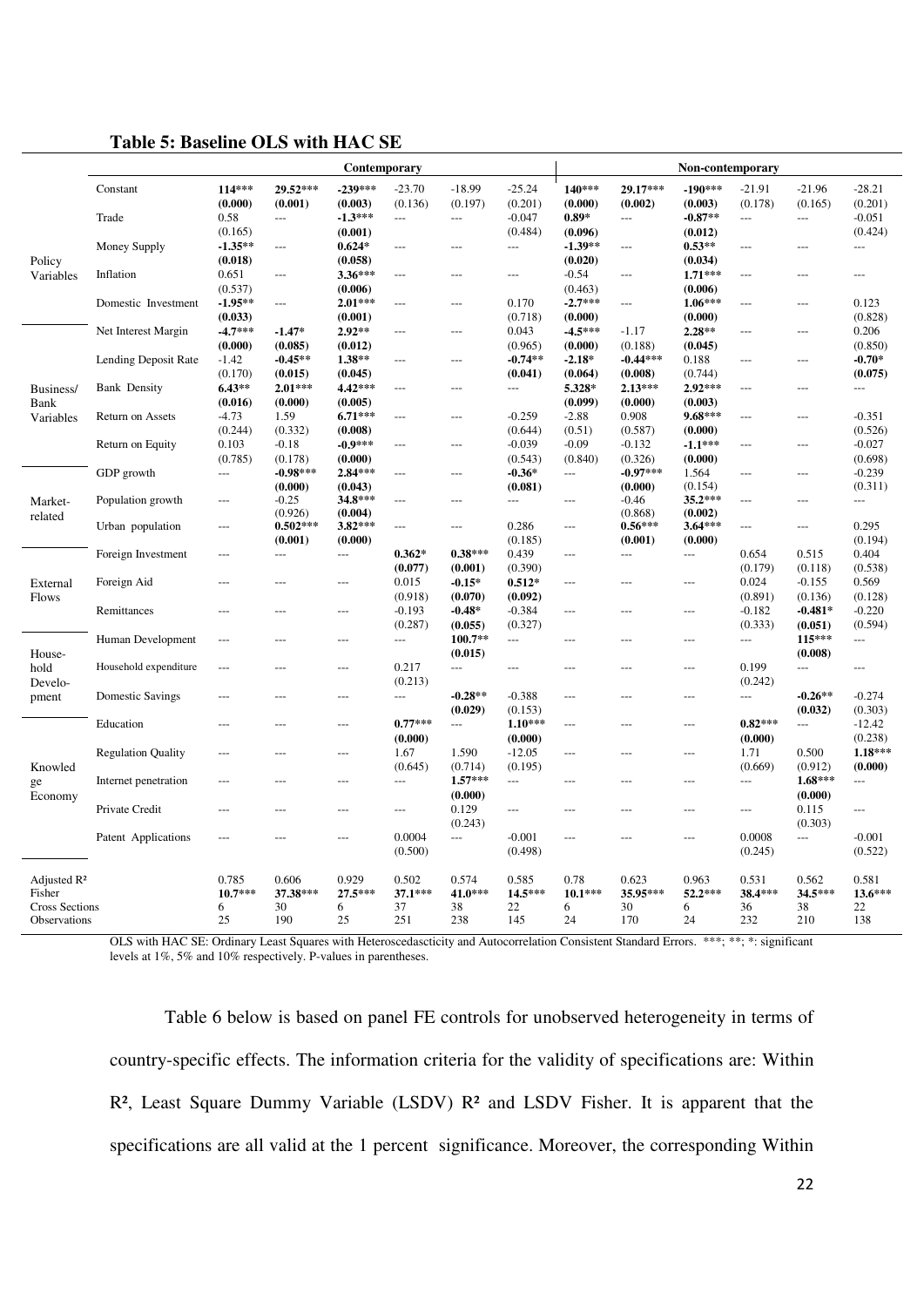$R<sup>2</sup>$  and LSDV  $R<sup>2</sup>$ , are above 0.700, which further confirms the explanatory power of the investigated determinants.

*First*, consistent with the OLS findings in Table 5, (i) the impacts of trade openness, money supply and domestic investment are mixed and (ii) the previously positive effect of inflation is now negative. *Second,* (i) the previously diverse effects of net interest margin and lending-deposit rate are now persistently negative, (ii) the impact of bank deposit is consistently positive while the effect of ROA is now negative and (iii) the formerly negative impact of ROE is now no longer clear-cut. *Third*, the mixed and positive signs of marketrelated variables are consistent with the baseline OLS findings. *Fourth,* (i) the previously mixed effects of foreign aid are no longer significant, (ii) the sign of foreign investment changes to negative while (iii) the negative impact of remittances remains unchanged. *Fifth,* on household development variables, only the human development index remains positively significant because whereas the insignificant incidence of household expenditure is maintained, the negative effect of domestic savings is no longer significant. *Sixth,* on knowledge economy, (i) education and internet penetration still display positive signs whereas regulation quality now has a negative influence and (ii) the previously insignificant effects of private credit and patent applications are now positive.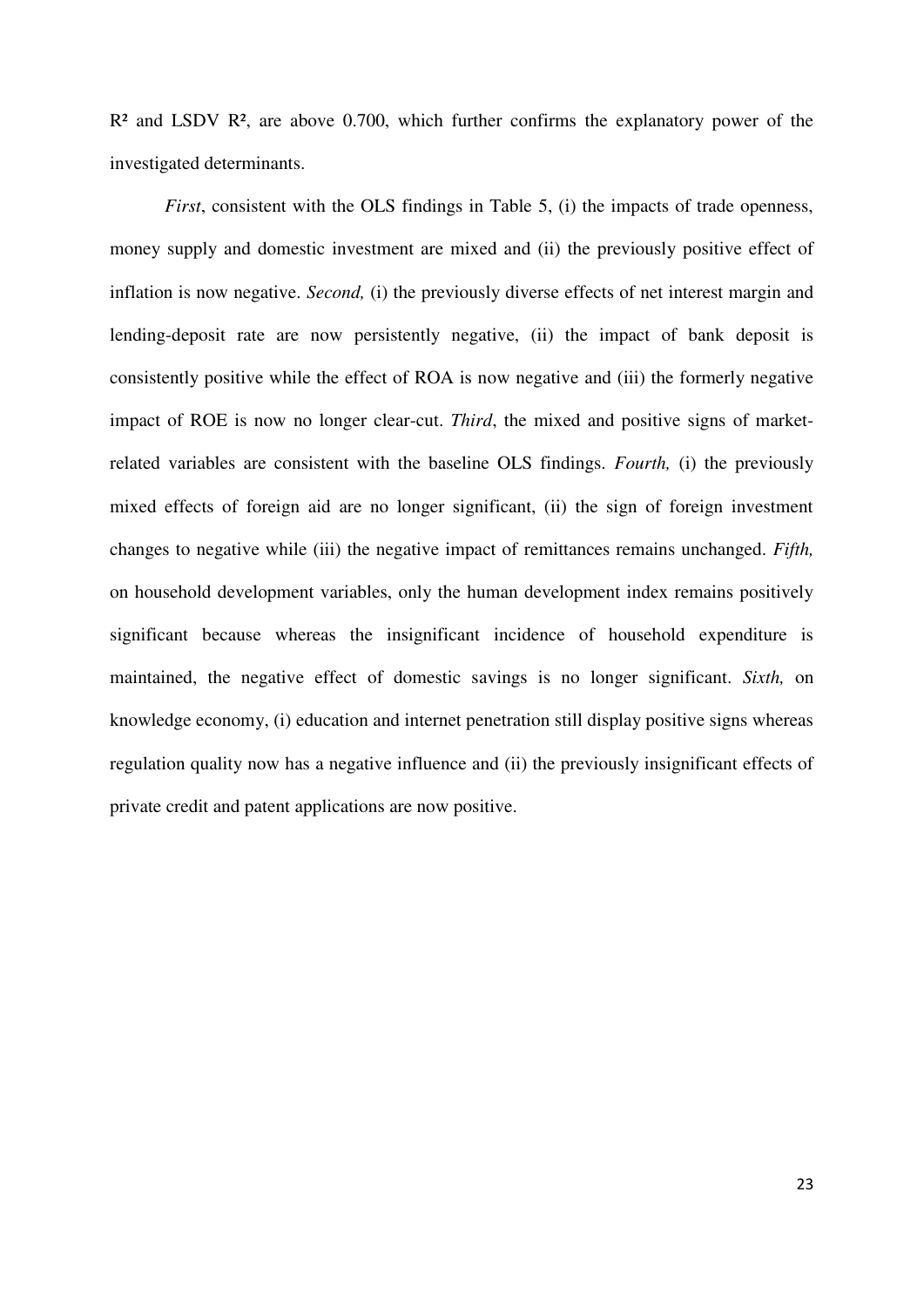## **Table 6: Panel Fixed-Effects**

|                                       |                                |                          |                          |                | Contemporary             |                   |                          |                          |                          |                 | Non-contemporary         |                   |                          |
|---------------------------------------|--------------------------------|--------------------------|--------------------------|----------------|--------------------------|-------------------|--------------------------|--------------------------|--------------------------|-----------------|--------------------------|-------------------|--------------------------|
|                                       | Constant                       | $-28.65$                 | $-432***$                | $-468***$      | $-85.8***$               | $-216***$         | $-96.68$                 | 99.94**                  | $-464***$                | $-636***$       | $-100***$                | $-232***$         | $-167**$                 |
|                                       |                                | (0.375)                  | (0.000)                  | (0.000)        | (0.000)                  | (0.000)           | (0.109)                  | (0.012)                  | (0.000)                  | (0.000)         | (0.000)                  | (0.000)           | (0.013)                  |
|                                       | Trade                          | $1.05***$                | $---$                    | 0.315          | $\cdots$                 | $\overline{a}$    | $-0.22***$               | $0.30***$                | $\hspace{0.05cm} \ldots$ | 0.104           | $---$                    |                   | $-0.20*$                 |
|                                       |                                | (0.000)                  |                          | (0.112)        |                          |                   | (0.008)                  | (0.007)                  |                          | (0.796)         |                          |                   | (0.074)                  |
|                                       | Money Supply                   | $-0.11*$                 | $\cdots$                 | $0.191*$       | $\cdots$                 | $\cdots$          | $\cdots$                 | $0.16***$                | $\cdots$                 | 0.298           | $\cdots$                 | ---               | $---$                    |
| Policy                                |                                | (0.071)                  |                          | (0.076)        |                          |                   |                          | (0.000)                  |                          | (0.174)         |                          |                   |                          |
| Variables                             | Inflation                      | $-0.27$                  | $---$                    | $-0.34$        | $---$                    | ---               | $\sim$ $\sim$ $\sim$     | $-0.27**$                | $\overline{\phantom{a}}$ | $-0.64$         | $---$                    | ---               | $---$                    |
|                                       |                                | (0.384)                  |                          | (0.558)        |                          |                   |                          | (0.024)                  |                          | (0.302)         |                          |                   |                          |
|                                       | Domestic                       | $-1.01$                  | $\hspace{0.05cm} \ldots$ | $-0.971$       | $---$                    | $---$             | $1.22***$                | $-2.03**$                | $\hspace{0.05cm} \ldots$ | $-2.59***$      | $\overline{\phantom{a}}$ | ---               | $1.33***$                |
|                                       | Investment                     |                          |                          |                |                          |                   |                          |                          |                          |                 |                          |                   |                          |
|                                       |                                | (0.239)                  |                          | (0.354)        |                          |                   | (0.000)                  | (0.015)                  |                          | (0.000)         |                          |                   | (0.000)                  |
|                                       | Net Interest                   |                          | $-0.89*$                 | $-2.65$        | $---$                    | $---$             | $-1.42**$                | $-1.16$                  | $-0.42$                  | $-2.02***$      | $\overline{a}$           | ---               | $-1.30***$               |
|                                       | Margin                         | $1.22***$                |                          |                |                          |                   |                          |                          |                          |                 |                          |                   |                          |
|                                       |                                | (0.003)                  | (0.052)                  | (0.185)        |                          |                   | (0.000)                  | (0.318)                  | (0.316)                  | (0.000)         |                          |                   | (0.002)                  |
|                                       | Lending Deposit                | $-2.030$                 | 0.104                    | $-2.68$        | $\overline{\phantom{a}}$ | $\cdots$          | $-1.68***$               |                          | 0.196                    | $-3.98*$        | $---$                    | ---               | $-1.64***$               |
| Business/                             | Rate                           |                          |                          |                |                          |                   |                          | $6.32***$                |                          |                 |                          |                   |                          |
| Bank<br>Variables                     |                                | (0.249)                  | (0.688)                  | (0.184)        |                          |                   | (0.000)                  | (0.003)                  | (0.372)                  | (0.077)         |                          |                   | (0.000)                  |
|                                       | <b>Interest Rate</b><br>Spread | ---                      | $---$                    | ---            | $---$                    | $\overline{a}$    | $\cdots$                 | $\sim$ $\sim$ $\sim$     | ---                      | ---             | $---$                    | $\overline{a}$    | $---$                    |
|                                       |                                |                          |                          |                |                          |                   |                          |                          |                          |                 |                          |                   |                          |
|                                       | <b>Bank Density</b>            | $10.6***$                | 3.89**                   | $2.96**$       | $\overline{a}$           | $---$             | $\overline{\phantom{a}}$ | $6.39***$                | $3.68***$                | $-1.49$         | $\overline{a}$           | ---               | $\cdots$                 |
|                                       |                                | (0.000)                  | (0.012)                  | (0.025)        |                          |                   |                          | (0.000)                  | (0.006)                  | (0.205)         |                          |                   |                          |
|                                       | Return on Assets               | $-1.55$                  | 0.632                    | $-9.6***$      | $---$                    | $- - -$           | 0.328                    | 6.50                     | $-0.58$                  | $-3.89$         | $---$                    | ---               | 0.461                    |
|                                       |                                | (0.539)                  | (0.556)                  | (0.008)        |                          |                   | (0.193)                  | (0.117)                  | (0.453)                  | (0.186)         |                          |                   | (0.143)                  |
|                                       | Return on Equity               | 0.150                    | $-0.04$                  | $0.78**$       | $---$                    | $\overline{a}$    | $-0.017$                 | $-0.78**$                | 0.05                     | 0.27            | $\cdots$                 |                   | 0.0001                   |
|                                       |                                |                          | (0.585)                  |                |                          |                   | (0.670)                  | (0.049)                  | (0.445)                  |                 |                          | ---               | (0.997)                  |
|                                       | GDP growth                     | (0.470)                  |                          | (0.013)        |                          |                   |                          |                          | 0.029                    | (0.172)         |                          |                   |                          |
|                                       |                                | $\overline{\phantom{a}}$ | 0.21                     | $1.435*$       | $---$                    | $\overline{a}$    | $-0.86***$               | $\sim$ $\sim$ $\sim$     |                          | 0.667           | $\cdots$                 | ---               | $-0.78***$               |
|                                       |                                |                          | (0.235)                  | (0.064)        |                          |                   | (0.000)                  |                          | (0.854)                  | (0.425)         |                          |                   | (0.000)                  |
| Market-                               | Population growth              | $\overline{\phantom{a}}$ | 1.62                     | $-35.18$       | $---$                    | $---$             | $\cdots$                 | $\hspace{0.05cm} \cdots$ | 1.43                     | 19.49**         | $---$                    | ---               | ---                      |
| related                               |                                |                          | (0.804)                  | (0.105)        |                          |                   |                          |                          | (0.824)                  | (0.032)         |                          |                   |                          |
|                                       | Urban population               | $\sim$ $\sim$ $\sim$     | $12.0***$                | $17.27***$     | $\cdots$                 | $\overline{a}$    | 1.547                    | $---$                    | 12.9***                  | 22.09***        | $\overline{a}$           | ---               | $3.54*$                  |
|                                       |                                |                          | (0.000)                  | (0.000)        |                          |                   | (0.391)                  |                          | (0.000)                  | (0.000)         |                          |                   | (0.085)                  |
|                                       | Foreign<br>Investment          | $\sim$                   | $---$                    | $\overline{a}$ | 0.306                    | 0.139             | $-0.496*$                | $- - -$                  | $\overline{a}$           | $\overline{a}$  | 0.377                    | 0.104             | $-0.425*$                |
| External                              |                                |                          |                          |                | (0.312)                  | (0.362)           | (0.062)                  |                          |                          |                 | (0.360)                  | (0.748)           | (0.090)                  |
| Flows                                 |                                |                          |                          |                | 0.185                    | $-0.051$          | $-0.002$                 |                          |                          |                 | 0.127                    | $-0.056$          | $-0.029$                 |
|                                       | Foreign Aid                    | $- - -$                  | $---$                    | ---            |                          |                   |                          | $\overline{a}$           | ---                      | ---             |                          |                   |                          |
|                                       |                                |                          |                          |                | (0.285)                  | (0.502)           | (0.989)                  |                          |                          |                 | (0.588)                  | (0.545)           | (0.872)                  |
|                                       | Remittances                    | $-$                      | $---$                    | $---$          | $-0.187$                 | $0.75***$         | $-0.060$                 | $- - -$                  | ---                      | ---             | $-0.16$                  | $0.90***$         | 0.010                    |
|                                       |                                |                          |                          |                |                          |                   |                          |                          |                          |                 |                          |                   |                          |
|                                       |                                |                          |                          |                | (0.431)                  | (0.000)<br>493*** | (0.814)                  |                          |                          |                 | (0.488)                  | (0.005)<br>540*** | (0.972)                  |
|                                       | Human                          | ---                      | $---$                    | ---            | $\overline{a}$           |                   | $\overline{a}$           | $- - -$                  | ---                      | ---             | $\overline{a}$           |                   | $\overline{a}$           |
| House-<br>hold                        | Development                    |                          |                          |                |                          |                   |                          |                          |                          |                 |                          |                   |                          |
|                                       |                                |                          |                          |                |                          | (0.000)           |                          |                          |                          |                 |                          | (0.000)           |                          |
| Develo-<br>pment                      | Household<br>expenditure       | ---                      | ---                      | ---            | 0.054                    | $---$             | $\overline{a}$           | $---$                    | ---                      | ---             | 0.130                    | ---               | $\cdots$                 |
|                                       |                                |                          |                          |                | (0.839)                  |                   |                          |                          |                          |                 | (0.600)                  |                   |                          |
|                                       | Domestic Savings               | $\overline{a}$           |                          | ---            | $\overline{a}$           | $-0.341$          | $-0.286$                 | $- - -$                  |                          | ---             | $\cdots$                 | $-0.35$           | $-0.29$                  |
|                                       |                                |                          |                          |                |                          | (0.152)           | (0.221)                  |                          |                          |                 |                          | (0.109)           | (0.197)                  |
|                                       | Education                      |                          |                          |                | $2.51***$                | $\sim$            | $2.06***$                |                          |                          |                 | $2.8***$                 | $\overline{a}$    | $2.08***$                |
|                                       |                                | $---$                    | ---                      | ---            | (0.000)                  |                   | (0.000)                  | $---$                    | ---                      | ---             | (0.000)                  |                   |                          |
|                                       |                                |                          |                          |                |                          |                   |                          |                          |                          |                 |                          |                   | (0.000)<br>$-21.4***$    |
| Knowledg                              | Regulation<br>Quality          | ---                      | ---                      | $\cdots$       | $-3.627$                 | 0.922             | $-17.8***$               | $\cdots$                 | $-\cdots$                | ---             | $-9.34$                  | $-7.51$           |                          |
| e                                     |                                |                          |                          |                | (0.736)                  | (0.934)           | (0.003)                  |                          |                          |                 | (0.402)                  | (0.551)           | (0.004)                  |
| Economy                               | Internet                       | ---                      | ---                      | ---            | $\overline{\phantom{a}}$ | $1.34***$         | $\cdots$                 | $\cdots$                 | ---                      | ---             | $\cdots$                 | $1.40**$          | $\cdots$                 |
|                                       | penetration                    |                          |                          |                |                          |                   |                          |                          |                          |                 |                          |                   |                          |
|                                       |                                |                          |                          |                |                          | (0.000)           |                          |                          |                          |                 |                          | (0.012)           |                          |
|                                       | Private Credit                 | $- - -$                  | $---$                    | $---$          | $\sim$                   | $0.97**$          | $\cdots$                 | $---$                    | $---$                    | ---             | ---                      | $0.871*$          | $\overline{\phantom{a}}$ |
|                                       |                                |                          |                          |                |                          | (0.021)           |                          |                          |                          |                 |                          | (0.060)           |                          |
|                                       | Patent                         | ---                      | ---                      | ---            | $0.01***$                | $\cdots$          | $0.009***$               | $\overline{a}$           | ---                      | ---             | $0.009**$                | ---               | $0.007***$               |
|                                       | Applications                   |                          |                          |                |                          |                   |                          |                          |                          |                 | $\ast$                   |                   |                          |
|                                       |                                |                          |                          |                | (0.000)                  |                   | (0.000)                  |                          |                          |                 | (0.000)                  |                   | (0.000)                  |
|                                       |                                |                          |                          |                |                          |                   |                          |                          |                          |                 |                          |                   |                          |
| LSDV R <sup>2</sup>                   |                                | 0.983                    | 0.909                    | 0.995          | 0.857                    | 0.859             | 0.929                    | 0.798                    | 0.926                    | 0.998           | 0.869                    | 0.866             | 0.933                    |
| Within R <sup>2</sup>                 |                                | 0.859<br>42.9***         | 0.713<br>41.4***         | 0.963          | 0.715<br>28.91***        | 0.725             | 0.825<br>39.6***         | 0.798<br>42.2***         | 0.712<br>44.9***         | 0.976<br>203*** | 0.712<br>29.8***         | 0.716<br>23.6***  | 0.831<br>39.2***         |
| LSDV Fisher                           |                                | 6                        | 30                       | 96.06***       | 37                       | $26.0***$<br>38   | 22                       |                          | 30                       | 6               | 36                       | 38                | 22                       |
|                                       |                                |                          |                          | 6              |                          |                   |                          | 6                        |                          |                 |                          |                   |                          |
| <b>Cross Sections</b><br>Observations |                                | 25                       | 190                      | 25             | 251                      | 238               | 145                      | 24                       | 170                      | 24              | 232                      | 210               | 138                      |

OLS with HAC SE: Ordinary Least Squares with Heteroscedascticity and Autocorrelation Consistent Standard Errors. \*\*\*; \*\*; \*: significant levels at 1%, 5% and 10% respectively. P-values in parentheses.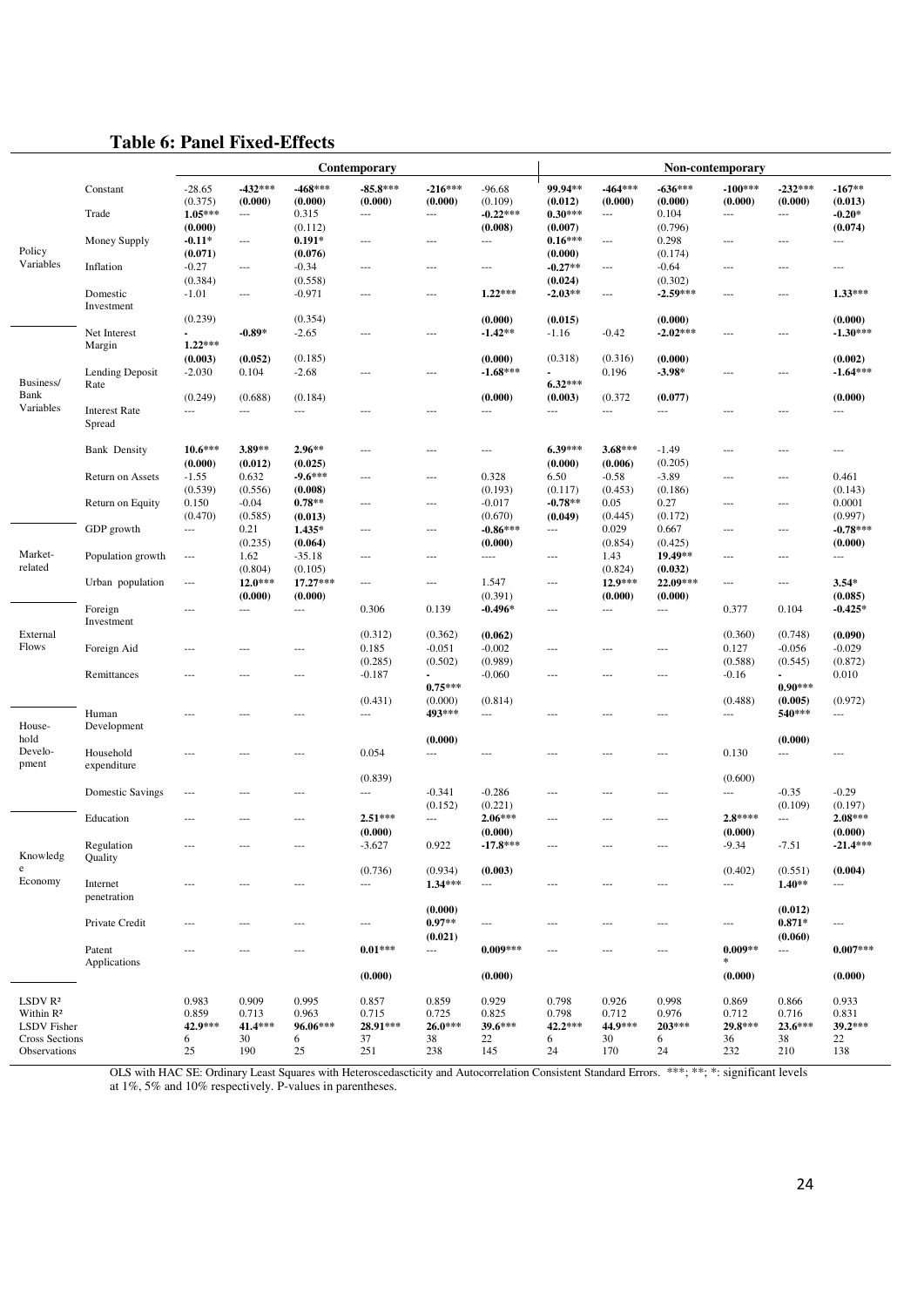The dynamic system GMM results are presented in Table 7 below. Four principal information criteria are employed to assess the validity of the GMM model with forward orthogonal deviations<sup>3</sup>.

Looking at the findings, but for bank density and urban population, (i) the human development index and education are consistently positive in Tables 5-7 across specifications and (ii) the signs of the other variables are conflicting.

|                    |                             |                      |                       |                       | <b>Dependent Variable: Mobile Phone Penetration Rate</b> |                        |                       |                       |
|--------------------|-----------------------------|----------------------|-----------------------|-----------------------|----------------------------------------------------------|------------------------|-----------------------|-----------------------|
|                    | Mobile $(-1)$               | $1.10***$<br>(0.000) | $1.038***$<br>(0.000) | $1.156***$<br>(0.000) | $0.973***$<br>(0.000)                                    | $1.003***$<br>(0.000)  | $1.107***$<br>(0.000) | $1.051***$<br>(0.000) |
|                    | Constant                    | $-1.289$<br>(0.576)  | $-4.313*$<br>(0.053)  | 0.070<br>(0.980)      | $-3.216$<br>(0.479)                                      | $-25.47***$<br>(0.000) | $-0.885$<br>(0.498)   | 1.399<br>(0.374)      |
|                    | Trade                       | $0.043**$<br>(0.011) | $---$                 | $---$                 | $---$                                                    | $---$                  |                       |                       |
| Policy             | Inflation                   | $-0.013$<br>(0.548)  | $---$                 | $-0.015**$<br>(0.049) | $---$                                                    | ---                    | ---                   | $---$                 |
| Variables          | Domestic Investment         | 0.079<br>(0.210)     | $---$                 | 0.054<br>(0.315)      | ---                                                      | ---                    | ---                   | ---                   |
|                    | Net Interest Margin         | $-0.34**$<br>(0.026) | $---$                 | $-0.265**$<br>(0.042) | $---$                                                    | ---                    | ---                   | $---$                 |
|                    | Lending Deposit Rate        | 0.005<br>(0.925)     | $---$                 |                       | $---$                                                    | ---                    | ---                   | $---$                 |
| Business/<br>Bank  | <b>Interest Rate Spread</b> | ---                  | $---$                 | 0.042<br>(0.171)      | ---                                                      | ---                    | ---                   | ---                   |
| Variables          | <b>Bank Density</b>         | $---$                | $0.155*$<br>(0.084)   |                       | $---$                                                    | $---$                  | ---                   | $---$                 |
|                    | Return on Assets            | $---$                | 0.293<br>(0.109)      | $-0.188$<br>(0.242)   | $---$                                                    | $---$                  | ---                   | 0.047<br>(0.515)      |
|                    | Return on Equity            | $---$                | $-0.018$<br>(0.405)   |                       | ---                                                      | ---                    | $-0.010$<br>(0.298)   | ---                   |
|                    | GDP growth                  | $---$                | $0.113***$<br>(0.001) | $---$                 | ---                                                      | ---                    | ---                   | $---$                 |
| Market-<br>related | Population growth           | $---$                | 0.695<br>(0.207)      | $---$                 | $---$                                                    | ---                    | ---                   |                       |
|                    | Urban population            | $---$                | $0.195***$<br>(0.000) | $---$                 | $---$                                                    | ---                    | ---                   | $0.143***$<br>(0.000) |
|                    | Foreign Investment          | $---$                | $---$                 | $---$                 | 0.037<br>(0.333)                                         | $0.054***$<br>(0.000)  | $0.074*$<br>(0.095)   | $-0.061$<br>(0.242)   |
| External<br>Flows  | Foreign Aid                 | $---$                | $---$                 | $---$                 | $-0.014$<br>(0.490)                                      | $0.021***$<br>(0.005)  | $0.041***$<br>(0.006) | $0.040***$<br>(0.003) |
|                    | Remittances                 | $---$                | $---$                 | $---$                 | $-0.058**$<br>(0.011)                                    | $---$                  | 0.082<br>(0.239)      | $0.104**$<br>(0.038)  |
| House-             | Human Development           | ---                  | ---                   | $---$                 | $---$                                                    | 68.13***<br>(0.000)    | ---                   | $---$                 |
| hold<br>Develo-    | Household expenditure       |                      | $---$                 |                       | 0.003<br>(0.955)                                         | $---$                  | $---$                 | $---$                 |

**Table 7: Dynamic System GMM with Forward Orthogonal Deviations** 

3 "*First, the null hypothesis of the second-order Arellano and Bond autocorrelation test (AR(2)) in difference for the absence of autocorrelation in the residuals should not be rejected. Second the Sargan and Hansen overidentification restrictions (OIR) tests should not be significant because their null hypotheses are the positions that instruments are valid or not correlated with the error terms. In essence, while the Sargan OIR test is not robust but not weakened by instruments, the Hansen OIR is robust but weakened by instruments. In order to restrict identification or limit the proliferation of instruments, we have ensured that instruments are lower than the number of cross-sections in most specifications. Third, the Difference in Hansen Test (DHT) for exogeneity of instruments is also employed to assess the validity of results from the Hansen OIR test. Fourth, a Fischer test for the joint validity of estimated coefficients is also provided*" (Asongu & De Moor, 2016, p.9).

 $\overline{a}$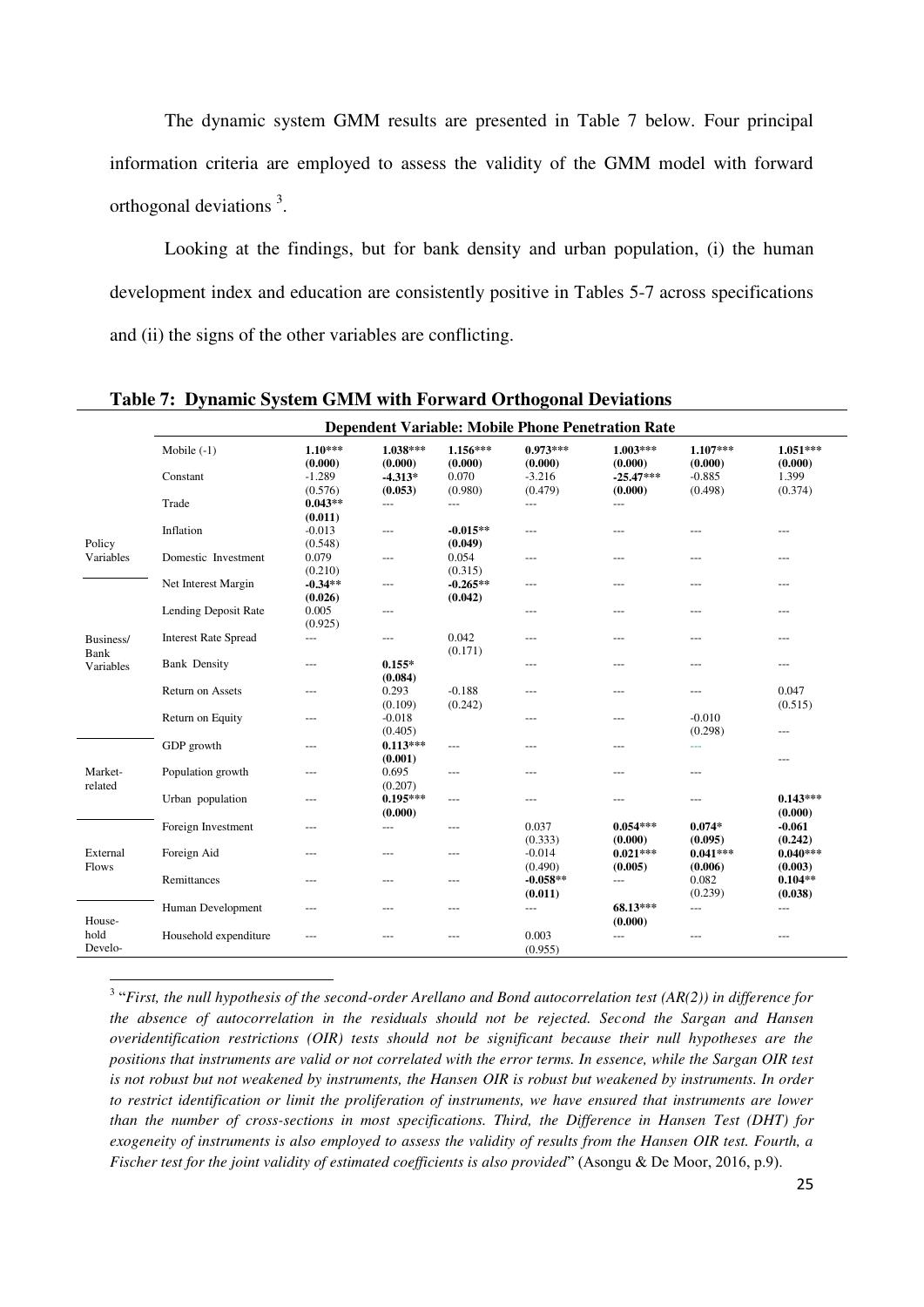| pment                        | <b>Domestic Savings</b>   | $---$    | $---$   |          | ---           | 0.002       | $0.056*$      | $-0.004$ |
|------------------------------|---------------------------|----------|---------|----------|---------------|-------------|---------------|----------|
|                              |                           |          |         |          |               | (0.899)     | (0.097)       | (0.880)  |
|                              | Education                 | ---      | ---     |          | $0.150***$    | $---$       |               | ---      |
|                              |                           |          |         |          | (0.000)       |             |               |          |
|                              | <b>Regulation Quality</b> |          |         |          | $---$         | $-1.921**$  | $-0.029$      | 2.223    |
| Knowledge                    |                           |          |         |          |               | (0.032)     | (0.984)       | (0.104)  |
| Economy                      | Internet penetration      |          | $---$   |          | ---           | $-0.237***$ | ---           | ---      |
|                              |                           |          |         |          |               | (0.000)     |               |          |
|                              | Private Credit            | $---$    | $---$   |          | ---           | $-0.085***$ | $---$         | $---$    |
|                              |                           |          |         |          |               | (0.000)     |               |          |
|                              | Patent Applications       |          | ---     |          | $-0.0005***$  | ---         | $0.0005**$    | $---$    |
|                              |                           |          |         |          | (0.000)       |             | (0.030)       |          |
| AR(1)                        |                           | (0.003)  | (0.001) | (0.004)  | (0.073)       | (0.026)     | (0.000)       | (0.001)  |
| AR(2)                        |                           | (0.490)  | (0.383) | (0.455)  | (0.604)       | (0.677)     | (0.473)       | (0.482)  |
| Sargan OIR                   |                           | (0.601)  | (0.008) | (0.632)  | (0.038)       | (0.144)     | (0.005)       | (0.062)  |
| Hansen OIR                   |                           | (0.949)  | (0.374) | (0.691)  | (0.790)       | (0.652)     | (0.386)       | (0.480)  |
| <b>DHT</b> for Instruments   |                           |          |         |          |               |             |               |          |
| (a) Instruments in levels    |                           |          |         |          |               |             |               |          |
| H excluding group            |                           | (0.516)  | (0.112) | (0.738)  | (0.299)       | (0.678)     | (0.169)       | (0.312)  |
| Dif(null, H=exogenous)       |                           | (0.977)  | (0.692) | (0.531)  | (0.930)       | (0.412)     | (0.608)       | (0.569)  |
| (b) IV (years, eq $(diff)$ ) |                           |          |         |          |               |             |               |          |
| H excluding group            |                           | (0.680)  | (0.209) | (0.928)  | (0.554)       | (0.395)     | (0.078)       | (0.370)  |
| Dif(null, H=exogenous)       |                           | (0.947)  | (0.696) | (0.370)  | (0.840)       | (0.782)     | (0.980)       | (0.573)  |
| Fisher                       |                           | 12578*** | 2882*** | 36726*** | $1.05e+06***$ | 22335***    | $6.68e+07***$ | 10053*** |
| <b>Instruments</b>           |                           | 33       | 34      | 33       | 41            | 41          | 40            | 40       |
| Countries                    |                           | 29       | 41      | 30       | 36            | 44          | 37            | 37       |
| <b>Observations</b>          |                           | 248      | 285     | 251      | 249           | 261         | 305           | 305      |
|                              |                           |          |         |          |               |             |               |          |

\*\*\*\*\*,\*: significance levels at 1%, 5% and 10% respectively. DHT: Difference in Hansen Test for Exogeneity of Instruments' Subsets. Dif: Difference. OIR: Over-identifying Restrictions Test. The significance of bold values is twofold. 1) The significance of estimated coefficients, Hausman test and the Fisher statistics. 2) The failure to reject the null hypotheses of: (a) no autocorrelation in the AR(1) & AR(2) tests and (b) the validity of the instruments in the Sargan OIR test. P-values in parentheses.

Two main reasons could be advanced for these differences. *First*, while OLS neither controls for time- nor country-effects, Fixed-effects (system GMM) control for countryspecific effects (both country- and time-effects). *Second*, the specifications are sensitive to sample periodicity, such that the sign and magnitudes of estimated coefficients are contingent on observations available in the sample consistent with a given specification. One way to tackle these issues is to adopt an estimation technique that consistently employs the same observations across specifications. We adopt a Quantile Regression (QR) approach because, in addition to tackling the underlying estimation problem, it also allows us to assess the determinants throughout the conditional distributions of mobile phone penetration. This enables us to distinguish the determinants in poor-performing countries from those of their better-performing counterparts.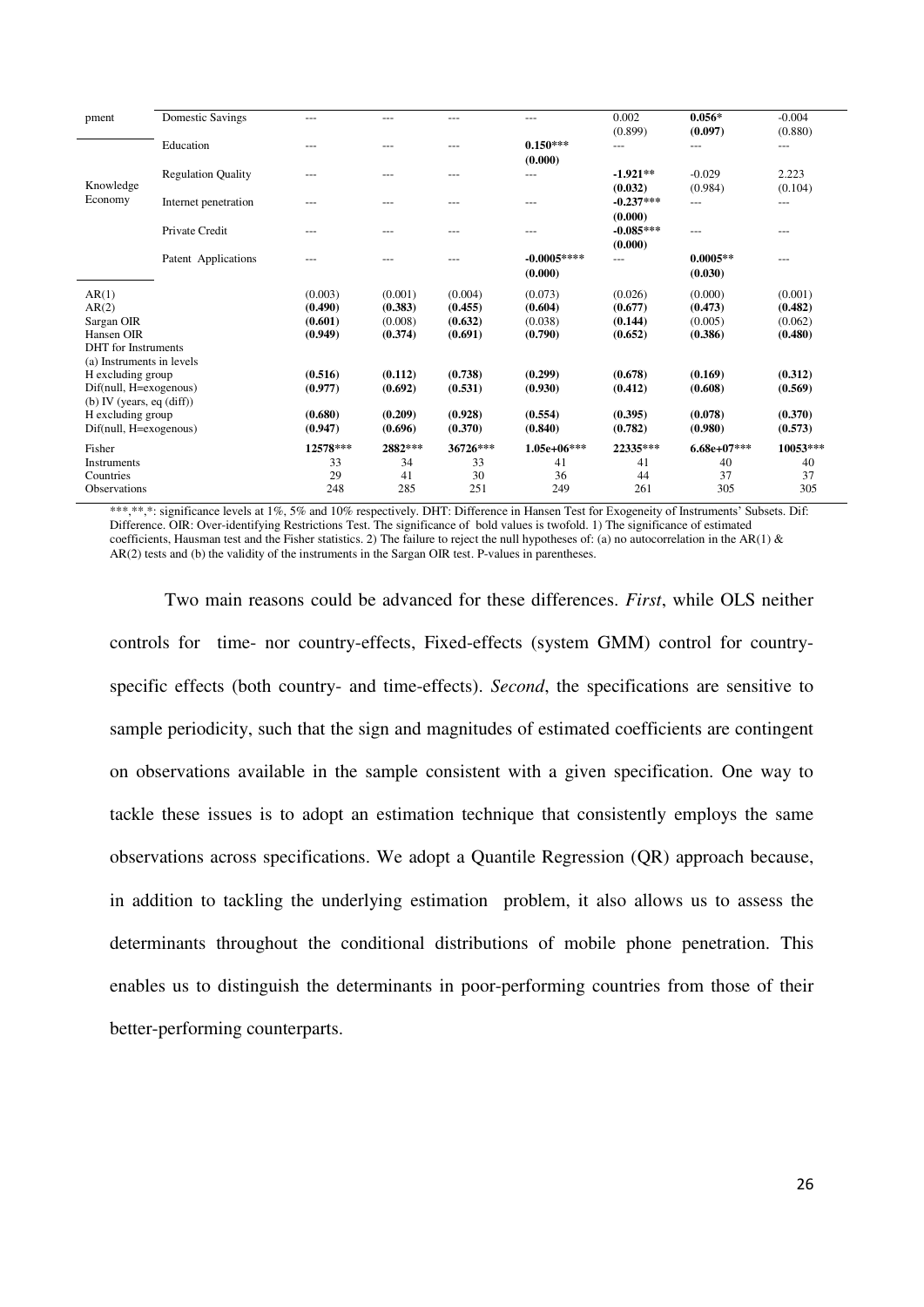#### **3.2 Panel Conditional Determinants**

 Table 8 below consists of 6 different specifications that are tailored to mitigate potential multicollinearity issues identified in Table 4. The information criterion for the validity of specifications is the Pseudo R². It is apparent that the specifications are worthwhile because the explanatory powers are fairly high. Accordingly, in percentage terms, very few coefficients of adjustment are less than 10 percent. It is interesting to note that some QR studies exclusively rely on the significance of estimated coefficients for the validity of specifications(see Okada & Samreth, 2012).

While, contemporary and non-contemporary results are almost identical, what is quite interesting with respect to previous findings from Tables 5-7 is that the OLS findings significantly change when the dependent variable is assessed throughout its conditional distributions. This justifies our intuition for adopting this estimation technique in order to address the issues arising from preceding regressions. The following findings can be established.

On the *first* specification (i) the negative effect of trade is apparent only the  $0.50<sup>th</sup>$  and  $0.75<sup>th</sup>$  quantiles while that of inflation is visible only in the  $0.10<sup>th</sup>$  and  $0.90<sup>th</sup>$  quantiles, (ii) domestic investment has a positive impact in the  $0.50<sup>th</sup>$  and  $0.75<sup>th</sup>$  quantiles whereas we find a threshold evidence on the effect of education with a positive magnitude increasing from the  $0.10^{th}$  to the  $0.75^{th}$  quantile.

*Second*, the following are observable for the second specification. (i) The negative effects of net interest margin and lending-deposit rate in the OLS specification are fundamentally driven by the  $0.75<sup>th</sup>$  and  $0.90<sup>th</sup>$  quantiles of the conditional distribution. (ii) The positive effect of bank density is consistent across the distribution in a wave-like trend, while the impact of ROE is negative with an increasing magnitude up to the  $0.75<sup>th</sup>$  quantile.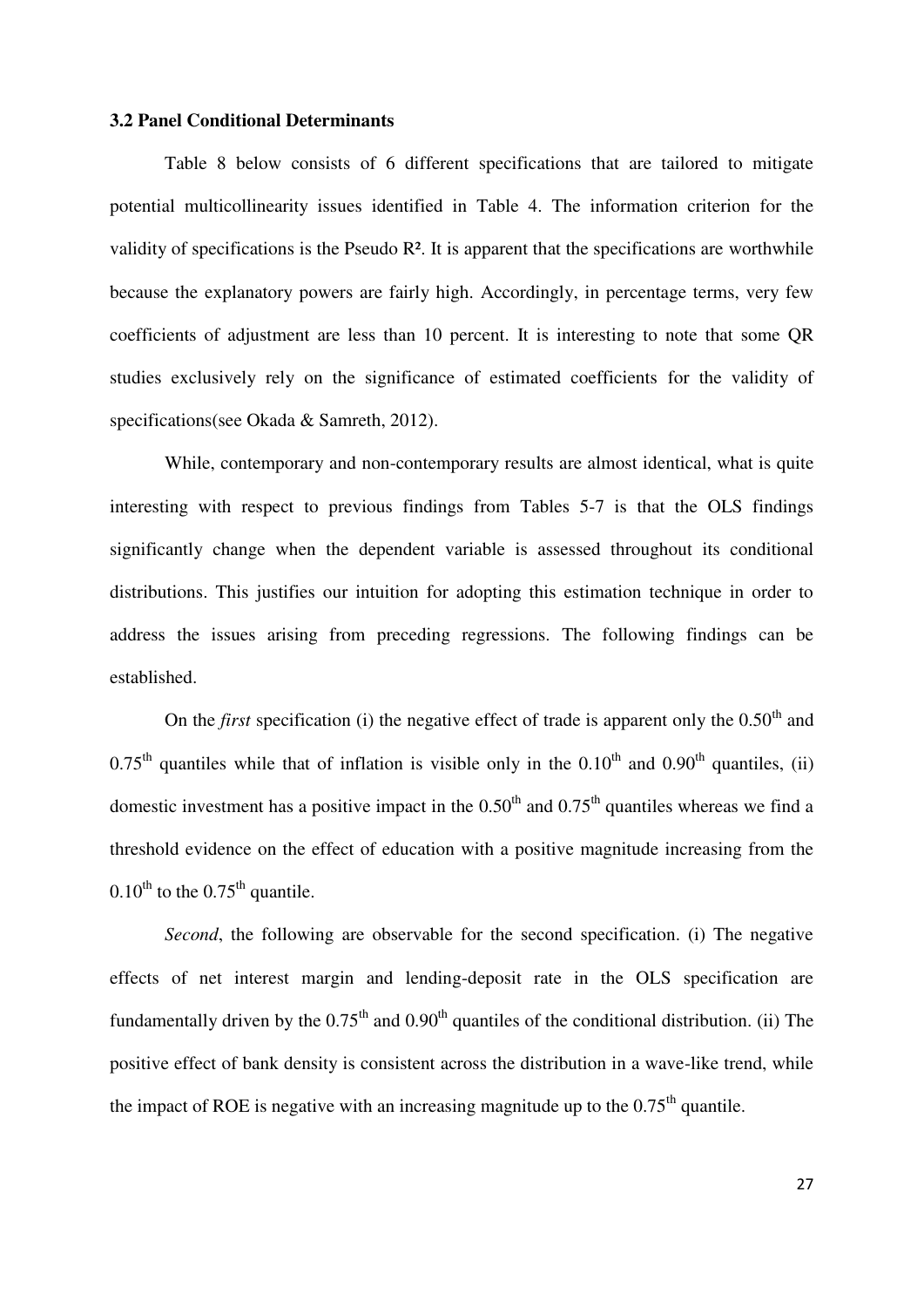*Third,* (i) while growth displays a negative effect at the  $0.90<sup>th</sup>$  quantile, there is evidence of positive threshold impacts from urban population and internet penetration from the 0.25<sup>th</sup> to 0.90<sup>th</sup> quantile and 0.10<sup>th</sup> to 0.75<sup>th</sup> quantile respectively. (ii) The negative effect of remittances is driven only by the  $0.75<sup>th</sup>$  quantile while the positive impact of private credit has a Kuznets shape in bottom quantiles  $(0.10^{th}$  to  $0.50^{th})$ .

*Fourth*, thresholds are also apparent for: (i) regulation quality and human development with positive increasing magnitudes throughout the distributions; (ii) foreign investment with positive growing magnitudes from the  $0.10<sup>th</sup>$  to the  $0.75<sup>th</sup>$  quantiles; (iii) foreign aid with increasing negative magnitude from the  $0.10<sup>th</sup>$  to the  $0.50<sup>th</sup>$  quantile and (iv) patent applications with positive decreasing magnitudes throughout the distribution (with the  $0.75<sup>th</sup>$ quantile insignificant).

|                                |            |             |            | Contemporary |            |            | Non-contemporary |             |             |             |            |            |
|--------------------------------|------------|-------------|------------|--------------|------------|------------|------------------|-------------|-------------|-------------|------------|------------|
|                                | <b>OLS</b> | $Q$ 0.10    | O 0.25     | 00.50        | O 0.75     | $O$ 0.90   | <b>OLS</b>       | $Q$ 0.10    | Q 0.25      | $Q$ 0.50    | O 0.75     | $Q$ 0.90   |
| Constant                       | $-7.523**$ | $-5.72***$  | $-4.641**$ | $-7.73***$   | $-7.154$   | 4.114      | $-7.523**$       | $-5.72***$  | $-4.641**$  | $-7.73***$  | $-7.154$   | 4.114      |
|                                | (0.031)    | (0.000)     | (0.013)    | (0.000)      | (0.113)    | (0.481)    | (0.031)          | (0.000)     | (0.013)     | (0.000)     | (0.113)    | (0.481)    |
| Trade                          | $-0.016$   | $-0.005$    | $-0.003$   | $-0.061***$  | $-0.085**$ | 0.064      | $-0.016$         | $-0.005$    | $-0.003$    | $-0.061***$ | $-0.085**$ | 0.064      |
|                                | (0.719)    | (0.609)     | (0.849)    | (0.000)      | (0.048)    | (0.336)    | (0.719)          | (0.609)     | (0.849)     | (0.000)     | (0.048)    | (0.336)    |
| Inflation                      | $-0.032$   | $-0.04***$  | $-0.001$   | 0.013        | 0.003      | $-0.089**$ | $-0.032$         | $-0.04***$  | $-0.001$    | 0.013       | 0.003      | $-0.089**$ |
|                                | (0.266)    | (0.000)     | (0.921)    | (0.442)      | (0.916)    | (0.025)    | (0.266)          | (0.000)     | (0.921)     | (0.442)     | (0.916)    | (0.025)    |
| Domestic Investment            | 0.191      | 0.039       | 0.015      | $0.176**$    | $0.300*$   | 0.073      | 0.191            | 0.039       | 0.015       | $0.176**$   | $0.300*$   | 0.073      |
|                                | (0.210)    | (0.426)     | (0.837)    | (0.014)      | (0.089)    | (0.780)    | (0.210)          | (0.426)     | (0.837)     | (0.014)     | (0.089)    | (0.780)    |
| Education                      | $0.722***$ | $0.243***$  | $0.33***$  | $0.723***$   | $1.036***$ | $0.963***$ | $0.722***$       | $0.243***$  | $0.331***$  | $0.723***$  | $1.03***$  | $0.96***$  |
|                                | (0.000)    | (0.000)     | (0.000)    | (0.000)      | (0.000)    | (0.000)    | (0.000)          | (0.000)     | (0.000)     | (0.000)     | (0.000)    | (0.000)    |
| Fisher                         | 59.10***   | ---         | $---$      | ---          | ---        | $---$      | 59.10***         | ---         | ---         | ---         | ---        | $---$      |
| Adjusted/Pseudo R <sup>2</sup> | 0.421      | 0.074       | 0.147      | 0.248        | 0.323      | 0.359      | 0.421            | 0.074       | 0.147       | 0.248       | 0.323      | 0.359      |
| Observations                   | 320        | 320         | 320        | 320          | 320        | 320        | 320              | 320         | 320         | 320         | 320        | 320        |
|                                | <b>OLS</b> | $Q$ 0.10    | Q 0.25     | $Q$ 0.50     | Q 0.75     | $Q$ 0.90   | <b>OLS</b>       | $Q$ 0.10    | Q 0.25      | $Q$ 0.50    | Q 0.75     | $Q$ 0.90   |
| Constant                       | 45.56***   | 4.002       | 12.39***   | 33.28***     | 78.25***   | 94.02***   | 45.56***         | 4.002       | 12.39***    | 33.28***    | 78.2***    | 94.0***    |
|                                | (0.000)    | (0.213)     | (0.000)    | (0.000)      | (0.000)    | (0.000)    | (0.000)          | (0.213)     | (0.000)     | (0.000)     | (0.000)    | (0.000)    |
| Net Interest Margin            | $-2.157*$  | $-0.110$    | $-0.448$   | $-1.435$     | $-3.58***$ | $-4.118**$ | $-2.157*$        | $-0.110$    | $-0.448$    | $-1.435$    | $-3.58***$ | $-4.11**$  |
|                                | (0.054)    | (0.743)     | (0.237)    | (0.133)      | (0.001)    | (0.013)    | (0.054)          | (0.743)     | (0.237)     | (0.133)     | (0.001)    | (0.013)    |
| Lending Deposit Rate           | $-0.368*$  | $-0.025$    | $-0.033$   | $-0.166$     | $-0.599**$ | $-0.70***$ | $-0.368*$        | $-0.025$    | $-0.033$    | $-0.166$    | $-0.59**$  | $-0.70***$ |
|                                | (0.067)    | (0.710)     | (0.783)    | (0.559)      | (0.044)    | (0.004)    | (0.063)          | (0.710)     | (0.783)     | (0.559)     | (0.044)    | (0.004)    |
| <b>Bank Density</b>            | $2.212***$ | 2.29***     | $2.22***$  | 2.49***      | 1.865***   | $2.651***$ | $2.212***$       | $2.296***$  | 2.229***    | 2.492***    | $1.86***$  | $2.65***$  |
|                                | (0.000)    | (0.000)     | (0.000)    | (0.000)      | (0.000)    | (0.000)    | (0.000)          | (0.000)     | (0.000)     | (0.000)     | (0.000)    | (0.000)    |
| Return on Equity               | $-0.105$   | $-0.085***$ | $-0.12***$ | $-0.158$     | $-0.26***$ | $-0.247**$ | $-0.105$         | $-0.085***$ | $-0.129***$ | $-0.158***$ | $-0.26***$ | $-0.24**$  |
|                                | (0.231)    | (0.000)     | (0.000)    | (0.143)      | (0.007)    | (0.034)    | (0.230)          | (0.000)     | (0.000)     | (0.000)     | (0.007)    | (0.040)    |
| Fisher                         | 52.08***   | $---$       | $---$      | $---$        | ---        | ---        | 52.08***         |             | ---         | ---         | $---$      | $---$      |
| Adjusted/Pseudo R <sup>2</sup> | 0.514      | 0.289       | 0.305      | 0.316        | 0.370      | 0.383      | 0.514            | 0.289       | 0.305       | 0.316       | 0.370      | 0.383      |
| Observations                   | 194        | 194         | 194        | 194          | 194        | 194        | 194              | 194         | 194         | 194         | 194        | 194        |
|                                | <b>OLS</b> | $Q$ 0.10    | Q 0.25     | $Q$ 0.50     | O 0.75     | $Q$ 0.90   | <b>OLS</b>       | $Q$ 0.10    | Q 0.25      | $Q$ 0.50    | O 0.75     | $Q$ 0.90   |
| Constant                       | $-4.893$   | $-1.017$    | $-0.387$   | $-3.131*$    | $-3.056$   | 6.473      | $-4.893$         | $-1.017$    | $-0.387$    | $-3.131*$   | $-3.056$   | 6.473      |
|                                | (0.398)    | (0.256)     | (0.414)    | (0.071)      | (0.402)    | (0.239)    | (0.398)          | (0.256)     | (0.414)     | (0.071)     | (0.402)    | (0.239)    |
| GDP growth                     | 0.029      | 0.043       | 0.029      | 0.083        | $-0.083$   | $-0.439**$ | 0.029            | 0.043       | 0.029       | 0.083       | $-0.083$   | $-0.43**$  |
|                                | (0.841)    | (0.365)     | (0.225)    | (0.227)      | (0.500)    | (0.018)    | (0.841)          | (0.365)     | (0.225)     | (0.227)     | (0.500)    | (0.018)    |
| Population growth              | $-0.053$   | 0.034       | $-0.237$   | $-0.005$     | $-0.703$   | $-2.408$   | $-0.053$         | 0.034       | $-0.237$    | $-0.005$    | $-0.703$   | $-2.408$   |

**Table 8: Panel Conditional determinants of Mobile phone penetration**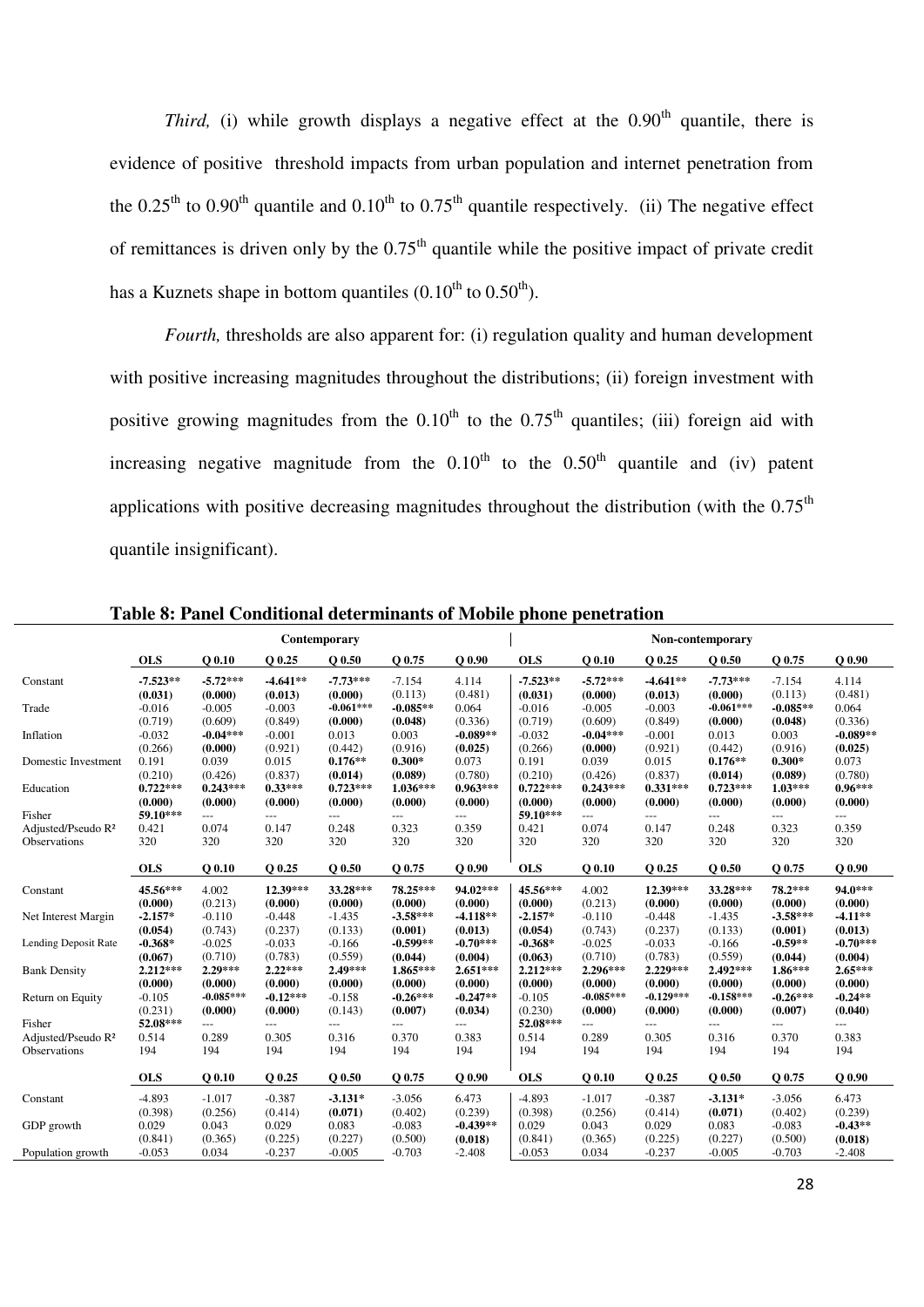| Urban population<br>Internet penetration | (0.974)<br>$0.464***$<br>(0.000)<br>2.771*** | (0.906)<br>0.015<br>(0.154)<br>$2.059***$ | (0.111)<br>$0.047***$<br>(0.000)<br>$2.626***$ | (0.991)<br>$0.199***$<br>(0.000)<br>3.186*** | (0.498)<br>$0.626***$<br>(0.000)<br>3.644*** | (0.117)<br>$0.964***$<br>(0.000)<br>3.474*** | (0.974)<br>$0.464***$<br>(0.000)<br>$2.771***$ | (0.906)<br>0.015<br>(0.154)<br>$2.059***$ | (0.111)<br>$0.047***$<br>(0.000)<br>$2.626***$ | (0.991)<br>$0.199***$<br>(0.000)<br>3.186*** | (0.498)<br>$0.62***$<br>(0.000)<br>3.64*** | (0.117)<br>$0.96***$<br>(0.000)<br>3.47*** |
|------------------------------------------|----------------------------------------------|-------------------------------------------|------------------------------------------------|----------------------------------------------|----------------------------------------------|----------------------------------------------|------------------------------------------------|-------------------------------------------|------------------------------------------------|----------------------------------------------|--------------------------------------------|--------------------------------------------|
| Fisher                                   | (0.000)                                      | (0.000)                                   | (0.000)                                        | (0.000)                                      | (0.000)                                      | (0.000)                                      | (0.000)                                        | (0.000)                                   | (0.000)                                        | (0.000)                                      | (0.000)                                    | (0.000)                                    |
|                                          | 171.8***                                     | $\overline{a}$                            | $\overline{a}$                                 | $\overline{a}$                               | $\overline{a}$                               | $\overline{a}$                               | 171.8***                                       | ---                                       | $\overline{a}$                                 | $\overline{a}$                               | $\overline{a}$                             | ---                                        |
| Adjusted/Pseudo R <sup>2</sup>           | 0.556                                        | 0.173                                     | 0.315                                          | 0.392                                        | 0.420                                        | 0.451                                        | 0.556                                          | 0.173                                     | 0.315                                          | 0.392                                        | 0.420                                      | 0.451                                      |
| Observations                             | 545                                          | 545                                       | 545                                            | 545                                          | 545                                          | 545                                          | 545                                            | 545                                       | 545                                            | 545                                          | 545                                        | 545                                        |
|                                          | <b>OLS</b>                                   | $Q$ 0.10                                  | Q 0.25                                         | $Q$ 0.50                                     | Q 0.75                                       | $Q$ 0.90                                     | <b>OLS</b>                                     | $Q$ 0.10                                  | Q 0.25                                         | $Q$ 0.50                                     | Q 0.75                                     | $Q$ 0.90                                   |
| Constant                                 | 37.41***                                     | 2.736***                                  | $9.10***$                                      | 23.78***                                     | 54.96***                                     | 80.42***                                     | 37.41***                                       | 2.736***                                  | $9.10***$                                      | 23.78***                                     | 54.9***                                    | 80.4***                                    |
|                                          | (0.000)                                      | (0.000)                                   | (0.000)                                        | (0.000)                                      | (0.000)                                      | (0.000)                                      | (0.000)                                        | (0.000)                                   | (0.000)                                        | (0.000)                                      | (0.000)                                    | (0.000)                                    |
| Foreign Investment                       | $0.971***$                                   | $0.640***$                                | $0.729***$                                     | $0.987***$                                   | 1.558***                                     | $0.853***$                                   | $0.971***$                                     | $0.640***$                                | $0.729***$                                     | $0.987***$                                   | 1.55***                                    | $0.85***$                                  |
|                                          | (0.000)                                      | (0.000)                                   | (0.000)                                        | (0.000)                                      | (0.000)                                      | (0.008)                                      | (0.000)                                        | (0.000)                                   | (0.000)                                        | (0.000)                                      | (0.000)                                    | (0.008)                                    |
| Foreign Aid                              | $-0.391*$                                    | $-0.082***$                               | $-0.147***$                                    | $-0.205*$                                    | $-0.325$                                     | $-0.307$                                     | -0.391*                                        | $-0.082***$                               | $-0.14***$                                     | $-0.205*$                                    | $-0.325$                                   | $-0.307$                                   |
|                                          | (0.091)                                      | (0.000)                                   | (0.000)                                        | (0.067)                                      | (0.211)                                      | (0.422)                                      | (0.091)                                        | (0.000)                                   | (0.000)                                        | (0.067)                                      | (0.211)                                    | (0.442)                                    |
| Remittances                              | $-0.238*$                                    | $-0.028$                                  | $-0.018$                                       | $-0.163$                                     | $-0.541$                                     | $-0.437$                                     | $-0.238*$                                      | $-0.028$                                  | $-0.018$                                       | $-0.163$                                     | $-0.54**$                                  | $-0.437$                                   |
|                                          | (0.080)                                      | (0.582)                                   | (0.832)                                        | (0.391)                                      | (0.048)                                      | (0.131)                                      | (0.080)                                        | (0.582)                                   | (0.832)                                        | (0.391)                                      | (0.048)                                    | (0.131)                                    |
| <b>Regulation Quality</b>                | 17.25***                                     | 2.866***                                  | 7.194***                                       | 13.70***                                     | 26.04***                                     | 29.13***                                     | 17.25***                                       | 2.866***                                  | 7.194***                                       | 13.70***                                     | 26.0***                                    | 29.1***                                    |
|                                          | (0.000)                                      | (0.000)                                   | (0.000)                                        | (0.000)                                      | (0.000)                                      | (0.000)                                      | (0.000)                                        | (0.000)                                   | (0.000)                                        | (0.000)                                      | (0.000)                                    | (0.000)                                    |
| Fisher                                   | 21.38***                                     |                                           | $---$                                          | $\overline{a}$                               | $\overline{a}$                               | $\overline{a}$                               | 21.38***                                       |                                           |                                                | $---$                                        |                                            | ---                                        |
| Adjusted/Pseudo R <sup>2</sup>           | 0.172                                        | 0.046                                     | 0.071                                          | 0.096                                        | 0.119                                        | 0.158                                        | 0.172                                          | 0.046                                     | 0.071                                          | 0.096                                        | 0.119                                      | 0.158                                      |
| Observations                             | 392                                          | 392                                       | 392                                            | 392                                          | 392                                          | 392                                          | 392                                            | 392                                       | 392                                            | 392                                          | 392                                        | 392                                        |
|                                          | <b>OLS</b>                                   | $Q$ 0.10                                  | O 0.25                                         | $Q$ 0.50                                     | O 0.75                                       | $Q$ 0.90                                     | <b>OLS</b>                                     | $Q$ 0.10                                  | Q 0.25                                         | $Q$ 0.50                                     | Q 0.75                                     | $Q$ 0.90                                   |
| Constant                                 | $-54.0***$                                   | $-27.9***$                                | $-37.6***$                                     | $-46.5***$                                   | $-59.7***$                                   | $-61.8***$                                   | $-54.0***$                                     | $-27.9***$                                | $-37.6***$                                     | $-46.5***$                                   | $-59.7***$                                 | $-61.8***$                                 |
|                                          | (0.000)                                      | (0.000)                                   | (0.000)                                        | (0.000)                                      | (0.000)                                      | (0.000)                                      | (0.000)                                        | (0.000)                                   | (0.000)                                        | (0.000)                                      | (0.000)                                    | (0.000)                                    |
| Human Development                        | 188.5***                                     | 73.60***                                  | 120.6***                                       | 171.4***                                     | 226.0***                                     | 263.0***                                     | 188.5***                                       | 73.6***                                   | 120.6***                                       | 171.4***                                     | 226***                                     | 263***                                     |
|                                          | (0.000)                                      | (0.000)                                   | (0.000)                                        | (0.000)                                      | (0.000)                                      | (0.000)                                      | (0.000)                                        | (0.000)                                   | (0.000)                                        | (0.000)                                      | (0.000)                                    | (0.000)                                    |
| Domestic Savings                         | $-0.045$                                     | 0.012                                     | $-0.052$                                       | $-0.011$                                     | 0.004                                        | 0.054                                        | $-0.045$                                       | 0.012                                     | $-0.052$                                       | $-0.011$                                     | 0.004                                      | 0.054                                      |
|                                          | (0.530)                                      | (0.824)                                   | (0.310)                                        | (0.847)                                      | (0.955)                                      | (0.547)                                      | (0.530)                                        | (0.824)                                   | (0.310)                                        | (0.847)                                      | (0.955)                                    | (0.574)                                    |
| <b>Regulation Quality</b>                | $-0.013$                                     | $-1.804$                                  | 1.743                                          | 3.751                                        | $-1.975$                                     | $-1.302$                                     | $-0.013$                                       | $-1.804$                                  | 1.743                                          | 3.751                                        | $-1.975$                                   | $-1.302$                                   |
|                                          | (0.996)                                      | (0.485)                                   | (0.468)                                        | (0.147)                                      | (0.585)                                      | (0.788)                                      | (0.996)                                        | (0.485)                                   | (0.468)                                        | (0.147)                                      | (0.585)                                    | (0.788)                                    |
| Patent Applications                      | $0.003***$                                   | $0.008***$                                | $0.006***$                                     | $0.003***$                                   | 0.001                                        | $0.002**$                                    | $0.003***$                                     | $0.008***$                                | $0.006***$                                     | $0.003***$                                   | 0.001                                      | $0.001**$                                  |
|                                          | (0.000)                                      | (0.000)                                   | (0.000)                                        | (0.001)                                      | (0.306)                                      | (0.017)                                      | (0.000)                                        | (0.000)                                   | (0.000)                                        | (0.001)                                      | (0.306)                                    | (0.017)                                    |
| Fisher                                   | 79.00***                                     |                                           | $---$                                          |                                              | ---                                          |                                              | 79.00***                                       |                                           |                                                |                                              |                                            | ---                                        |
| Adjusted/Pseudo R <sup>2</sup>           | 0.486<br>331                                 | 0.101<br>331                              | 0.204                                          | 0.285<br>331                                 | 0.361                                        | 0.383                                        | 0.486                                          | 0.101                                     | 0.204<br>331                                   | 0.285                                        | 0.361<br>331                               | 0.383                                      |
| Observations                             |                                              |                                           | 331                                            |                                              | 331                                          | 331                                          | 331                                            | 331                                       |                                                | 331                                          |                                            | 331                                        |
|                                          | <b>OLS</b>                                   | $Q$ 0.10                                  | Q 0.25                                         | $Q$ 0.50                                     | Q 0.75                                       | $Q$ 0.90                                     | <b>OLS</b>                                     | $Q$ 0.10                                  | Q 0.25                                         | $Q$ 0.50                                     | Q 0.75                                     | $Q$ 0.90                                   |
| Constant                                 | $-48.3***$                                   | $-23.4***$                                | $-37.8***$                                     | $-46.7***$                                   | $-54.9***$                                   | $-59.7***$                                   | $-48.3***$                                     | $-23.4***$                                | $-37.8***$                                     | $-46.7***$                                   | $-54.9***$                                 | $-59.7***$                                 |
|                                          | (0.001)                                      | (0.001)                                   | (0.000)                                        | (0.005)                                      | (0.001)                                      | (0.001)                                      | (0.000)                                        | (0.001)                                   | (0.000)                                        | (0.005)                                      | (0.001)                                    | (0.001)                                    |
| Human Development                        | 159.4***                                     | 59.43***                                  | 100.9***                                       | 148.9***                                     | 204.9***                                     | 243.0***                                     | 159.4***                                       | 59.43***                                  | 100.9***                                       | 148.9***                                     | 204.9***                                   | 243***                                     |
|                                          | (0.000)                                      | (0.000)                                   | (0.000)                                        | (0.000)                                      | (0.000)                                      | (0.000)                                      | (0.000)                                        | (0.000)                                   | (0.000)                                        | (0.000)                                      | (0.000)                                    | (0.000)                                    |
| Household<br>expenditure                 | 0.046                                        | $-0.024$                                  | 0.011                                          | 0.042                                        | 0.061                                        | 0.125                                        | 0.046                                          | $-0.024$                                  | 0.011                                          | 0.042                                        | 0.061                                      | 0.125                                      |
|                                          | (0.533)                                      | (0.619)                                   | (0.842)                                        | (0.640)                                      | (0.451)                                      | (0.239)                                      | (0.533)                                        | (0.619)                                   | (0.842)                                        | (0.640)                                      | (0.451)                                    | (0.239)                                    |
| <b>Regulation Quality</b>                | 0.712                                        | $-0.723$                                  | $-0.445$                                       | 0.525                                        | 2.766                                        | 5.580                                        | 0.712                                          | 0.723                                     | $-0.445$                                       | 0.525                                        | 2.766                                      | 5.580                                      |
|                                          | (0.844)                                      | (0.754)                                   | (0.887)                                        | (0.900)                                      | (0.490)                                      | (0.293)                                      | (0.844)                                        | (0.754)                                   | (0.887)                                        | (0.900)                                      | (0.490)                                    | (0.296)                                    |
| Private Credit                           | $0.217***$                                   | $0.296***$                                | $0.374***$                                     | $0.290***$                                   | 0.101                                        | 0.051                                        | $0.217***$                                     | $-0.723$                                  | $0.374***$                                     | $0.290***$                                   | 0.101                                      | 0.051                                      |
|                                          | (0.000)                                      | (0.000)                                   | (0.000)                                        | (0.001)                                      | (0.291)                                      | (0.721)                                      | (0.000)                                        | (0.754)                                   | (0.000)                                        | (0.001)                                      | (0.291)                                    | (0.721)                                    |
| Fisher                                   | 69.71***                                     | ---                                       | $\overline{a}$                                 | ---                                          | $\overline{a}$                               | $\overline{a}$                               | 69.71***                                       | ---                                       |                                                | $\frac{1}{2}$                                | $\overline{a}$                             | ---                                        |
| Adjusted/Pseudo R <sup>2</sup>           | 0.486                                        | 0.107                                     | 0.229                                          | 0.303                                        | 0.362                                        | 0.369                                        | 0.486                                          | 0.107                                     | 0.229                                          | 0.303                                        | 0.362                                      | 0.369                                      |
| Observations                             | 291                                          | 291                                       | 291                                            | 291                                          | 291                                          | 291                                          | 291                                            | 291                                       | 291                                            | 291                                          | 291                                        | 291                                        |

Notes. Dependent variable is Mobile Phone Penetration. \*,\*\*,\*\*, denote significance levels of 10%, 5% and 1% respectively. Lower quantiles (e.g., Q 0.1) signify nations where the Mobile Phone Penetration is least. P-values in parentheses.

## **3.3 Policy syndromes based on fundamental characteristics**

According to Fosu (2013), policy syndromes are situations that have been detrimental to economic prosperity. These include, inter alia: 'state controls', 'state breakdown', 'suboptimal inter temporal resource allocation' and 'administered redistribution'. The author uses 'syndrome free' to qualify a situation where such features are absent or substantially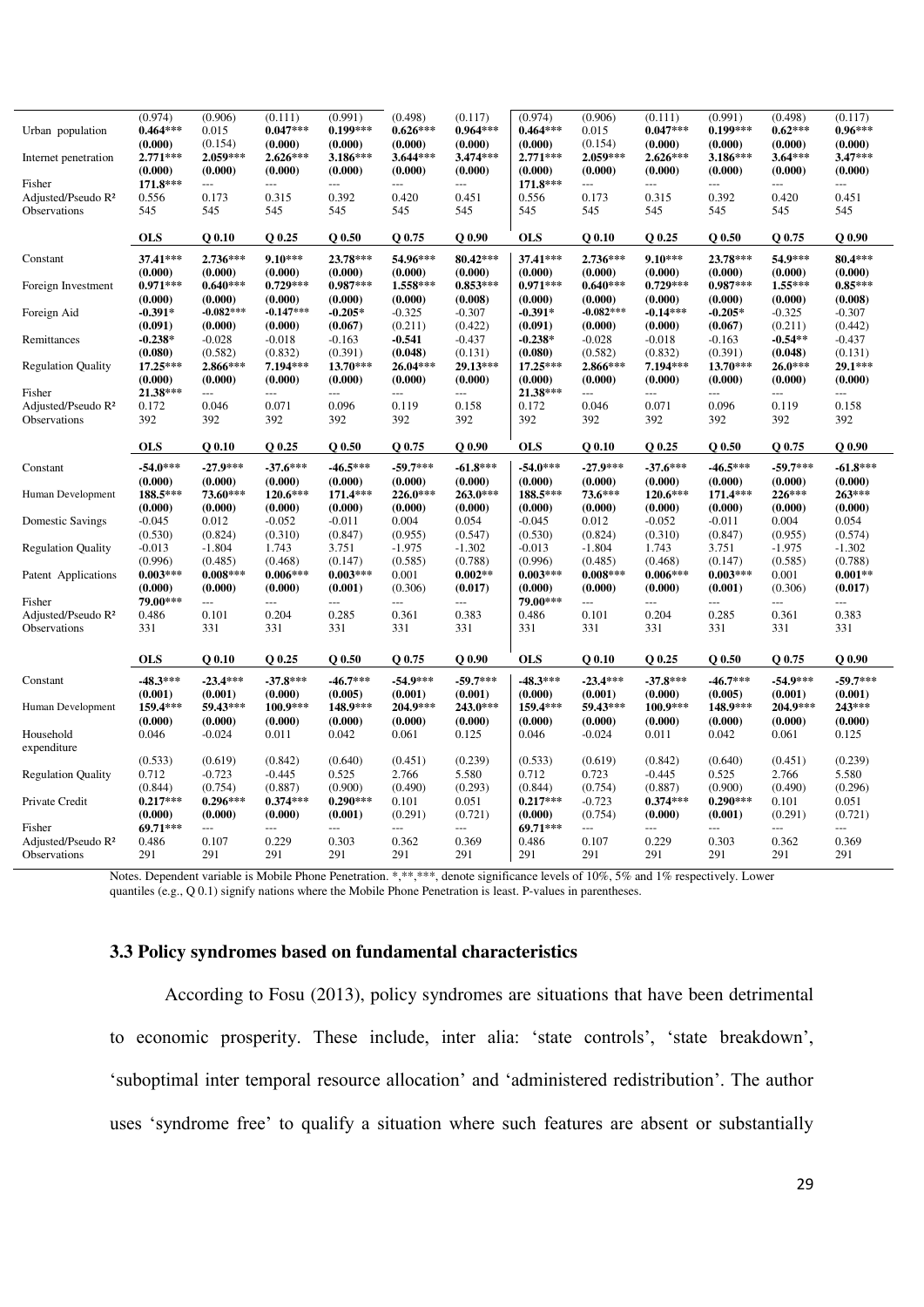missing. The policy syndromes are documented to have been the fundamental cause of postindependence poor economic performance in SSA countries. In this context, we are consistent with Asongu (2015f) who has used fundamental characteristics of African development in the analysis of knowledge economy gaps between Africa and South Korea. In the comparative context, high deviations from knowledge economy (KE) benchmarks are 'policy syndromes' (PS) whereas low dispersions display a 'syndrome-free' (SF) tendency. In this study, PS are fundamental characteristics with higher deviations from benchmarks or their best-performing counterparts whereas SF represents corresponding fundamental characteristics with the lower deviations.

As shown in Table 9 below, Panel A presents the averages of the fundamental characteristics while Panel B shows corresponding PS and SF features. The transition from the LHS to the RHS denotes decreasing dispersions from the benchmark, hence indicating the relevance of decreasing need for policy intervention.

|                                      |       |               |       |               |        |        | <b>Panel A: Panel Averages</b>         |            |                |        |               |                             |           |        |        |
|--------------------------------------|-------|---------------|-------|---------------|--------|--------|----------------------------------------|------------|----------------|--------|---------------|-----------------------------|-----------|--------|--------|
|                                      |       | Income Levels |       | Legal Origins |        |        | Religion                               |            | Landlockedness |        | Oil exporting |                             | Conflicts | Full   |        |
| MI                                   | LMI   | UMI           | LI    | English       | French | Christ | Islam                                  | LL         | NLL            | Oil    | NonOil        | Conflict                    | Noncon.   | Sample |        |
| 26.55                                | 29.08 | 22.81         | 21.65 | 21.59         | 24.52  | 21.25  | 27.59                                  | 23.23      | 23.44          | 19.47  | 24.16         | 18.51                       | 25.01     | 23.37  |        |
|                                      |       |               |       |               |        |        | <b>Panel B: Panel Policy Syndromes</b> |            |                |        |               |                             |           |        |        |
| Policy Syndromes ------------------- |       |               |       |               |        |        |                                        |            |                |        |               | $\rightarrow$ Syndrome Free |           |        |        |
| Conflict                             | Oil   | Christ        | LI    | English       | UMI    | LL     | Sample                                 | <b>NLL</b> | NonOil         | Noncon | French        | MI                          | Islam     | LMI    | Mobile |
| Low.                                 |       |               |       |               |        |        |                                        |            |                |        |               |                             |           |        |        |
|                                      |       |               |       |               |        |        |                                        |            |                |        |               |                             |           |        |        |

**Table 9: Policy syndromes based on fundamental characteristics** 

MI: Middle Income. UMI: Upper Middle Income. LMI: Lower Middle Income. LI: Low Income. English: English Common law. French: French Civil law. Christ: Christian. LL: Landlocked. NLL: Not Landlocked. NonOil: Non Oil Exporting. Oil: Oil Exporting. Conflict: Conflict-Affected. Non-Conflict Affected.

#### **3.4 Further discussion of results and policy implications**

 From the established findings, results from Quantile Regressions are more relevant to policy than those from OLS, Fixed Effects and GMM, essentially because they are based on conditional distributions of mobile phone penetration. In essence, whereas estimation by OLS, Fixed Effects and GMM are at the mean value of mobile phone penetration, those by the QR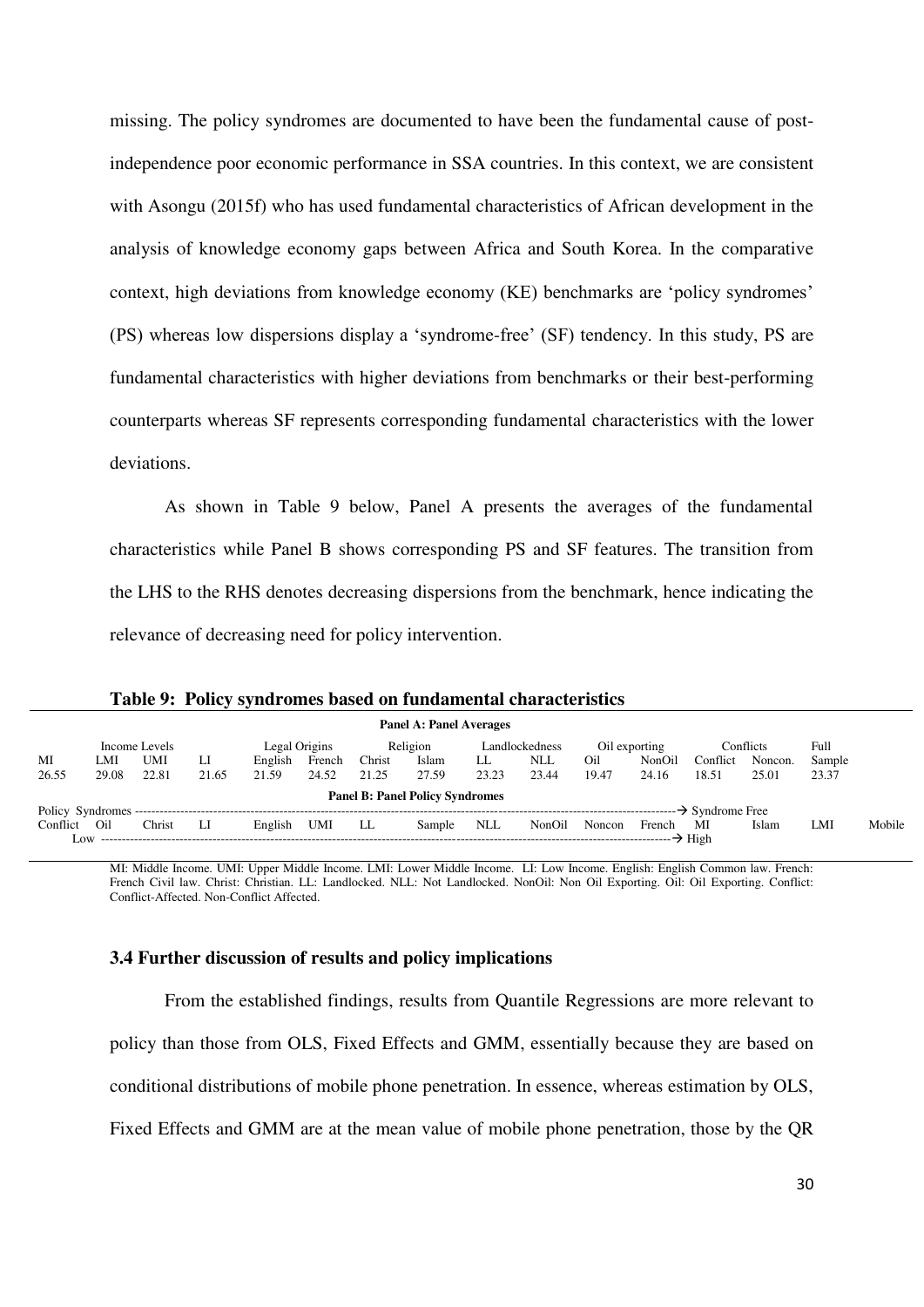technique show countries with low, intermediate and high levels of mobile phone penetration. Furthermore, policy implications based on mean values of mobile phone penetration are unlikely to succeed unless they are contingent on existing levels of mobile phone penetration and tailored differently across countries with intermediate, low and high levels of mobile phone penetration.

To the best of our knowledge, only Doshi and Narwold (2014) in the underlying literature on mobile phone determinants have employed one of the 25 determinants used in this study. The population growth variable is neither significant in the aforementioned study nor in the conditional determinant assessments of the present paper. Thus, in what follows, we discuss the results in the light of intuition and policy implications. Hence, the resulting insights are expositional.

#### *3.4.1 Non threshold effects*

 The non-threshold effects can be summarised as follows: (i) the negative effects of trade and inflation on mobile phone penetration are restricted to the  $0.50<sup>th</sup>$  and  $0.75<sup>th</sup>$  and  $0.10<sup>th</sup>$  and  $0.90<sup>th</sup>$  quantiles respectively; (ii) the positive impact of domestic investment is apparent only in the  $0.50<sup>th</sup>$  and  $0.75<sup>th</sup>$  quantiles; (iii) the negative impacts of net interest margin and lending-deposit rate are driven by the  $0.75<sup>th</sup>$  and  $0.90<sup>th</sup>$  quantiles; (iv) bank density is consistently positive across the distribution in a wavelike manner; (v) the negative effect of growth is only apparent in the  $0.90<sup>th</sup>$  quantile; (vi) the negative effect of remittances is exclusively in the  $0.75<sup>th</sup>$  quantile and (vii) the positive effect of private credit has a Kuznets shape in the bottom quantiles  $(0.10^{th}$  to  $0.50^{th})$ .

 The following implications are noteworthy for the non-threshold effects. *First,* the restricted negative effects of trade and inflation imply that (i) neither countries with low initial levels of mobile penetration nor those with the highest should be concerned about the effect of trade openness and (ii) increasing consumer price inflation is an issue only in countries at the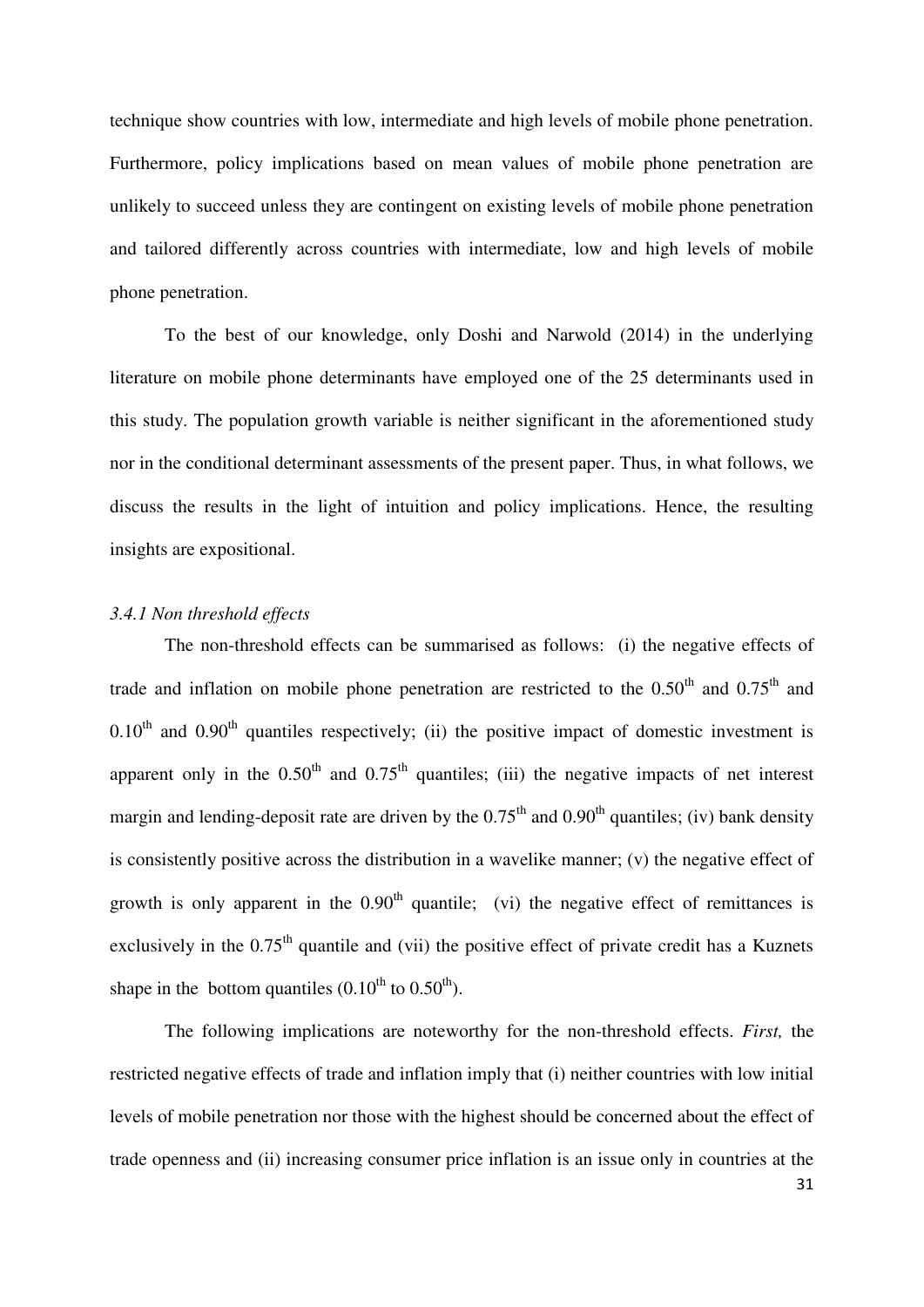extremities of the distributions. *Second,* the limited effect of domestic investment implies that countries with low initial levels in the dependent variable need to tailor investment policies towards increasing the use of mobile phones. *Third,* the fact that the negative impacts of net interest margin and lending-deposit rate are driven by top quantiles implies that countries with low rates of mobile phones need not worry about this negative effect.

*Fourth*, we have observed that bank density is consistently positive across the distribution in a wavelike pattern. This may indicate that banks are used as complementary commodities in the accomplishment of certain mobile phone services such as mobile-banking related activities. According to Jonathan and Camilo (2008) and Asongu (2013a, p. 8), mobile phones can be used to fulfil three main services that are directly linked to a bank account. They are to (a) store value or currency in a bank account that is accessible by a handset and in cases where users are already in possession of bank accounts, it becomes a concern of linking the mobile service to the existing bank account. (b) convert money into and out of the account and (c) transfer cash between accounts.

*Fifth,* the negative effect of economic growth has been established in the highest quantile. Two policy implications are noteworthy. On the one hand, economic prosperity does not necessarily drive mobile phone penetration. On the other , in countries with very high initial levels of mobile phone penetration, economic growth could decrease the usage of mobile phones. While the former scenario could be explained by disequalizing distribution of national wealth, the latter may be the result of people diverting to substitutes of mobile penetration, which has the potential of negatively affecting mobile usage. For the first case, since mobile phone penetration has been established to be pro-poor, the documented unequal wealth distribution in SSA during the sampled periodicity could explain the insignificant effect (Blas, 2014). In the second case, the abundance of mobiles may urge users to recourse to second-hand alternatives, even with burgeoning economic prosperity.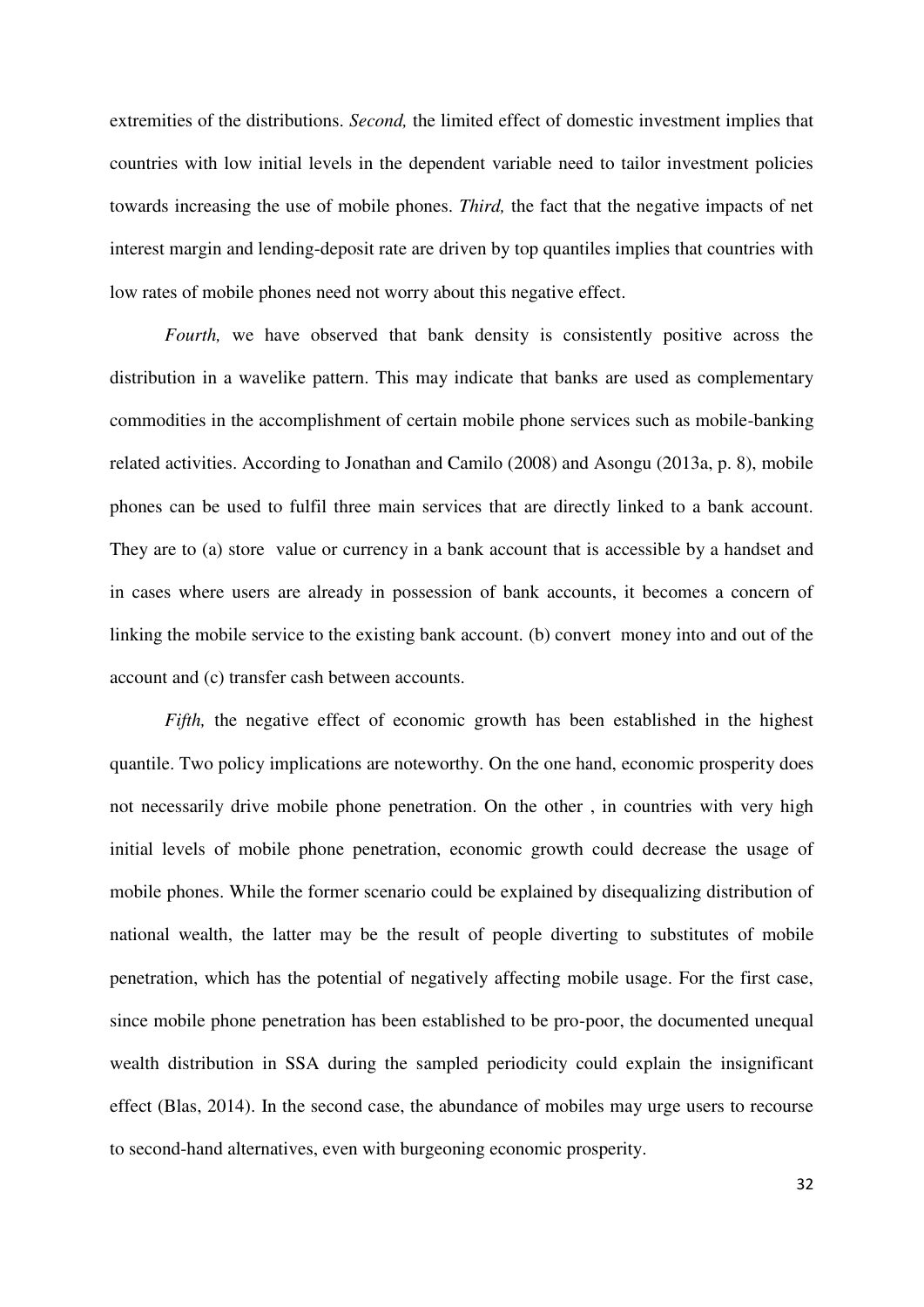*Sixth*, the positive effect of remittances in a top quantile may imply that the use of mobile phones to receive money does not engender to need for more mobile phones. This is essentially because many mobile phones may not be needed per customer for the remittances purposes. Moreover, such transactions are not of high frequency, like other daily transactions.

Seventh, we have observed that private credit has positive effects in the bottom quantile or in countries where existing penetration of mobiles is low. A logical implication is that the availability of credit facilities is associated with activities that engender the need for mobile phones when their usage is low, especially for economic related transactions.

# *3.4.2 Threshold effects*

The threshold effects are discussed in three main strands: positive increasing magnitude; decreasing positive magnitude and increasing negative magnitude. It is important to note that, evidence of the first strand responds to the crucial question of why some countries are more advanced than others in mobile phone penetration.

*First*, there is evidence of positive increasing magnitude or thresholds in: (i) regulation quality and human development throughout the distributions; (ii) foreign investment  $(0.10<sup>th</sup>$ to the 0.75<sup>th</sup> quantile); (iii) education (between the  $0.10<sup>th</sup>$  and  $0.75<sup>th</sup>$  quantiles); (iv) urban population density  $(0.25<sup>th</sup>$  to the  $0.90<sup>th</sup>$  quantile) and (v) internet penetration (between the  $0.10^{th}$  and  $0.75^{th}$  quantiles).

This implies that best-performing SSA countries are more advanced in mobile penetration rate because of increasing: regulation, human development, foreign investment, education, urban population density and internet penetration. Hence, the benefits of these factors in stimulating mobile usage increases with initial levels of mobile phone usage. These benefits are relevant in decreasing order from the 'policy syndrome' to 'syndrome free' fundamental characteristics presented in Table 9, notably: Conflict, Oil-exporting, Christian,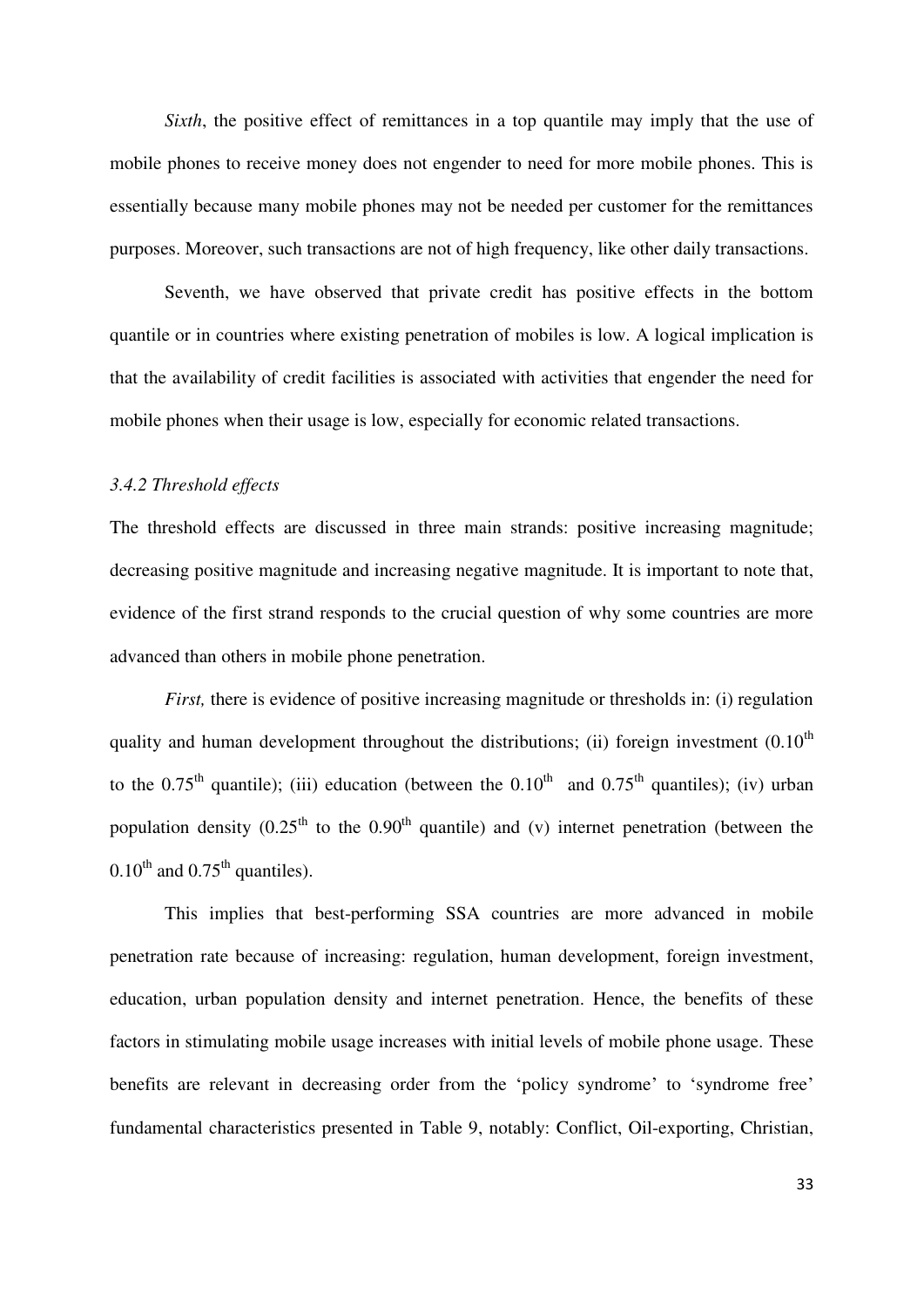Low-income, English common law, Upper-middle-income, Landlocked, Not landlocked, Nonoil-exporting, Non conflict, French civil law, Middle Income, Islam and Lower-middleincome countries.

*Second*, with the slight exception of the  $0.75<sup>th</sup>$  quantile, threshold evidence of decreasing positive magnitude is apparent in patent applications throughout the mobile phone distributions. As a policy implication, sampled countries need to work towards mitigating the potentially decreasing benefits of mobile phone penetration from patent applications.

*Third,* increasingly negative effects are also established for the (i) impact of foreign aid between the  $0.10^{th}$  and  $0.50^{th}$  quantiles and (ii) effect of ROE up to the  $0.75^{th}$  quantile. As a policy implication, foreign aid would need to be tailored more towards improving the benefits of foreign aid in mobile usage.

#### **4. Conclusion**

Despite the evolving literature on the development benefits of mobile phones, we still know very little about factors that influence their adoption. This study has contributed to existing literature by elucidating why some sub-Saharan African countries are more advanced in mobile phone penetration. Using twenty five policy variables, we have investigated determinants of mobile phone penetration in 49 Sub-Saharan African countries with data for the period 2000-2012. The empirical evidence is based on OLS, Fixed effects, System GMM with forward orthogonal deviations and Quantile regressions techniques. The determinants are classified in six policy categories, notably: macroeconomic, business/bank, market-related, knowledge economy, external flows and human development. The results are presented in terms of threshold and non-threshold effects.

*With regard to threshold effect, first* there is evidence of positive increasing magnitude in (i) regulation quality and human development throughout the distributions; (ii) foreign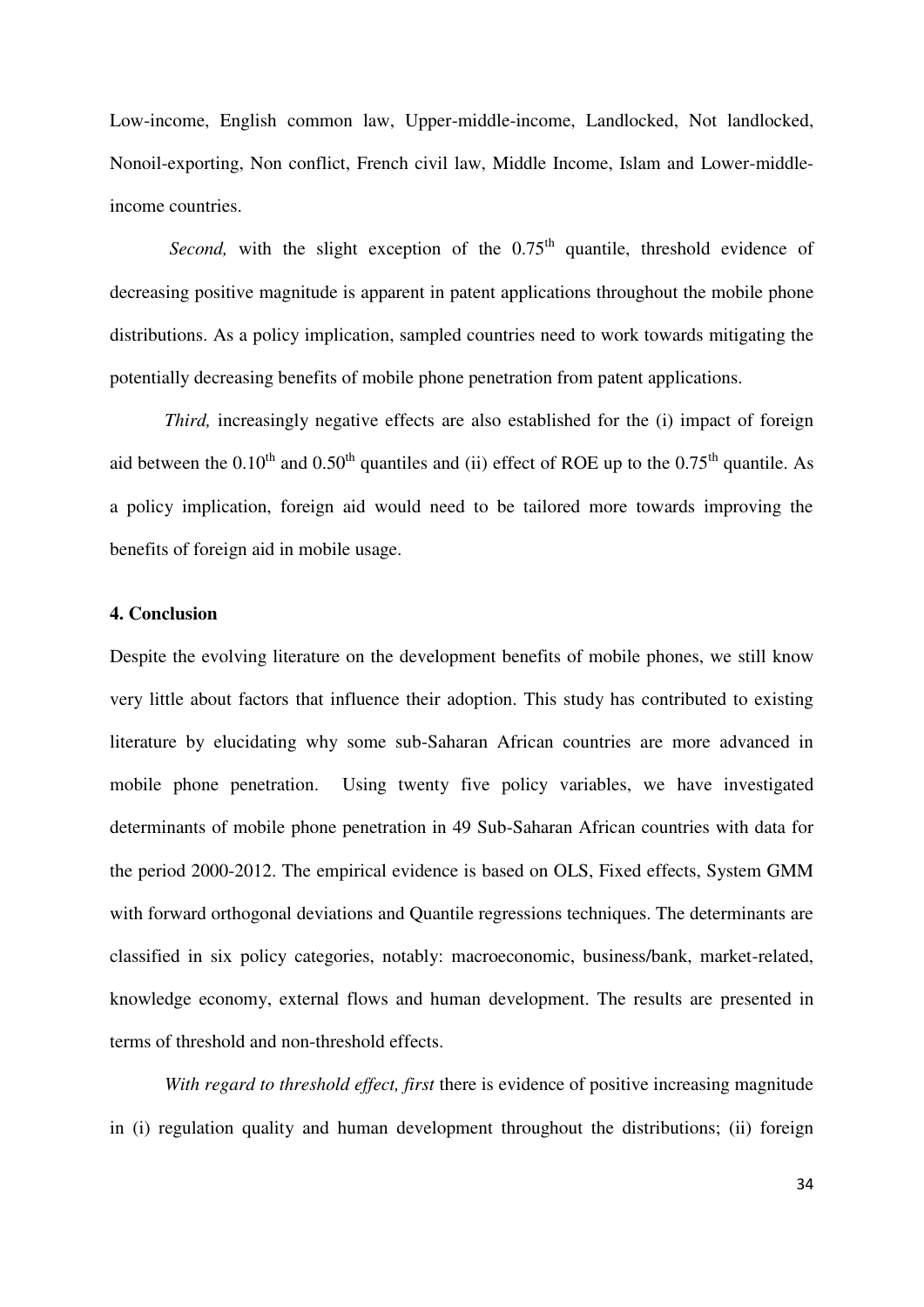investment (0.10<sup>th</sup> to the 0.75<sup>th</sup> quantile); (iii) education (between the 0.10<sup>th</sup> and 0.75<sup>th</sup> quantiles); (iv) urban population density  $(0.25<sup>th</sup>$  to the  $0.90<sup>th</sup>$  quantile) and (v) internet penetration (between the  $0.10<sup>th</sup>$  and  $0.75<sup>th</sup>$  quantiles). This aspect of threshold effect addresses the policy concern of why some countries are more advanced in mobile phone penetration. Hence, there are increasing positive benefits in regulation quality, human development, foreign investment, education, urban population density and internet penetration. *Second*, with the slight exception of the  $0.75<sup>th</sup>$  quantile, threshold evidence of decreasing positive magnitude is apparent in patent applications throughout mobile phone distributions. Hence, there is evidence of decreasing positive effects from patent applications. *Third*, increasingly negative effects are also established for the: (i) impact of foreign aid between the  $0.10<sup>th</sup>$  and  $0.50<sup>th</sup>$  quantiles and (ii) effect of ROE up to the  $0.75<sup>th</sup>$  quantile. As an implication, foreign aid would need to be tailored more towards improving its benefits in mobile usage.

 In terms of non-threshold effects: (i) the negative impact of trade and inflation on mobile phone penetration are restricted to the  $0.50<sup>th</sup>$  and  $0.75<sup>th</sup>$  and  $0.10<sup>th</sup>$  and  $0.90<sup>th</sup>$  quantile respectively; (ii) the positive impact of domestic investment is apparent only in the  $0.50<sup>th</sup>$  and  $0.75<sup>th</sup>$  quantiles; (iii) the negative impacts of net interest margin and lending-deposit rate are driven by the  $0.75<sup>th</sup>$  and  $0.90<sup>th</sup>$  quantiles; (iv) bank density is consistently positive across the distribution in a wavelike pattern; (v) the negative effect of growth is only apparent in the 0.90<sup>th</sup> quantile; (vi) the negative effect of remittances is exclusively in the  $0.75<sup>th</sup>$  quantile and (vii) the positive effect of private credit has a Kuznets shape in the bottom quantiles  $(0.10<sup>th</sup>$  to  $0.50^{th}$ ).

 Policy implications are discussed with specific emphasis on the worst- and bestperforming countries in mobile phone penetration. We also provide policy syndromes based on fundamental characteristics to enhance more targeted implications for least-performing nations. Given the recently documented asymmetry between mobile phone penetration and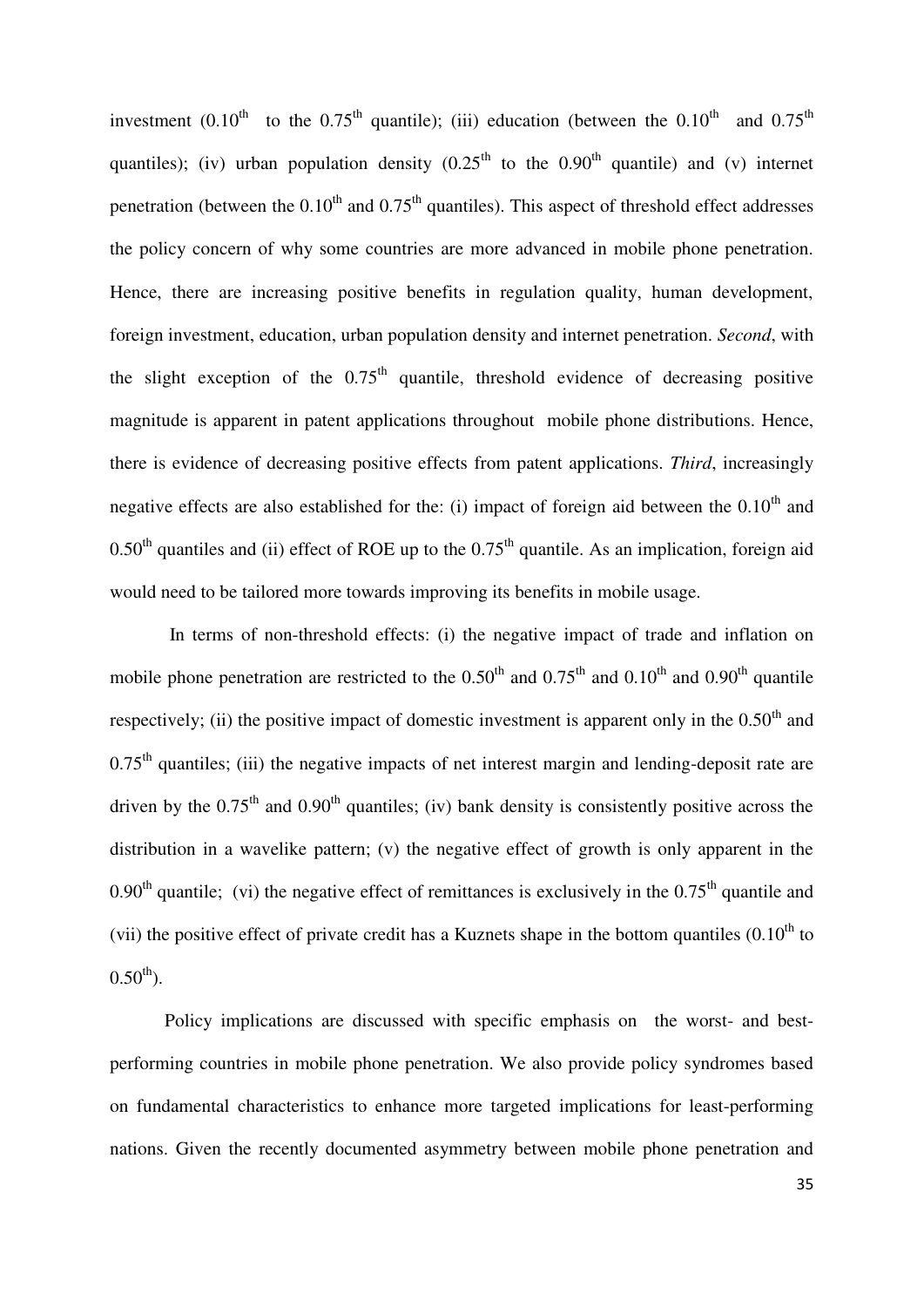mobile banking activities by the World Bank (Mosheni-Cheraghlou, 2013), investigating thresholds of mobile banking is an interesting future research direction.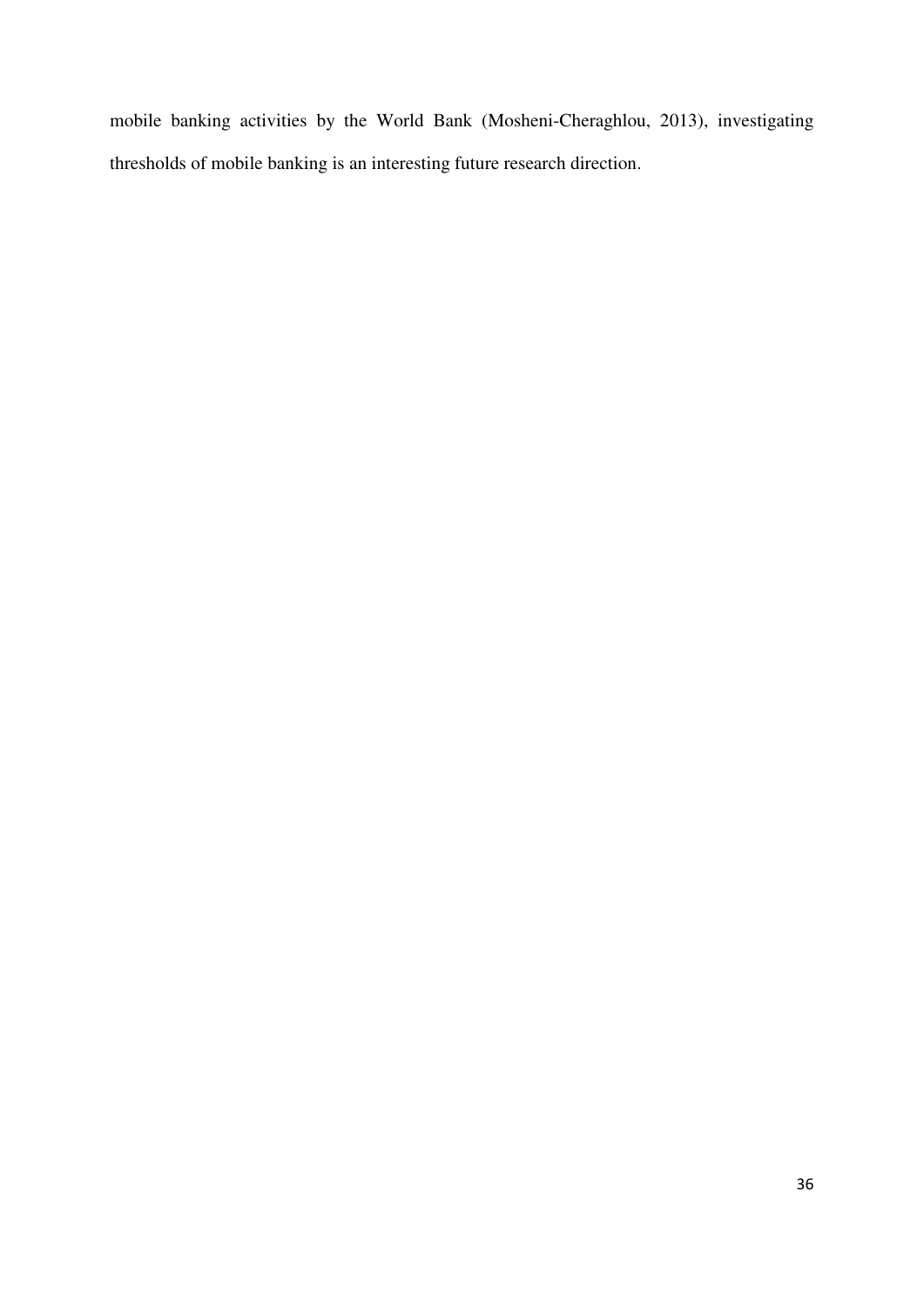# **References**

Abu S. T., & Tsuji, M., (2010). "The Determinants of the Global Mobile Telephone Deployment: An Empirical Analysis", *Informatica Economică*, 14(3), pp. 21-32.

Aker, J. C., & Fafchamps, M., (2010). "How Does Mobile Phone Coverage Affect Farm-Gate Prices? Evidence from West Africa", Department of Economics and the Fletcher School, Tufts University.

Ajzen, I., (1991). "The theory of planned behaviour". *Organizational Behavior and Human Decision Processes*, 50(2), pp. 179-211.

Ajzen, I., & Fishbein, M. (1980). *Understanding attitudes and predicting social behavior*. Englewood Cliffs, NJ: Prentice-Hall.

Akpan, U. S., Isihak, S. R., & Asongu, S. A., (2014). "Determinants of Foreign Direct Investment in Fast-Growing Economies: A Study of BRICS and MINT", *African Governance and Development Institute Working Paper* No. 14/002, Yaoundé.

Al Surikhi, H. F., (2012). "Knowledge and Financial Management in Households: An Examination of Married Women's Perspectives in Chadbourn, North Carolina", *Capstone Collection, Paper* No. 2489, SIT Graduate Institute, Brattleboro.

Arellano, M., & Bover, O., (1995). "Another Look at the Instrumental Variable Estimation of Error Component Model" .*Journal of Econometrics*, 68(1), pp. 29-52.

Asongu, S. A., (2013). "How has mobile phone penetration stimulated financial development in Africa", *Journal of African Business*, 14(1), pp. 7-18.

Asongu, S. A., (2015a). "The impact of mobile phone penetration on African inequality", *International Journal of Social Economics*, 42(8), pp.706 - 716.

Asongu, S. A., (2015b). "Reinventing foreign aid for inclusive and sustainable development: Kuznets, Piketty and the great policy reversal", *Journal of Economic Surveys*: DOI /10.1111/joes.12109.

Asongu, S. A., (2015c). "Conditional Determinants of Mobile Phones Penetration and Mobile Banking in Sub-Saharan Africa", *Journal of the Knowledge Economy*. <http://link.springer.com/article/10.1007%2Fs13132-015-0322-z>

Asongu, S. A., (2015d). "On Taxation, Political Accountability and Foreign Aid: Empirics to a Celebrated Literature", *South African Journal of Economics*, 83(2), pp. 180–198.

Asongu, S. A., (2015e). "Knowledge Economy Gaps, Policy Syndromes and Catch-Up Strategies: Fresh South Korean Lessons to Africa", *Journal of the Knowledge Economy* <http://link.springer.com/article/10.1007%2Fs13132-015-0321-0>

Asongu, S. A., (2014a). "Financial development dynamic thresholds of financial globalization: evidence from Africa", *Journal of Economic Studies*, 41(2), pp. 166-195.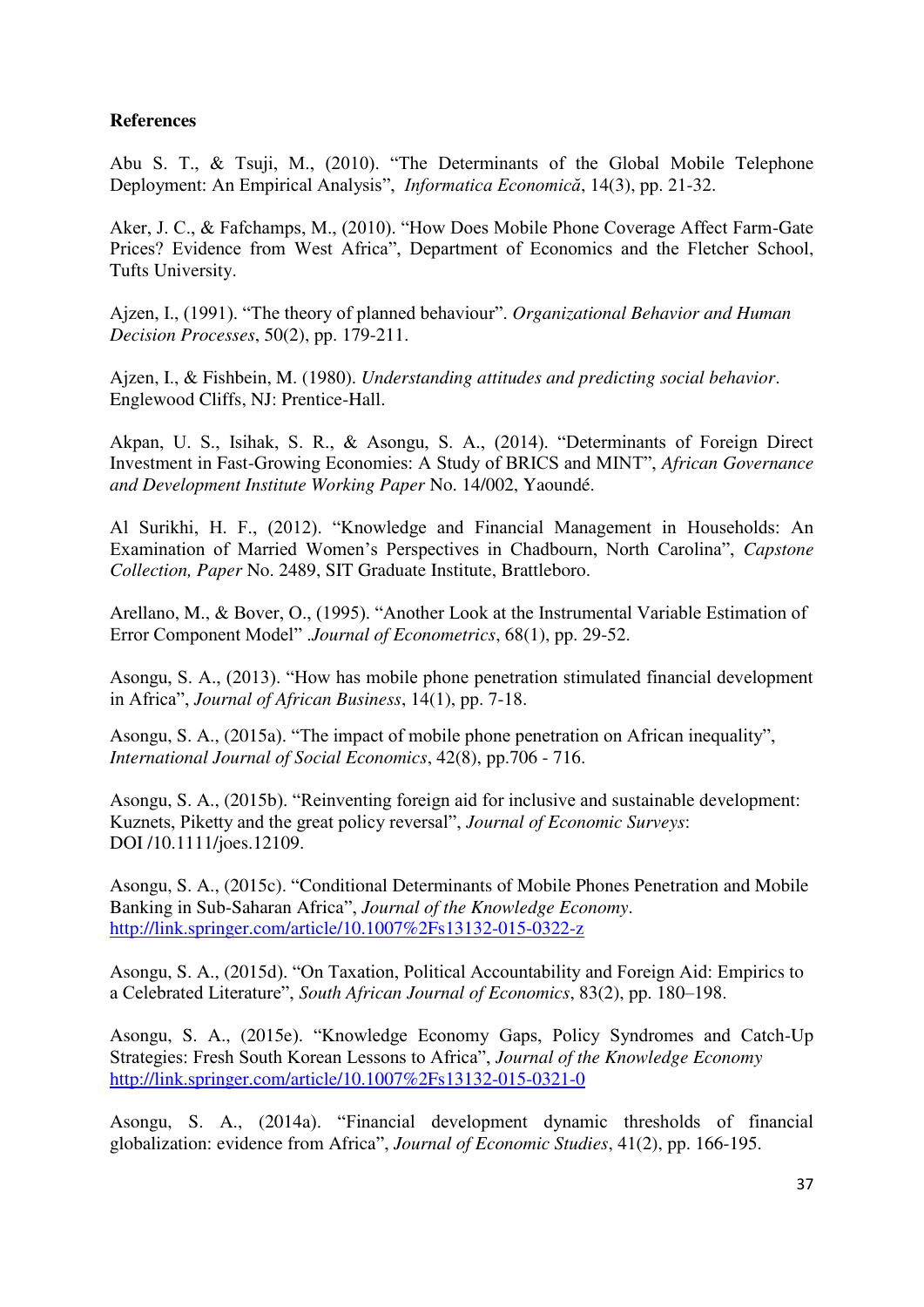Asongu, S. A., (2014b). "The impact of health worker migration on development dynamics: evidence of wealth-effects from Africa", *The European Journal of Health Economics*, 15(2), pp. 187-201.

Asongu, S. A., & De Moor, L., (2015). "Recent advances in finance for inclusive development: a survey", *African Governance and Development Institute Working Paper* No. 15/005, Yaoundé.

Asongu, S. A., & De Moor, L., (2016). "Financial globalisation dynamic thresholds for financial development: evidence from Africa", *The European Journal of Development* Research, DOI:10.1057/ejdr.2016.10.

Asongu, S. A., & Kodila-Tedika, O., (2015). "Conditional determinants of FDI in fast emerging economies: an instrumental quantile regression approach", *African Governance and Development Institute Working Paper* No. 15/003, Yaoundé.

Asongu, S. A., & Nwachukwu, J. C., (2015). "Drivers of FDI in Fast Growing Developing Countries: Evidence from Bundling and Unbundling Governance", *African Governance and Development Institute Working Paper* No. 15/001, Yaoundé.

Asongu, S. A., & Nwachukwu, J. C., (2016a). "The role of governance in mobile phones for inclusive human development in Sub-Saharan Africa", *Technovation,* 55-56(September-October), pp. 1-13.

Asongu, S. A., & Nwachukwu, J. C., (2016b). "Foreign Aid and Inclusive Development: Updated Evidence from Africa, 2005-2012", *Social Science Quarterly*, DOI: 10.1111/ssqu.12275.

Asongu, S. A, & Nwachukwu, J. C., (2016c). "The Mobile Phone in the Diffusion of Knowledge for Institutional Quality in Sub Saharan Africa", *World Development*, 86 (October), pp. 133–147.

Asongu, S. A, & Nwachukwu, J. C., (2016d). "Foreign aid and governance in Africa", *International Review of Applied Economics*, 30(1), pp. 69-88.

Bagozzi, R., (1982). "A field investigation of causal relations among cognitions, affect, intentions, and behaviour", *Journal of Marketing Research*, 19 (4), pp. 562-584.

Baltagi, B. H., (2008). "Forecasting with panel data", *Journal of Forecasting*, 27(2), pp. 153- 173.

Bauer, S., De Niet, J., Timman, R., & Kordy, H., (2010). "Enhancement of care through selfmonitoring and tailored feedback via text messaging and their use in the treatment of childhood overweight", *Patient Education and Counseling*, 79 (2010), pp. 315-319.

Beck, T., Demirgüç-Kunt, A., & Levine, R., (2003), "Law and finance: why does legal origin matter?", *Journal of Comparative Economics*, 31(4), pp. 653-675.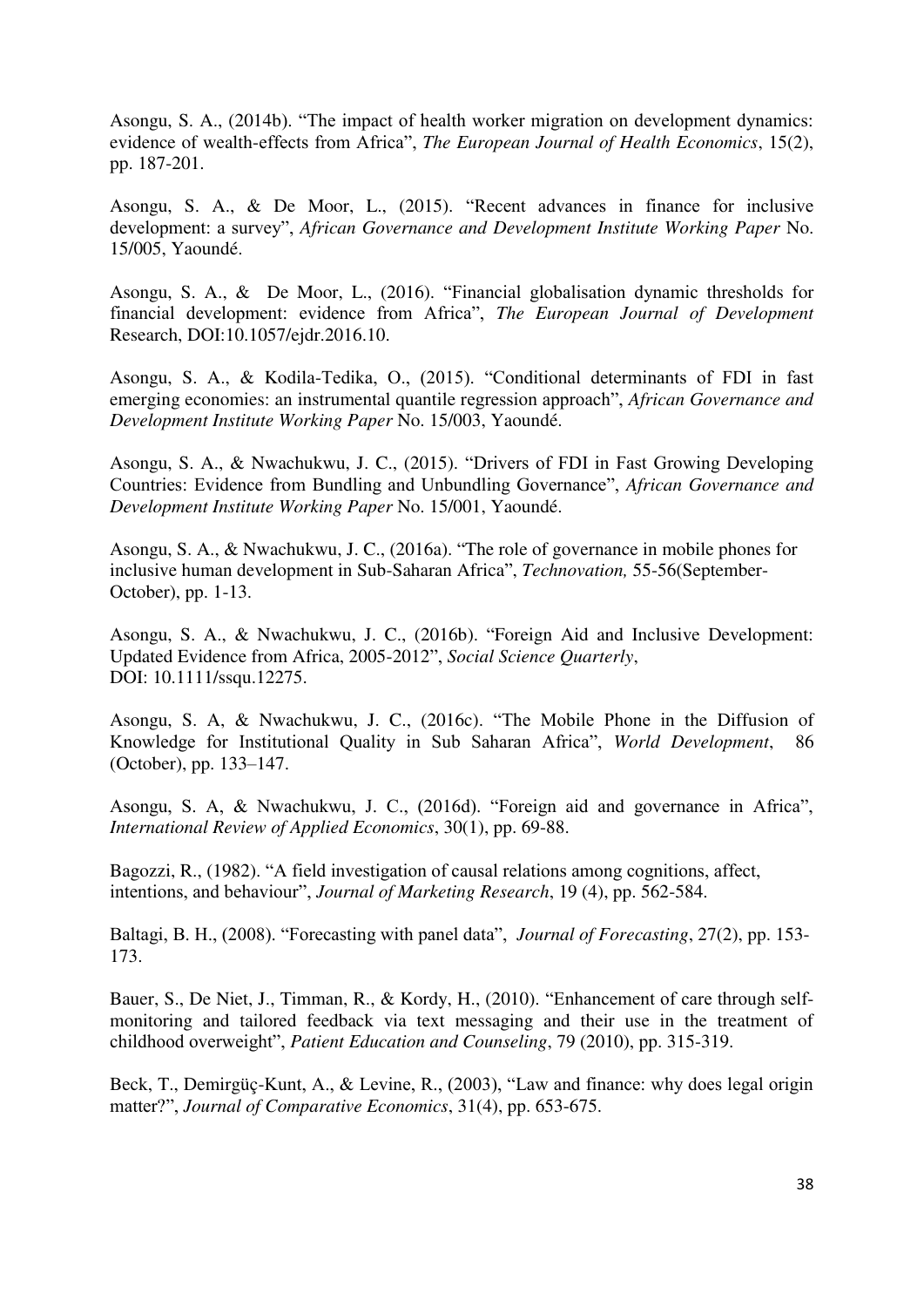Billger, S. M., & Goel, R. K., (2009). "Do existing corruption levels matter in controlling corruption? Cross-country quantile regression estimates", *Journal of Development Economics*, 90(2), pp. 299-305.

Blas, J., (2014). "Inequality mar Africa's rise", Financial Times (October 5th). <http://www.ft.com/intl/cms/s/0/9e74aa50-1e4d-11eab5200144feabdc0.html#axzz3GWsY4I91> (Accessed: 18/10/2014).

Chan, A., & Jia, T., (2011). "The Role of Mobile Banking in Facilitating Rural Finance: Reducing Inequality in Financial Services between Urban and Rural Areas", Accenture Banking Services, [http://www.accenture.com/SiteCollectionDocuments/PDF/PoV-Mobile-](http://www.accenture.com/SiteCollectionDocuments/PDF/PoV-Mobile-Banking-051611-EN.pdf)[Banking-051611-EN.pdf](http://www.accenture.com/SiteCollectionDocuments/PDF/PoV-Mobile-Banking-051611-EN.pdf) (Accessed: 17/03/2015).

Da Costa, T. M. Salomão, P. L., Martha, A. S., Pisa, I. T., & Sigulem, D., (2010). "The impact of short message service text messages sent as appointment reminders to patients' cell phones at outpatient clinics in São Paulo, Brazil", *International Journal of Medical Informatics*, 79 (2010), pp. 65-70.

Davis, F., (1989). "Perceived usefulness, perceived ease of use, and user acceptance of information technology", *MIS Quarterly*, 13(3), pp. 319-340.

Dewan, S., & Ramaprasad, J., (2014). "Social media, traditional media and music sales", *MIS Quarterly*, 38(1), pp. 101-128.

Doshi, K. P., & Narwold, A., (2014). "Determinants of Mobile Phone Penetration Rates in Asia and Africa: A Panel Data Analysis", Proceedings of 9th International Business and Social Science Research Conference6 - 8 January, 2014, Novotel World Trade Centre, Dubai, UAE.

E-agriculture (2012). "Using ICT to enable Agricultural Innovation Systems for Smallholders", e-source book, ICT In Agriculture, Connecting Small Holders to Knowledge, Networks and Institutions, (Forum 4, September 2012). <http://www.fao.org/docrep/018/ar130e/ar130e.pdf>(Accessed: 18/03/2015).

Fishbein, M., & Ajzen, I. (1975). *Belief, attitude, intention, and behavior: An introduction to theory and research*. Reading, MA: Addison-Wesley.

Fosu, A., (2013). "Growth of African Economies: Productivity, Policy Syndromes and the Importance of Institutions", *Journal of African Economies*, 22(4), pp. 523-551.

Hoffman, J. A., Cunningham, J. R., Suleh, A. J., Sundsmo, A., Dekker, D., Vago, F., & Munly, K., (2010). "Mobile Direct Observation Treatment for Tuberculosis Patients A Technical Feasibility Pilot Using Mobile Phones in Nairobi, Kenya", *American Journal of Preventive Medicine*, 39(1), pp. 78-80.

Jonathan, D., & Camilo, T. (2008). "Mobile banking and economic development: Linking adoption, impact and use". *Asian Journal of Communication*, 18(4), pp. 318-322.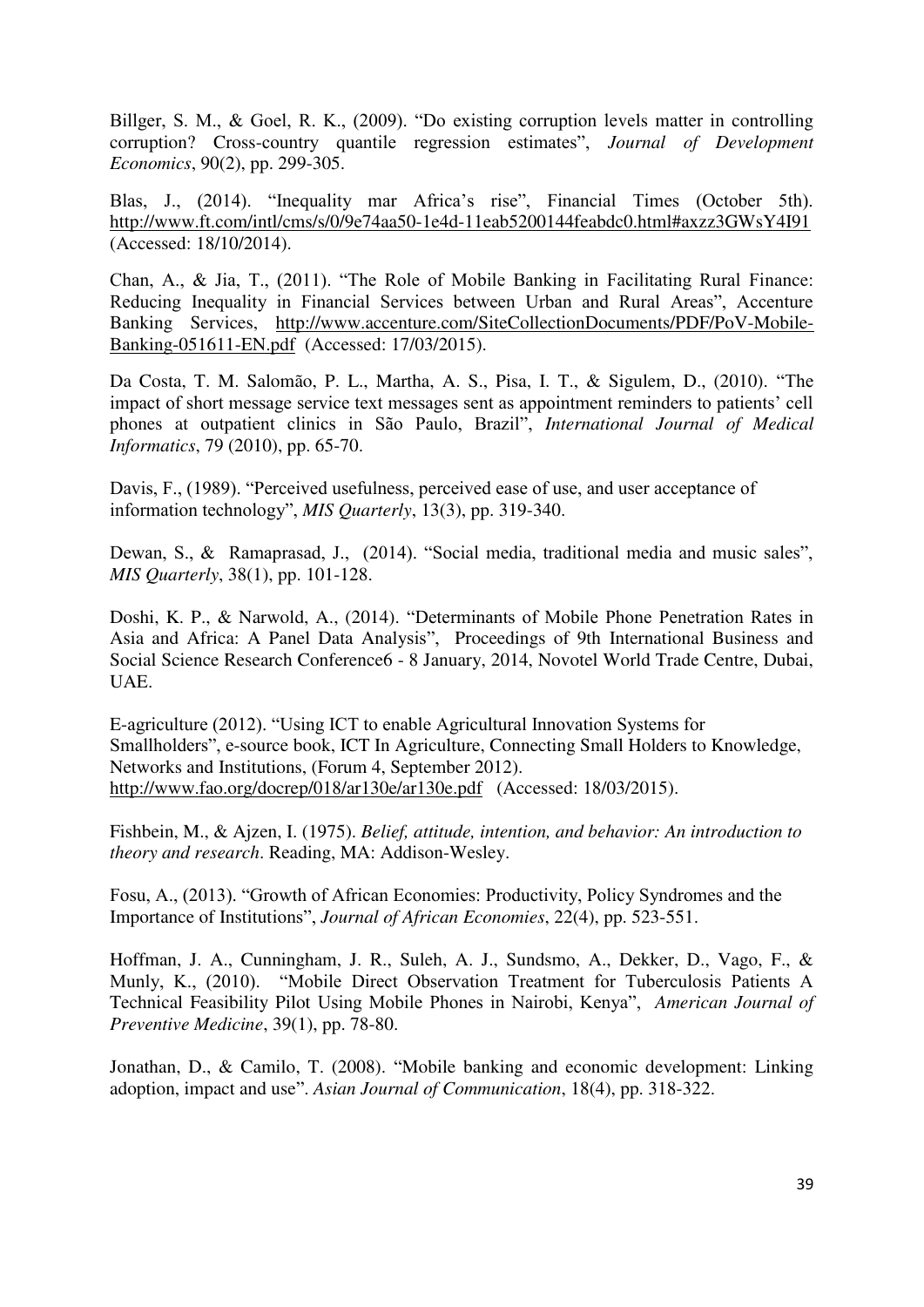Kirui, O. K., Okello, J. J., Nyikal, R. A., & Njiraini, G. W., (2013). "Impact of Mobile Phone-Based Money Transfer Services in Agriculture: Evidence from Kenya", *Quaterly Journal of International Agriculture*, 52(2), pp. 141-162.

Kliner, M., Knight, A., Mamvura, C., Wright, J., & Walley, J., (2013). "Using no-cost mobile phone reminders to improve attendance for HIV test results: a pilot study in rural Swaziland", *Infectious Diseases of poverty*, 2(12), pp. 1-7.

Koenker, R., & Hallock, F. K., (2001). "Quantile regression", *Journal of Economic Perspectives*, 15(4), pp.143-156.

Love, I., & Zicchino, L., (2006). "Financial Development and Dynamic Investment Behaviour: Evidence from Panel VAR" .*The Quarterly Review of Economics and Finance*, 46(2), pp. 190-210.

Madden, G., Coble-Neal, G., & Dalzell, B., (2004). "A dynamic model of mobile telephony subscription incorporating a network effect", *Information Economics and Policy*, 28(2), pp. 133-144.

Madden, G., & Coble-Neal, G., (2004). "Economic determinants of global mobile telephony growth", *Information Economics and Policy*, 16(4), pp. 519-534.

Maurer, B. (2008, May). Retail electronic payments systems for value transfers in the developing world. Department of Anthropology, University of California.

Micheal, H., (2013). "Mobile penetration in Africa is now at 80% and growing fast", Phone Area, [http://www.phonearena.com/news/Mobile-penetration-in-Africa-is-now-at-80-and](http://www.phonearena.com/news/Mobile-penetration-in-Africa-is-now-at-80-and-growing-fast_id50014)[growing-fast\\_id50014](http://www.phonearena.com/news/Mobile-penetration-in-Africa-is-now-at-80-and-growing-fast_id50014) (Accessed: 19/03/2015).

Mishra, V., & Bisht, S. S., (2013). "Mobile banking in a developing economy: A customercentric model for policy formulation", *Telecommunications Policy*, 37(6-7), pp. 503-514.

Mlachila, M., Tapsoba, R. & Tapsoba, S. J. A., (2014): "A Quality of Growth Index for Developing Countries: A Proposal". *IMF Working Paper* No. 14/172, Washington.

Mosheni-Cheraghlou, A., (2013). "Mobile Banking: Who is in the Driver's Seat?", Working for a World Free of Poverty, The World Bank,

<http://blogs.worldbank.org/allaboutfinance/mobile-banking-who-driver-s-seat>(Accessed: 19/03/2015).

Mpogole, H., Usanga, H., & Tedre, M., (2008). "Mobile phones and poverty alleviation: a survey study in rural Tanzania", Proceedings of M4D 2008, Karlstad University, Sweden, pp. 62-72.

Muto, M., & Yamano, T., (2009). "The Impact of Mobile Phone Coverage Expansion on Market Participation: Panel Data Evidence from Uganda", *World Development*, 37(12), pp. 1887-1896.

Nguena, C. L., Tchana, T. F., & Zeufack, A., (2015). "Housing Finance and Inclusive Growth: Benchmarking, Determinants and Effects', *AAYE Policy Research Working Paper Series*, No. 15/027, Yaoundé.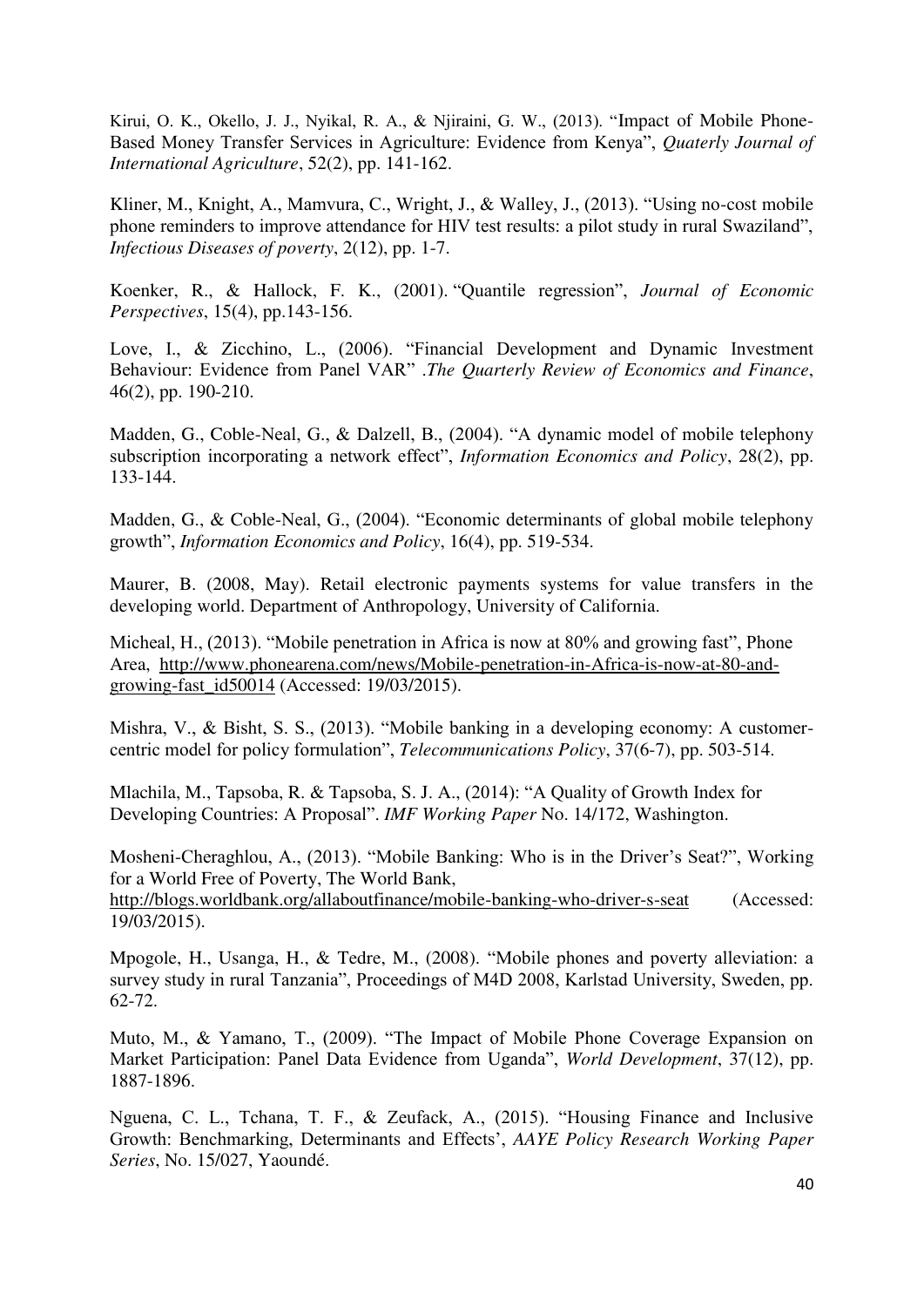Ojo, A., Janowski, T., & Awotwi, J., (2012). "Enabling development through governance and mobile technology", *Government Information Quarterly*, 30 (2013), pp. S32-S45

Ondiege, P., (2013). "Fostering financial inclusion with mobile banking", African Development Bank.

http://www.proparco.fr/webdav/site/proparco/shared/PORTAILS/Secteur\_prive\_developpeme nt/PDF/SPD16/SPD16 Peter Ondiege UK.pdf (Accessed: 03/02/2015).

Ondiege, P., (2010). "Mobile Banking in Africa: Taking the Bank to the People", *Africa Economic Brief*, 1(8), pp. 1-16.

Okada, K., & Samreth, S. (2012). "The effect of foreign aid on corruption: A quantile regression approach", *Economic Letters*, 115(2), pp. 240-243.

Penard, T., Poussing, N., Yebe, G. Z., & Ella, P. N., (2012). "Comparing the Determinants of Internet and Cell Phone Use in Africa : Evidence from Gabon ", *Communications & Strategies*, 86, 2nd Quarter 2012, pp. 65-83.

Perez, F., Gonzalez, C. J., & Aaronson, X., (2011). "Village banking development model: FINCA Costa Rica", *Journal of Business Research*, 64 (3), pp. 316-324.

Qiang, C. Z., Kuek, S. C., Dymond, A., & Esselaar, S., (2011). "Mobile Applications for Agricultural and Rural Development", ICT Sector Unit, World Bank [http://siteresources.worldbank.org/INFORMATIONANDCOMMUNICATIONANDTECHN](http://siteresources.worldbank.org/INFORMATIONANDCOMMUNICATIONANDTECHNOLOGIES/Resources/MobileApplications_for_ARD.pdf) [OLOGIES/Resources/MobileApplications\\_for\\_ARD.pdf](http://siteresources.worldbank.org/INFORMATIONANDCOMMUNICATIONANDTECHNOLOGIES/Resources/MobileApplications_for_ARD.pdf) (Accessed: 17/03/2015).

Roodman, D., (2009a). "A Note on the Theme of Too Many Instruments", *Oxford Bulletin of Economics and Statistics*, 71(1), pp. 135-158.

Roodman, D., (2009b). "How to do xtabond2: An introduction to difference and system GMM in Stata", *Stata Journal*, 9(1), pp. 86-136.

Singh, A. B., (2012). "Mobile banking based money order for India Post: Feasible model and assessing demand potential", *Procedia - Social and Behavioral Sciences*, 37(2012), pp. 466- 481.

Ssozi, J., & Asongu, S. A., (2015). "The Effects of Remittances on Output per Worker in Sub-Saharan Africa: A Production Function Approach", *South African Journal of Economics,*  DOI: 10.1111/saje.12100.

Tseng, F-M & Lo, H-Y., (2011). "Antecedents of consumers' intentions to upgrade their mobile phones", *Telecommunications Policy*, 35(1), pp. 74-86.

UNCTAD. (2002). World Investment Report: Transnational Corporations and Export Competitiveness. New York: United Nations.

Wang, Y-S., Wu, M-C., & Wang, H-Y., (2009). "Investigating the determinants and age and gender differences in the acceptance of mobile learning", *British Journal of Educational Technology*, 40(1), pp. 92-118.